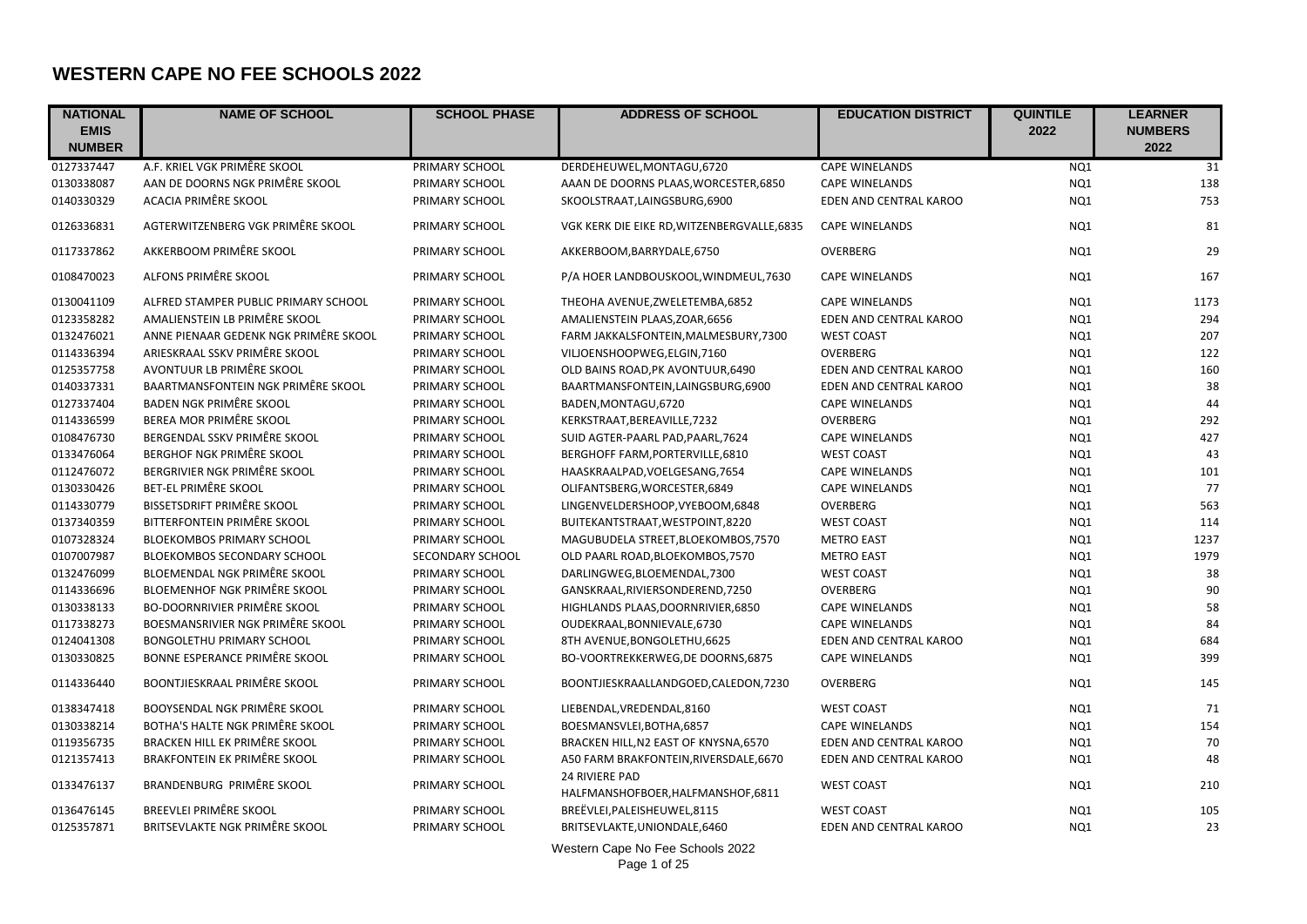| <b>NATIONAL</b>              | <b>NAME OF SCHOOL</b>               | <b>SCHOOL PHASE</b> | <b>ADDRESS OF SCHOOL</b>                                                         | <b>EDUCATION DISTRICT</b> | <b>QUINTILE</b> | <b>LEARNER</b>         |
|------------------------------|-------------------------------------|---------------------|----------------------------------------------------------------------------------|---------------------------|-----------------|------------------------|
| <b>EMIS</b><br><b>NUMBER</b> |                                     |                     |                                                                                  |                           | 2022            | <b>NUMBERS</b><br>2022 |
|                              | BUFFELSKLOOF SSKV PRIMÊRE SKOOL     | PRIMARY SCHOOL      |                                                                                  | <b>CAPE WINELANDS</b>     |                 | 28                     |
| 0128338532<br>0127337528     | CONCORDIA NGK PRIMÊRE SKOOL         | PRIMARY SCHOOL      | BUFFELSKLOOF, MCGREGOR, 6708<br>KOO, MONTAGU, 6720                               | <b>CAPE WINELANDS</b>     | NQ1<br>NQ1      | 112                    |
| 0108476218                   | DAL JOSAPHAT PRIMÊRE SKOOL          | PRIMARY SCHOOL      | BO-DALWEG, DAL JOSAFAT, 7646                                                     | <b>CAPE WINELANDS</b>     | NQ1             | 599                    |
| 0108042115                   | DALUBUHLE PRIMARY SCHOOL            | PRIMARY SCHOOL      | ANGELIER ROAD, MOOIWATER, 7691                                                   | <b>CAPE WINELANDS</b>     | NQ1             | 708                    |
| 0123356883                   | DANKOORD VGK PRIMÊRE SKOOL          | PRIMARY SCHOOL      | DANKOORD, LADISMITH, 6655                                                        | EDEN AND CENTRAL KAROO    | NQ1             | 134                    |
| 0100000720                   | DE DOORNS PRIMARY SCHOOL            | PRIMARY SCHOOL      | ALBERT LUTHULI STREET, ,6875                                                     | <b>CAPE WINELANDS</b>     | NQ1             | 1121                   |
|                              |                                     |                     | P/A PIET EN LAURA                                                                |                           |                 |                        |
| 0124358118                   | DE JAGER VGK PRIMÊRE SKOOL          | PRIMARY SCHOOL      | SCHOEMAN, BUFFELSDIFT, 6620                                                      | EDEN AND CENTRAL KAROO    | NQ1             | 127                    |
| 0130333409                   | DE KRUINE SEKONDÊR                  | SECONDARY SCHOOL    | SKOOLSTRAAT, TOUWSRIVIER, 6880                                                   | <b>CAPE WINELANDS</b>     | NQ1             | 640                    |
| 0124357286                   | DE RUST PRIMÊRE SKOOL               | PRIMARY SCHOOL      | SKOOLSTRAAT 01, DE RUST, 6650                                                    | EDEN AND CENTRAL KAROO    | NQ1             | 735                    |
| 0124353491                   | DE RUST SEKONDÊR                    | SECONDARY SCHOOL    | 2DE LAAN, DE RUST, 6650                                                          | EDEN AND CENTRAL KAROO    | NQ1             | 476                    |
|                              |                                     |                     |                                                                                  |                           |                 |                        |
| 0114336742                   | DENNEGEUR NGK PRIMÊRE SKOOL         | PRIMARY SCHOOL      | DENNEGEUR BOERDERY, APPLETISER PAD, 7160                                         | OVERBERG                  | NQ1             | 177                    |
| 0120350419                   | DENNEPRAG PRIMÊRE SKOOL             | PRIMARY SCHOOL      | RUITERBOS, R328 ROBINSONPASS, 6500                                               | EDEN AND CENTRAL KAROO    | NQ1             | 50                     |
| 0130042202                   | DESMOND MPILO TUTU SECONDARY SCHOOL | SECONDARY SCHOOL    | FUNDA STREET, POLAR PARK, 7626                                                   | <b>CAPE WINELANDS</b>     | NQ1             | 1818                   |
| 0109321036                   | DEVONVALLEI PRIMÊRE SKOOL           | PRIMARY SCHOOL      | DEVONVALLEIWEG, STELLENBOSCH, 7599                                               | <b>CAPE WINELANDS</b>     | NQ1             | 274                    |
| 0126336769                   | DIE EIKE VGK PRIMÊRE SKOOL          | PRIMARY SCHOOL      | DIE EIKE PLAAS, WITZENBERG VALLEI, 6835                                          | <b>CAPE WINELANDS</b>     | NQ1             | 231                    |
| 0118356271                   | DIEPKLOOF VGK PRIMÊRE SKOOL         | PRIMARY SCHOOL      | DIEPKLOOF, SINKSABRUG, 6530                                                      | EDEN AND CENTRAL KAROO    | NQ1             | 181                    |
| 0118356441                   | DIEPRIVIER VGK PRIMÊRE SKOOL        | PRIMARY SCHOOL      | PK NOLLSHALTE, NOLLSHALTE, 6462                                                  | EDEN AND CENTRAL KAROO    | NQ1             | 96                     |
| 0138347043                   | DORINGBAAI PRIMÊRE SKOOL            | PRIMARY SCHOOL      | KERKSTRAAT, DORINGBAAI, 8151                                                     | <b>WEST COAST</b>         | NQ1             | 134                    |
| 0124350338                   | DYSSELSDORP PRIMÊRE SKOOL           | PRIMARY SCHOOL      | DYSSELSWEG, DYSSELSDORP, 6628                                                    | EDEN AND CENTRAL KAROO    | NQ1             | 732                    |
| 0124353418                   | DYSSELSDORP SEKONDÊR                | SECONDARY SCHOOL    | DEELMANSTRAAT 1,DYSSELSDORP,6628                                                 | EDEN AND CENTRAL KAROO    | NQ1             | 1053                   |
| 0138340219                   | EBENHAESER PRIMÊRE SKOOL            | PRIMARY SCHOOL      | SKOOLSTRAAT 152, NUWESTASIE, 8149                                                | <b>WEST COAST</b>         | NQ1             | 470                    |
| 0133476323                   | EENDEKUIL PRIMÊRE SKOOL             | PRIMARY SCHOOL      | KLOOFSTRAAT 1, EENDEKUIL, 7335                                                   | <b>WEST COAST</b>         | NQ1             | 263                    |
| 0128337641                   | EILANDIA NGK PRIMÊRE SKOOL          | PRIMARY SCHOOL      | HEARTSTONE VINEYARDS, EILANDIA, 6849                                             | <b>CAPE WINELANDS</b>     | NQ1             | 50                     |
| 0107322423                   | EKUTHULENI PRIMARY SCHOOL           | PRIMARY SCHOOL      | 20357 HEZEKIEL STREET, BLOEKOMBOS, 7570                                          | <b>METRO EAST</b>         | NQ1             | 1417                   |
| 0136476358                   | ELANDSFONTEIN NGK PRIMÊRE SKOOL     | PRIMARY SCHOOL      | ELANDSFONTEIN, CLANWILLIAM, 8135                                                 | <b>WEST COAST</b>         | NQ1             | 82                     |
| 0114336351                   | ELANDSRIVIER NGK PRIMÊRE SKOOL      | PRIMARY SCHOOL      | KAAIMANSGAT BOERDERY, VILLIERSDORP, 6848                                         | OVERBERG                  | NQ1             | 218                    |
| 0136476331                   | ELIZABETHFONTEIN MOR PRIMÊRE SKOOL  | PRIMARY SCHOOL      | ELIZABETHFONTEIN, CLANWILLIAM, 8135                                              | <b>WEST COAST</b>         | NQ1             | 231                    |
| 0100000638                   | <b>EMITHINI PRIMARY SCHOOL</b>      | PRIMARY SCHOOL      | 15273 SAM NJOKOZELA                                                              | <b>METRO EAST</b>         | NQ1             | 1001                   |
|                              |                                     |                     | STREET, BLOEKOMBOS, 7570                                                         |                           |                 |                        |
| 0133477702                   | ENGELBRECHT NGK PRIMÊRE SKOOL       | PRIMARY SCHOOL      | 1 SEABREEZE, ELANDSBAAI, 8110                                                    | <b>WEST COAST</b>         | NQ1             | 227                    |
| 0129338745                   | ERRIE MOLLER NGK PRIMÊRE SKOOL      | PRIMARY SCHOOL      | WAVERLEY, WOLSELEY, 6830                                                         | <b>CAPE WINELANDS</b>     | NQ1             | 122                    |
| 0126336858                   | EZELFONTEIN NGK PRIMÊRE SKOOL       | PRIMARY SCHOOL      | EZELFONTEIN, CERES, 6835                                                         | <b>CAPE WINELANDS</b>     | NQ1             | 86                     |
| 0126336823                   | FAIRFIELD NGK PRIMÊRE SKOOL         | PRIMARY SCHOOL      | FAIRFIELD PLAAS, CERES, 6835                                                     | <b>CAPE WINELANDS</b>     | NQ1             | 104                    |
| 0124041301                   | FEZEKILE SECONDARY SCHOOL           | SECONDARY SCHOOL    | DASSIE ROAD, BONGOLETHU, 6620                                                    | EDEN AND CENTRAL KAROO    | NQ1             | 506                    |
| 0100000122                   | FISANTEKRAAL HIGH SCHOOL            | SECONDARY SCHOOL    | C/O DULLA OMAR, LITCHENBERG STR, 7550                                            | <b>METRO NORTH</b>        | NQ1             | 1299                   |
| 0100000703                   | FISANTEKRAAL PRIMARY SCHOOL         | PRIMARY SCHOOL      | 251 EBONY ROAD & PETER                                                           | <b>METRO NORTH</b>        | NQ1             | 247                    |
|                              |                                     |                     | MOKABA, FISANTEKRAAL, 7550                                                       |                           |                 |                        |
| 0118356476                   | FRANKEN VGK PRIMÊRE SKOOL           | PRIMARY SCHOOL      | LANGS PAD NA MONTAGU PAS, HEROLD, 6615                                           | EDEN AND CENTRAL KAROO    | NQ1             | 296                    |
| 0127337412                   | FRANSIE DU TOIT NGK PRIMÊRE SKOOL   | PRIMARY SCHOOL      | SCHEEPERSRUST, MONTAGU, 6720<br>Western Cape No Fee Schools 2022<br>Page 2 of 25 | <b>CAPE WINELANDS</b>     | NQ1             | 35                     |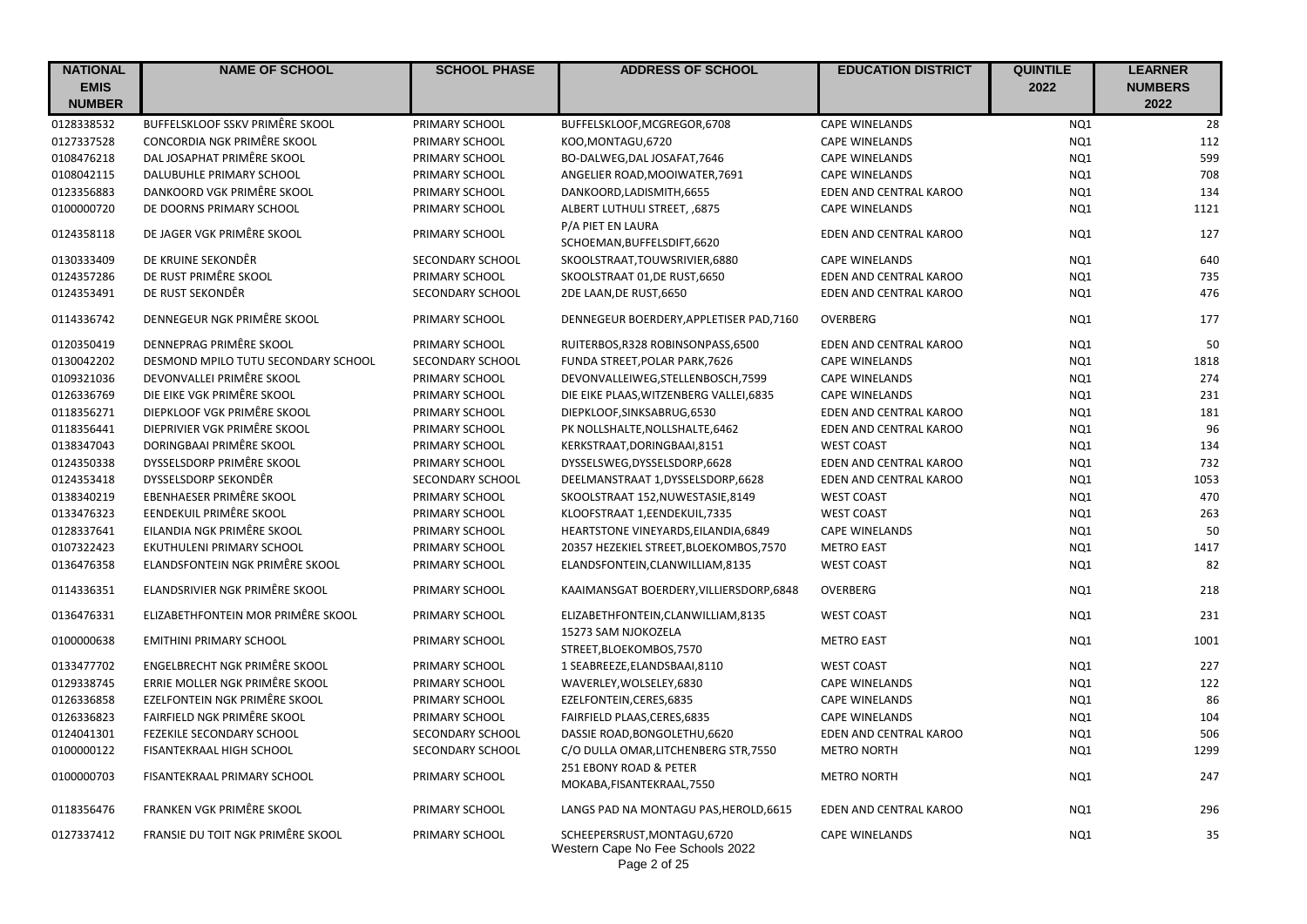| <b>NATIONAL</b> | <b>NAME OF SCHOOL</b>                  | <b>SCHOOL PHASE</b> | <b>ADDRESS OF SCHOOL</b>                                                      | <b>EDUCATION DISTRICT</b> | <b>QUINTILE</b> | <b>LEARNER</b> |
|-----------------|----------------------------------------|---------------------|-------------------------------------------------------------------------------|---------------------------|-----------------|----------------|
| <b>EMIS</b>     |                                        |                     |                                                                               |                           | 2022            | <b>NUMBERS</b> |
| <b>NUMBER</b>   |                                        |                     |                                                                               |                           |                 | 2022           |
| 0120350060      | FRIEMERSHEIM PRIMÊRE SKOOL             | PRIMARY SCHOOL      | SKOOLSTRAAT, FRIEMERSHEIM, 6526                                               | EDEN AND CENTRAL KAROO    | NQ1             | 209            |
| 0127337544      | G.B. BATT NGK PRIMÊRE SKOOL            | PRIMARY SCHOOL      | LAATSRIVIER, MONTAGU, 6720                                                    | <b>CAPE WINELANDS</b>     | NQ1             | 52             |
| 0122356026      | <b>GAMKA-OOS PRIMÊRE SKOOL</b>         | PRIMARY SCHOOL      | GAMKA-OOS, CALITZDORP, 6660                                                   | EDEN AND CENTRAL KAROO    | NQ1             | 330            |
| 0120358517      | <b>GARDEN ROUTE PRIMARY SCHOOL</b>     | PRIMARY SCHOOL      | 4465 ADRIAANS DRIVE, ASLA PARK, 6506                                          | EDEN AND CENTRAL KAROO    | NQ1             | 1402           |
| 0118356298      | GEELHOUTBOOM VGK PRIMÊRE SKOOL         | PRIMARY SCHOOL      | PK MOLENDRIFT, DIST. BLANCO, 6531                                             | EDEN AND CENTRAL KAROO    | NQ1             | 87             |
| 0117338435      | GELUKSHOOP NGK PRIMÊRE SKOOL           | PRIMARY SCHOOL      | NA-DIE-OES, BONNIEVALE, 6730                                                  | <b>CAPE WINELANDS</b>     | NQ1             | 79             |
| 0139360244      | <b>GEORGE FREDERICKS PRIMÊRE SKOOL</b> | PRIMARY SCHOOL      | DS PIENAARSTRAAT 157, MERWEVILLE, 6940                                        | EDEN AND CENTRAL KAROO    | NQ1             | 198            |
| 0130337978      | <b>GLEN HEATLIE AME PRIMÊRE SKOOL</b>  | PRIMARY SCHOOL      | VERMEULEN STREET, DE WET, 6853                                                | <b>CAPE WINELANDS</b>     | NQ1             | 215            |
| 0132476404      | <b>GOEDEHOOP PRIMÊRE SKOOL</b>         | PRIMARY SCHOOL      | MIDDELPOS, MALMESBURY, 7299                                                   | <b>WEST COAST</b>         | NQ1             | 136            |
| 0121357588      | GOEDGEGUN VGK PRIMÊRE SKOOL            | PRIMARY SCHOOL      | WEGWYSERSRIVIER 29, RIVERSDAL, 6670                                           | EDEN AND CENTRAL KAROO    | NQ1             | 51             |
| 0114330612      | <b>GREYTON PRIMÊRE SKOOL</b>           | PRIMARY SCHOOL      | PLANTASIEWEG 17, HEUWELKROON, 7233                                            | OVERBERG                  | NQ1             | 240            |
| 0112476439      | <b>GROENBERG NGK PRIMÊRE SKOOL</b>     | PRIMARY SCHOOL      | <b>UPPER HERMON WAY</b><br>GROENBERG, WELLINGTON, 7654                        | <b>CAPE WINELANDS</b>     | NQ1             | 142            |
| 0108470120      | <b>GROENDAL PRIMÊRE SKOOL</b>          | PRIMARY SCHOOL      | H/V SKOOLSTRAAT EN LE<br>ROUXWEG, FRANSCHHOEK, 7690                           | <b>CAPE WINELANDS</b>     | NQ1             | 796            |
| 0108473502      | <b>GROENDAL SEKONDÊR</b>               | SECONDARY SCHOOL    | JAFTHASSINGEL,FRANSCHOEK,7690                                                 | <b>CAPE WINELANDS</b>     | NQ1             | 1043           |
| 0133470155      | <b>GROENVLEI PRIMÊRE SKOOL</b>         | PRIMARY SCHOOL      | GROENVLEI, PIKETBERG, 7320                                                    | <b>WEST COAST</b>         | NQ1             | 210            |
| 0136331058      | <b>GROOTKLOOF PRIMÊRE SKOOL</b>        | PRIMARY SCHOOL      | SKOOLSTRAAT 6, ALGERIA, 8135                                                  | <b>WEST COAST</b>         | NQ1             | 35             |
| 0124356182      | <b>GROOTKRAAL UCC PRIMÊRE SKOOL</b>    | PRIMARY SCHOOL      | GROOTKRAAL, PAD OOR KANGO GROTTE, 6625                                        | EDEN AND CENTRAL KAROO    | NQ1             | 289            |
| 0130330515      | H.M. BEETS PRIMÊRE SKOOL               | PRIMARY SCHOOL      | KWEEKKRAAL MODDERGAT, WORCESTER, 6850                                         | <b>CAPE WINELANDS</b>     | NQ1             | 57             |
| 0125353043      | HAARLEM SEKONDÊRE SKOOL                | SECONDARY SCHOOL    | HOOGSTRAAT 19, HAARLEM, 6467                                                  | EDEN AND CENTRAL KAROO    | NQ1             | 1091           |
| 0119356689      | HARKERVILLE EK PRIMÊRE SKOOL           | PRIMARY SCHOOL      | LUGHAWEWEG 3, HARKERVILLE, 6604                                               | EDEN AND CENTRAL KAROO    | NQ1             | 308            |
| 0123356891      | <b>HOEKO VGK PRIMÊRE SKOOL</b>         | PRIMARY SCHOOL      | HOEKO, VGK KERKGRONDE, 6655                                                   | EDEN AND CENTRAL KAROO    | NQ1             | 101            |
| 0131470163      | <b>HOLVLEI PRIMÊRE SKOOL</b>           | PRIMARY SCHOOL      | R45 ROAD, HOPEFIELD, 7355                                                     | <b>WEST COAST</b>         | NQ1             | 52             |
| 0118358681      | HOOGEKRAAL SSKV PRIMÊRE SKOOL          | PRIMARY SCHOOL      | HOOGEKRAAL, OUTENIQUA, 6530                                                   | EDEN AND CENTRAL KAROO    | NQ1             | 46             |
| 0128337617      | HUGUENOOT VGK PRIMÊRE SKOOL            | PRIMARY SCHOOL      | GOREE, ROBERTSON, 6705                                                        | <b>CAPE WINELANDS</b>     | NQ1             | 110            |
| 0130007282      | IHLUMELO JUNOR SECONDARY SCHOOL        | SECONDARY SCHOOL    | ZINGISANI, MBEKWENI, 7655                                                     | <b>CAPE WINELANDS</b>     | NQ1             | 1350           |
| 0126041327      | IINGCINGA ZETHU SECONDARY SCHOOL       | SECONDARY SCHOOL    | BOKOLOSHE AVENUE, NDULI, 6835                                                 | <b>CAPE WINELANDS</b>     | NQ1             | 971            |
| 0109322342      | <b>IKAYA PRIMARY SCHOOL</b>            | PRIMARY SCHOOL      | MJANDANA STREET, KAYA MANDI, 7600                                             | <b>CAPE WINELANDS</b>     | NQ1             | 1581           |
| 0132473510      | ILINGELETHU SECONDARY SCHOOL           | SECONDARY SCHOOL    | HOLOMISA STREET, LINGELETHU TOWNSHIP, 7300 WEST COAST                         |                           | NQ1             | 1173           |
| 0108041324      | <b>IMBONISELO PRIMARY SCHOOL</b>       | PRIMARY SCHOOL      | THEMBELIHLE STREET, MBEKWENI, 7626                                            | <b>CAPE WINELANDS</b>     | NQ1             | 1376           |
| 0120041304      | <b>IMEKHAYA PRIMARY SCHOOL</b>         | PRIMARY SCHOOL      | CEDILE STREET, KWANONQABA LOC., 6502                                          | EDEN AND CENTRAL KAROO    | NQ1             | 904            |
| 0118041302      | IMIZAMO YETHU SECONDARY SCHOOL         | SECONDARY SCHOOL    | NGCAKANI ROAD, THEMBALETHU, 6529                                              | EDEN AND CENTRAL KAROO    | NQ1             | 1265           |
| 0120041227      | <b>INDWE SECONDARY SCHOOL</b>          | SECONDARY SCHOOL    | 20 GENTSWANA DRIVE, KWANONQABA, 6511                                          | EDEN AND CENTRAL KAROO    | NQ1             | 1667           |
| 0130041116      | IRIS QWELA PRIMARY SCHOOL              | PRIMARY SCHOOL      | MOREDOU, PO ORCHARD, 6870                                                     | <b>CAPE WINELANDS</b>     | NQ1             | 288            |
| 0109327336      | J.J. RHODE PRIMÊRE SKOOL               | PRIMARY SCHOOL      | VAALDRAAIPAD, ELSENBURG, 7607                                                 | <b>CAPE WINELANDS</b>     | NQ1             | 334            |
| 0114309270      | JONGENSKLIP PRIMÊRE SKOOL              | PRIMARY SCHOOL      | JONGENSKLIP, CALEDON, 7230                                                    | OVERBERG                  | NQ1             | 90             |
| 0108476501      | JOOSTENBERG SSKV PRIMÊRE SKOOL         | PRIMARY SCHOOL      | JOOSTENBERGPLAAS, MULDERSVLEI, 7607                                           | <b>CAPE WINELANDS</b>     | NQ1             | 637            |
| 0119109273      | <b>KARATARA LAERSKOOL</b>              | PRIMARY SCHOOL      | HOOFSTRAAT 1 1, KARATARA, 6580                                                | EDEN AND CENTRAL KAROO    | NQ1             | 140            |
| 0133476552      | KAROOKOP PRIMÊRE SKOOL                 | PRIMARY SCHOOL      | KAROOKOP, HET KRUIS, 7320<br>Western Cape No Fee Schools 2022<br>Page 3 of 25 | <b>WEST COAST</b>         | NQ1             | 105            |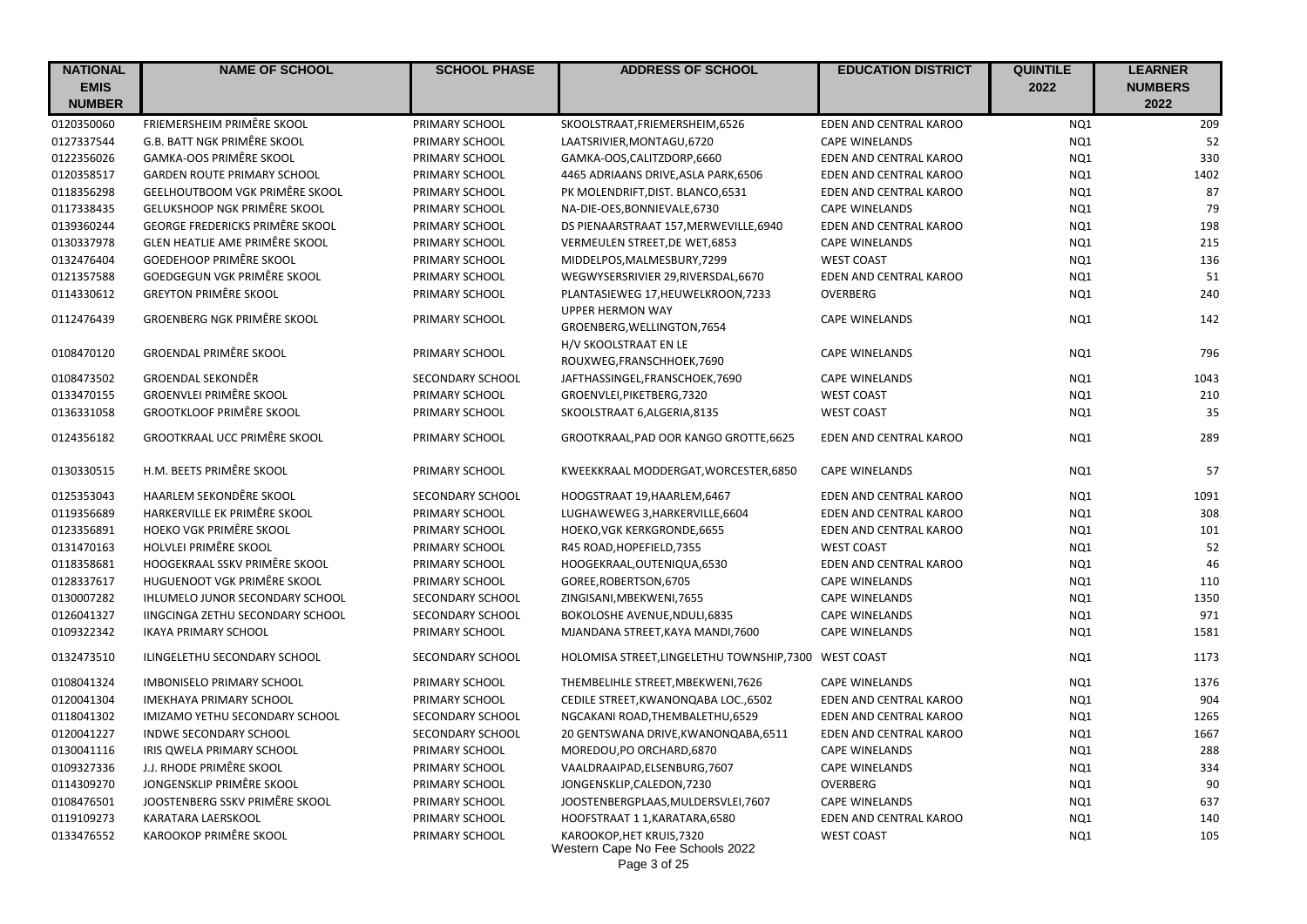| <b>NATIONAL</b><br><b>EMIS</b><br><b>NUMBER</b> | <b>NAME OF SCHOOL</b>               | <b>SCHOOL PHASE</b> | <b>ADDRESS OF SCHOOL</b>                                                            | <b>EDUCATION DISTRICT</b> | <b>QUINTILE</b><br>2022 | <b>LEARNER</b><br><b>NUMBERS</b><br>2022 |
|-------------------------------------------------|-------------------------------------|---------------------|-------------------------------------------------------------------------------------|---------------------------|-------------------------|------------------------------------------|
| 0109325694                                      | KAYAMANDI PRIMARY SCHOOL            | PRIMARY SCHOOL      | REMAINING FARM ERF 183, WATERGANG<br>KAYAMANDI,7600                                 | <b>CAPE WINELANDS</b>     | NQ1                     | 1423                                     |
| 0109042106                                      | KAYAMANDI SECONDARY SCHOOL          | SECONDARY SCHOOL    | OLD COROBRICK ROAD, KAYAMANDI, 7600                                                 | <b>CAPE WINELANDS</b>     | NQ1                     | 1442                                     |
| 0127330892                                      | KEEROM SSKV PRIMÊRE SKOOL           | PRIMARY SCHOOL      | KEEROM PLAAS, MONTAGU, 6720                                                         | <b>CAPE WINELANDS</b>     | NQ1                     | 20                                       |
| 0127337536                                      | KEISIE VGK PRIMÊRE SKOOL            | PRIMARY SCHOOL      | GOEDEMOED, MONTAGU, 6720                                                            | <b>CAPE WINELANDS</b>     | NQ1                     | 113                                      |
| 0108476579                                      | KERSBOSLAAGTE SSKV PRIMÊRE SKOOL    | PRIMARY SCHOOL      | SLENTPAD, AGTER PAARL, 7623                                                         | <b>CAPE WINELANDS</b>     | NQ1                     | 148                                      |
| 0142360317                                      | KLAARSTROOM PRIMÊRE SKOOL           | PRIMARY SCHOOL      | NUWE UITBREIDING, KLAARSTROOM, 6932                                                 | EDEN AND CENTRAL KAROO    | NQ1                     | 102                                      |
| 0128330299                                      | KLAASVOOGDS PRIMÊRE SKOOL           | PRIMARY SCHOOL      | PK KLAASVOOGDS, KLAASVOOGDSRIVIER, 6707                                             | <b>CAPE WINELANDS</b>     | NO <sub>1</sub>         | 179                                      |
| 0108470201                                      | KLAPMUTS PRIMÊRE SKOOL              | PRIMARY SCHOOL      | MERCHANTSTRAAT, KLAPMUTS, 7625                                                      | <b>CAPE WINELANDS</b>     | NQ1                     | 1338                                     |
| 0139366129                                      | KLAWERVLEI PRIMÊRE SKOOL            | PRIMARY SCHOOL      | KLAWERVLEI, BEAUFORT-WES, 6970                                                      | EDEN AND CENTRAL KAROO    | NQ1                     | 59                                       |
| 0117337714                                      | KLEINFONTEIN PRIMÊRE SKOOL          | PRIMARY SCHOOL      | KLEINFONTEIN, SWELLENDAM, 6740                                                      | <b>OVERBERG</b>           | NQ1                     | 27                                       |
| 0135476609                                      | KLEINKARNMELKVLEI NGK PRIMÊRE SKOOL | PRIMARY SCHOOL      | KLEINKARNMELKSVLEI, MOORREESBURG, 7310                                              | <b>WEST COAST</b>         | NQ1                     | 43                                       |
| 0138347299                                      | KLEINRIVIER VGK LAERSKOOL           | PRIMARY SCHOOL      | NUWEHOOP, VREDENDAL, 8160                                                           | <b>WEST COAST</b>         | NQ1                     | 249                                      |
| 0113336017                                      | KLIPDALE EK PRIMÊRE SKOOL           | PRIMARY SCHOOL      | KLIPDALE, PO BOX 11, 7283                                                           | <b>OVERBERG</b>           | NQ1                     | 54                                       |
| 0118356409                                      | KLIPDRIFT EK PRIMÊRE SKOOL          | PRIMARY SCHOOL      | KLIPDRIFT, GEORGE, 6530                                                             | EDEN AND CENTRAL KAROO    | NQ1                     | 53                                       |
| 0117337722                                      | KLUITJIESKRAAL NGK PRIMÊRE SKOOL    | PRIMARY SCHOOL      | KLUITJIESKRAAL FARM, SWELLENDAM, 6740                                               | <b>OVERBERG</b>           | NQ1                     | 13                                       |
| 0138347086                                      | KOEKENAAP VGK PRIMÊRE SKOOL         | PRIMARY SCHOOL      | MANDELASTRAAT, KOEKENAAP, 8165                                                      | <b>WEST COAST</b>         | NQ1                     | 314                                      |
| 0125358339                                      | KOMMANDANTSDRIFT SSKV PRIMÊRE SKOOL | PRIMARY SCHOOL      | KOMMANDANTSDRIFT, OOR UNIONDALE, 6460                                               | EDEN AND CENTRAL KAROO    | NQ1                     | 35                                       |
| 0132476676                                      | KORANRUG PRIMÊRE SKOOL              | PRIMARY SCHOOL      | KORHAANSRUG-PLAAS, DARLING, 7345                                                    | <b>WEST COAST</b>         | NQ1                     | 70                                       |
| 0132470228                                      | KORINGBERG PRIMÊRE SKOOL            | PRIMARY SCHOOL      | JAKARANDASTREET, RAUTENVILLE, 7312                                                  | <b>WEST COAST</b>         | NQ1                     | 244                                      |
| 0119356875                                      | <b>KRANSHOEK PRIMÊRE SKOOL</b>      | PRIMARY SCHOOL      | 1220 DU PLESSISTREET, KRANSHOEK, 6600                                               | EDEN AND CENTRAL KAROO    | NQ1                     | 568                                      |
| 0122356115                                      | KRUISRIVIER-WES UCC PRIMÊRE SKOOL   | PRIMARY SCHOOL      | FARM KRUISRIVIER, DISTRIK CALITZDORP, 6633                                          | EDEN AND CENTRAL KAROO    | NQ1                     | 58                                       |
| 0136476706                                      | KWEEKKRAAL NGK PRIMÊRE SKOOL        | PRIMARY SCHOOL      | KWEEKKRAAL PLAAS, CITRUSDAL, 7340                                                   | <b>WEST COAST</b>         | NQ1                     | 102                                      |
| 0129338753                                      | LA PLAISANTE NGK PRIMÊRE SKOOL      | PRIMARY SCHOOL      | LA PLAISANTE, WOLSELEY, 6830                                                        | <b>CAPE WINELANDS</b>     | NQ1                     | 104                                      |
| 0118358185                                      | LANCEWOOD PRIMÊRE SKOOL             | PRIMARY SCHOOL      | OU KNYSNAWEG,LANCEWOOD,6539                                                         | EDEN AND CENTRAL KAROO    | NQ1                     | 48                                       |
| 0108042209                                      | LANGABUYA PRIMARY SCHOOL            | PRIMARY SCHOOL      | MAFILA STREET, MBEKWENI, 7626                                                       | <b>CAPE WINELANDS</b>     | NQ1                     | 1378                                     |
| 0136476722                                      | LANGVLEI SSKV PRIMÊRE SKOOL         | PRIMARY SCHOOL      | BO-LANGVLEI, SANDBERG, 8120                                                         | <b>WEST COAST</b>         | NQ1                     | 46                                       |
| 0124358665                                      | LATEGANSVLEI SSKV PRIMÊRE SKOOL     | PRIMARY SCHOOL      | LATEGANSVLEI, DISTRIK-OUDTSHOORN, 6620                                              | EDEN AND CENTRAL KAROO    | NQ1                     | 35                                       |
| 0128337625                                      | LE CHASSEUR VGK PRIMÊRE SKOOL       | PRIMARY SCHOOL      | LE GRAND CHASSEUR, ROBERTSON, 6705                                                  | <b>CAPE WINELANDS</b>     | NQ1                     | 187                                      |
| 0142360376                                      | LEEU GAMKA PRIMÊRE SKOOL            | PRIMARY SCHOOL      | GRANAATBOSSTRAAT, BITTERWATER, 6950                                                 | EDEN AND CENTRAL KAROO    | NQ1                     | 573                                      |
| 0136476749                                      | LEIPOLDTVILLE NGK PRIMÊRE SKOOL     | PRIMARY SCHOOL      | SKOOLSTRAAT 1, LEIPOLDTVILLE, 8122                                                  | <b>WEST COAST</b>         | NQ1                     | 76                                       |
| 0130338729                                      | LEIPZIG SSKV PRIMÊRE SKOOL          | PRIMARY SCHOOL      | SONJA PLAAS, NUY, 6849                                                              | <b>CAPE WINELANDS</b>     | NQ1                     | 37                                       |
| 0130330434                                      | LEMOENPOORT PRIMÊRE SKOOL           | PRIMARY SCHOOL      | LEMOENPOORT, WORCESTER, 6850                                                        | <b>CAPE WINELANDS</b>     | NQ1                     | 84                                       |
| 0117337846                                      | LEMOENSHOEK NGK PRIMÊRE SKOOL       | PRIMARY SCHOOL      | LEMOENSHOEK, BARRYDALE, 6750                                                        | <b>OVERBERG</b>           | NQ1                     | 63                                       |
| 0130337935                                      | LORRAINE NGK PRIMÊRE SKOOL          | PRIMARY SCHOOL      | LORRAINE PLAAS, RAWSONVILLE, 6845                                                   | <b>CAPE WINELANDS</b>     | NQ1                     | 210                                      |
| 0115042107                                      | LUKHANYO PRIMARY SCHOOL             | PRIMARY SCHOOL      | 1 LUSIBA STREET, ZWELIHLE LOCATION, 7200                                            | <b>OVERBERG</b>           | NQ1                     | 1524                                     |
| 0138347078                                      | LUTZVILLE NGK PRIMÊRE SKOOL         | PRIMARY SCHOOL      | STRANDFONTEINPAD, LUTZVILLE-WES, 8165                                               | <b>WEST COAST</b>         | NQ1                     | 224                                      |
| 0118041306                                      | M M MATEZA PRIMARY SCHOOL           | PRIMARY SCHOOL      | 526 NQCAKANI STREET, THEMBALETHU, 6530                                              | EDEN AND CENTRAL KAROO    | NQ1                     | 1419                                     |
| 0109324167                                      | MAKUPULA SECONDARY SCHOOL           | SECONDARY SCHOOL    | P O BOX 993, STELLENBOSCH, 7599<br>Western Cape No Fee Schools 2022<br>Page 4 of 25 | <b>CAPE WINELANDS</b>     | NQ1                     | 1226                                     |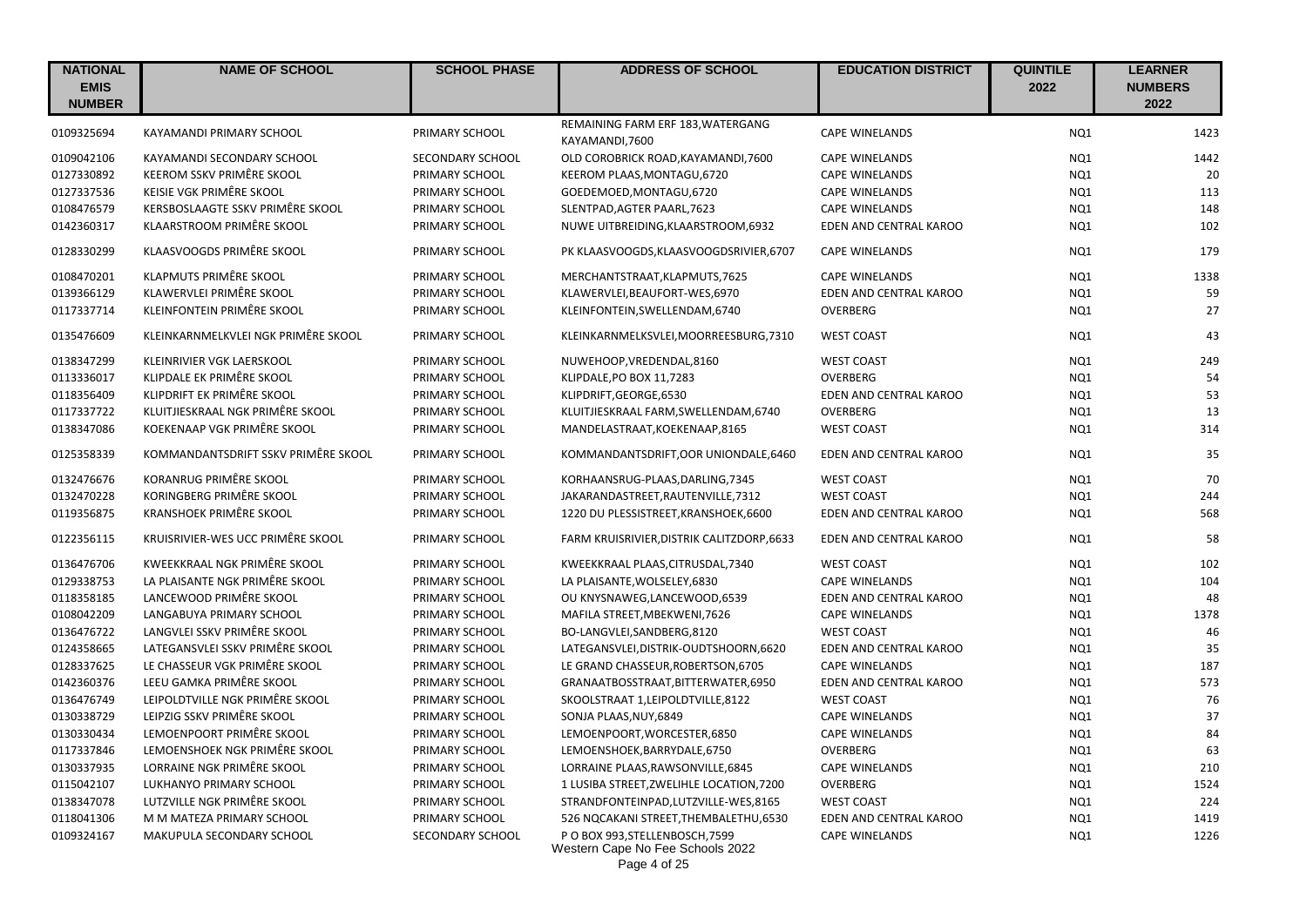| <b>NATIONAL</b> | <b>NAME OF SCHOOL</b>            | <b>SCHOOL PHASE</b> | <b>ADDRESS OF SCHOOL</b>                              | <b>EDUCATION DISTRICT</b> | <b>QUINTILE</b> | <b>LEARNER</b> |
|-----------------|----------------------------------|---------------------|-------------------------------------------------------|---------------------------|-----------------|----------------|
| <b>EMIS</b>     |                                  |                     |                                                       |                           | 2022            | <b>NUMBERS</b> |
| <b>NUMBER</b>   |                                  |                     |                                                       |                           |                 | 2022           |
| 0117338303      | MARAISDAL NGK PRIMÊRE SKOOL      | PRIMARY SCHOOL      | MARAISDAL, BONNIEVALE, 6730                           | <b>CAPE WINELANDS</b>     | NQ1             | 33             |
| 0107393436      | MASIBAMBANE SECONDARY SCHOOL     | SECONDARY SCHOOL    | OLD PAARL ROAD, BLOEKOMBOS, 7570                      | <b>METRO EAST</b>         | NQ1             | 1571           |
| 0140337307      | MATJIESFONTEIN LB PRIMÊRE SKOOL  | PRIMARY SCHOOL      | PK MATJIESFONTEIN, MATJIESFONTEIN, 6901               | EDEN AND CENTRAL KAROO    | NQ1             | 48             |
| 0114336750      | MAXONIA NGK PRIMÊRE SKOOL        | PRIMARY SCHOOL      | BERGENDAL PLAAS, HOOGLAND PAD, 7160                   | <b>OVERBERG</b>           | NQ1             | 115            |
| 0108042212      | MBEKWENI PRIMARY SCHOOL          | PRIMARY SCHOOL      | PINZI STREET, MBEKWENI, 7626                          | <b>CAPE WINELANDS</b>     | NQ1             | 1238           |
| 0133476838      | MIDDELDEURVLEI NGK PRIMÊRE SKOOL | PRIMARY SCHOOL      | MIDDELDEURVLEI, PIKETBERG, 7320                       | <b>WEST COAST</b>         | NQ1             | 52             |
| 0117337692      | MIDDELRIVIER PRIMÊRE SKOOL       | PRIMARY SCHOOL      | FARM MIDDELRIVIER, BONNIEVALE, 6730                   | <b>CAPE WINELANDS</b>     | NQ1             | 48             |
| 0121350281      | MOLENRIVIER PRIMÊRE SKOOL        | PRIMARY SCHOOL      | NOVO RIVERSDALE, DISTRICT, 6670                       | EDEN AND CENTRAL KAROO    | NQ1             | 57             |
| 0124350680      | MOOI UITSIG PRIMÊRE SKOOL NO.2   | PRIMARY SCHOOL      | PLAAS 2, PAARDEBONT AFRIT, 6620                       | EDEN AND CENTRAL KAROO    | NQ1             | 14             |
| 0132476870      | MORNING STAR NGK PRIMÊRE SKOOL   | PRIMARY SCHOOL      | DARLINGWEG, DARLING, 7345                             | <b>WEST COAST</b>         | NQ1             | 46             |
| 0117330604      | MULLERSRUS PRIMÊRE SKOOL         | PRIMARY SCHOOL      | MULLERSRUS, BUFFELJAGSRIVIER, 6742                    | OVERBERG                  | NQ1             | 206            |
| 0141440698      | MURRAYSBURG PRIMARY SCHOOL       | PRIMARY SCHOOL      | KLIP STREET, MURRAYSBURG, 6995                        | EDEN AND CENTRAL KAROO    | NQ1             | 1153           |
| 0138347264      | NAASTDRIFT PRIMÊRE SKOOL         | PRIMARY SCHOOL      | NAASTDRIFT, VREDENDAL, 8160                           | <b>WEST COAST</b>         | NQ1             | 233            |
| 0132470805      | NAPHAKADE PRIMARY SCHOOL         | PRIMARY SCHOOL      | HOLOMISA STREET, LINGELETHU TOWNSHIP, 7300 WEST COAST |                           | NQ1             | 1253           |
| 0126041106      | NDULI PRIMARY SCHOOL             | PRIMARY SCHOOL      | CHRIS HANI DRIVE, CERES, 6835                         | <b>CAPE WINELANDS</b>     | NQ1             | 851            |
| 0108321745      | NIEUWE DRIFT PRIMARY SCHOOL      | PRIMARY SCHOOL      | BOLAND ROAD, NOORDER PAARL, 7623                      | <b>CAPE WINELANDS</b>     | NQ1             | 529            |
| 0130338109      | NIEUWE MORGEN PRIMÊRE SKOOL      | PRIMARY SCHOOL      | ALFALFA, WORCESTER, 6850                              | <b>CAPE WINELANDS</b>     | NQ1             | 121            |
| 0128048365      | NKQUBELA PRIMARY SCHOOL          | PRIMARY SCHOOL      | 33 MOKWENI STREET, NKQUBELA, 6705                     | <b>CAPE WINELANDS</b>     | NQ1             | 960            |
| 0108042116      | NONDZAME PRIMARY SCHOOL (S.A.)   | PRIMARY SCHOOL      | MAIN ROAD, PNIEL, 7681                                | <b>CAPE WINELANDS</b>     | NQ1             | 226            |
| 0136476889      | NOORDHOEK NGK PRIMÊRE SKOOL      | PRIMARY SCHOOL      | NOORDHOEK, CITRUSDAL, 7340                            | <b>WEST COAST</b>         | NQ1             | 267            |
| 0133476897      | NUHOOP NGK PRIMÊRE SKOOL         | PRIMARY SCHOOL      | NUHOOP BOERDERY, PORTERVILLE, 6810                    | <b>WEST COAST</b>         | NQ1             | 91             |
| 0137340391      | NUWEFONTEIN PRIMÊRE SKOOL        | PRIMARY SCHOOL      | NUWEFONTEIN PRIM., HOOFWEG, 8203                      | <b>WEST COAST</b>         | NQ1             | 34             |
| 0130338222      | NUYSTASIE NGK PRIMÊRE SKOOL      | PRIMARY SCHOOL      | OUDE SCHUUR, NUY, 6861                                | <b>CAPE WINELANDS</b>     | NQ1             | 70             |
| 0132476919      | O.J. ERASMUS NGK PRIMÊRE SKOOL   | PRIMARY SCHOOL      | FRAHMSLAAN, KALBASKRAAL, 7302                         | <b>WEST COAST</b>         | NQ1             | 276            |
| 0130330833      | ORCHARD PRIMÊRE SKOOL            | PRIMARY SCHOOL      | SUNNYSIDE, ORCHARD, 6870                              | <b>CAPE WINELANDS</b>     | NQ1             | 718            |
| 0113336068      | OUPLAAS EK PRIMÊRE SKOOL         | PRIMARY SCHOOL      | OUPLAAS, WYDGELEE, 7282                               | OVERBERG                  | NQ1             | 105            |
| 0130338249      | OVERHEX NGK PRIMÊRE SKOOL        | PRIMARY SCHOOL      | NOOITGEDACHT PLAAS, OVERHEX, 6859                     | <b>CAPE WINELANDS</b>     | NQ1             | 308            |
| 0124350540      | P.J. BADENHORST PRIMÊRE SKOOL    | PRIMARY SCHOOL      | DYSSELSWEG, DYSSELSDORP, 6628                         | EDEN AND CENTRAL KAROO    | NQ1             | 821            |
| 0130041110      | P.J.B. CONA PRIMARY SCHOOL       | PRIMARY SCHOOL      | 850 MAYINJANA AVE, ZWELETEMBA, 6850                   | <b>CAPE WINELANDS</b>     | NQ1             | 994            |
| 0136476943      | PAARDEKOP NGK PRIMÊRE SKOOL      | PRIMARY SCHOOL      | NUWEDAM FARM, CITRUSDAL, 7340                         | <b>WEST COAST</b>         | NQ1             | 197            |
| 0119041315      | PERCY MDALA HIGH SCHOOL          | SECONDARY SCHOOL    | SIGCU STREET, KHAYALETHU SOUTH, 6571                  | EDEN AND CENTRAL KAROO    | NQ1             | 1205           |
| 0127337552      | PIETERSFONTEIN NGK PRIMÊRE SKOOL | PRIMARY SCHOOL      | PIETERSFONTEIN PLAAS, PIETERSFONTEIN, 6720            | <b>CAPE WINELANDS</b>     | NQ1             | 31             |
| 0128337501      | PROSPECT NGK PRIMÊRE SKOOL       | PRIMARY SCHOOL      | EXCELSIOR PLAAS, ASHTON, 6715                         | <b>CAPE WINELANDS</b>     | NQ1             | 168            |
| 0113336092      | PROTEM NGK PRIMÊRE SKOOL         | PRIMARY SCHOOL      | PROTEM, PROTEM, 7281                                  | OVERBERG                  | NQ1             | 50             |
|                 |                                  |                     |                                                       |                           |                 |                |
| 0115333646      | <b>QHAYIYA SECONDARY SCHOOL</b>  | SECONDARY SCHOOL    | 37 HLOBO STREET, ZWELIHLE LOCATION, 7200              | <b>OVERBERG</b>           | NQ1             | 1905           |
| 0130330817      | RABIE PRIMÊRE SKOOL              | PRIMARY SCHOOL      | BUFFELSKRAAL-WES, DE DOORNS, 6875                     | <b>CAPE WINELANDS</b>     | NQ1             | 318            |
| 0119350443      | REDLANDS PRIMÊRE SKOOL           | PRIMARY SCHOOL      | BARRINGTON, PK KARATARA, 6580                         | EDEN AND CENTRAL KAROO    | NQ1             | 53             |
| 0119350257      | RHEENENDAL PRIMÊRE SKOOL         | PRIMARY SCHOOL      | HOOFSTRAAT 41, RHEENENDAL, 6576                       | EDEN AND CENTRAL KAROO    | NQ1             | 497            |
| 0137346934      | RIETPOORT RK PRIMÊRE SKOOL       | PRIMARY SCHOOL      | RK SENDING, RIETPOORT, 8202                           | <b>WEST COAST</b>         | NQ1             | 108            |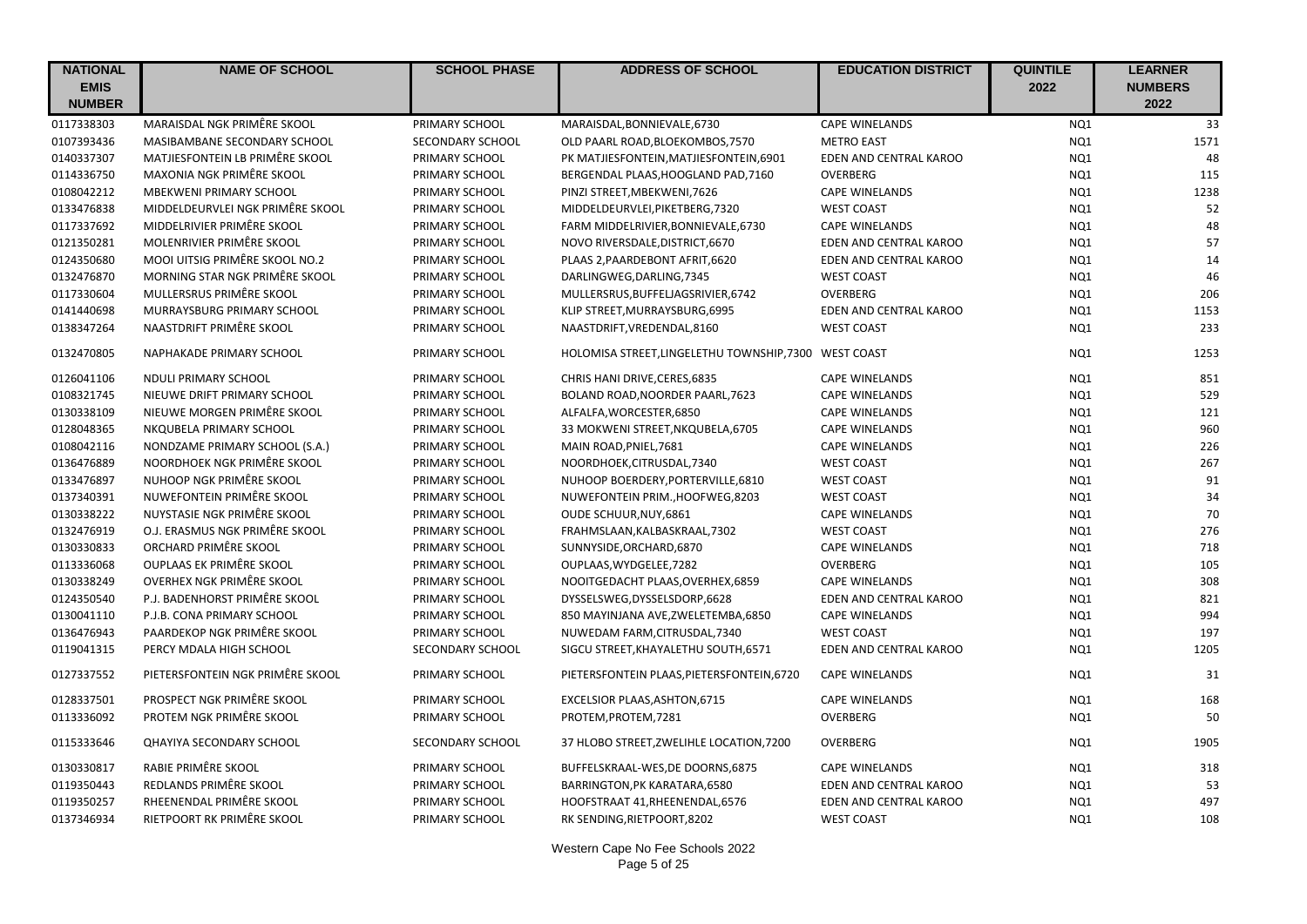| <b>NATIONAL</b> | <b>NAME OF SCHOOL</b>                    | <b>SCHOOL PHASE</b> | <b>ADDRESS OF SCHOOL</b>                  | <b>EDUCATION DISTRICT</b> | <b>QUINTILE</b> | <b>LEARNER</b> |
|-----------------|------------------------------------------|---------------------|-------------------------------------------|---------------------------|-----------------|----------------|
| <b>EMIS</b>     |                                          |                     |                                           |                           | 2022            | <b>NUMBERS</b> |
| <b>NUMBER</b>   |                                          |                     |                                           |                           |                 | 2022           |
| 0127337471      | RIETVLEI NR 1 EK PRIMÊRE SKOOL (MONTAGU) | PRIMARY SCHOOL      | RIETVLEI 1, MONTAGU, 6720                 | <b>CAPE WINELANDS</b>     | NQ1             | 33             |
| 0127338850      | RIETVLEI NR 2 NGK PRIMÊRE SKOOL          | PRIMARY SCHOOL      | RIETVLEI 2, PLAAS, 6720                   | <b>CAPE WINELANDS</b>     | NQ1             | 19             |
| 0132470724      | RIVERLANDS PRIMÊRE SKOOL                 | PRIMARY SCHOOL      | RIVERLANDSRYLAAN, ATTAWAY, 7354           | <b>WEST COAST</b>         | NQ1             | 301            |
| 0124358258      | RODEWAL UCC PRIMÊRE SKOOL                | PRIMARY SCHOOL      | UCC KERKGRONDE, SCHOEMANSHOEK, 6620       | EDEN AND CENTRAL KAROO    | NQ1             | 73             |
| 0112470503      | RONDEHEUWEL PRIMÊRE SKOOL                | PRIMARY SCHOOL      | RONDEHEUWEL, HERMON, 7308                 | <b>CAPE WINELANDS</b>     | NQ1             | 232            |
| 0124356204      | ROOIBERG SSKV PRIMÊRE SKOOL              | PRIMARY SCHOOL      | WYNANDSRIVIER, OUDTSHOORN, 6620           | EDEN AND CENTRAL KAROO    | NQ1             | 134            |
| 0124357197      | ROOIHEUWEL VGK PRIMÊRE SKOOL             | PRIMARY SCHOOL      | ROOIHEUWEL, OUDTSHOORN, 6620              | EDEN AND CENTRAL KAROO    | NQ1             | 113            |
| 0125357820      | ROOIRIVIER VGK PRIMÊRE SKOOL             | PRIMARY SCHOOL      | ROOIRIVIER PLAAS, UNIONDALE WEG, 6650     | EDEN AND CENTRAL KAROO    | NQ1             | 34             |
| 0119350311      | RUIGTEVLEI PRIMÊRE SKOOL                 | PRIMARY SCHOOL      | RUIGTEVLEI, KNYSNA, 6570                  | EDEN AND CENTRAL KAROO    | NQ1             | 64             |
| 0132477133      | RUSTSTASIE PRIMÊRE SKOOL                 | PRIMARY SCHOOL      | RUSTSTASIE, MOORREESBURG, 7299            | <b>WEST COAST</b>         | NQ1             | 97             |
| 0136477141      | SANDBERG NGK PRIMÊRE SKOOL               | PRIMARY SCHOOL      | SANDBERG- PLAAS, SANDBERG, 8121           | <b>WEST COAST</b>         | NQ1             | 51             |
| 0130338036      | SANDHILLS NGK PRIMÊRE SKOOL              | PRIMARY SCHOOL      | AMANDELRIVIER, SANDHILLS, 6854            | <b>CAPE WINELANDS</b>     | NQ1             | 355            |
| 0124358673      | SCHEEPERSKRAAL SSKV PRIMÊRE SKOOL        | PRIMARY SCHOOL      | PLAAS KOUTIE, OUDTSHOORN, 6620            | EDEN AND CENTRAL KAROO    | NQ1             | 28             |
| 0130338567      | SCHERPENHEUWEL PRIMÊRE SKOOL             | PRIMARY SCHOOL      | SCHERPENHEUWEL, WORCESTER, 6849           | <b>CAPE WINELANDS</b>     | NQ1             | 86             |
| 0142366781      | SEEKOEGAT VGK PRIMÊRE SKOOL              | PRIMARY SCHOOL      | SEEKOEGAT, PRINS ALBERT, 6932             | EDEN AND CENTRAL KAROO    | NQ1             | 24             |
| 0130041111      | SIBABALWE PRIMARY SCHOOL                 | PRIMARY SCHOOL      | VOORTREKKER ROAD, DE DOORNS, 6875         | <b>CAPE WINELANDS</b>     | NQ1             | 396            |
| 0108477214      | SIMONDIUM PRIMÊRE SKOOL                  | PRIMARY SCHOOL      | HOOFWEG, SIMONDIUM, 7670                  | <b>CAPE WINELANDS</b>     | NQ1             | 612            |
| 0130041334      | SIYAFUNEKA PRIMARY SCHOOL                | PRIMARY SCHOOL      | 15314 BENTELE STREET, ZWELETEMBA, 6852    | <b>CAPE WINELANDS</b>     | NQ1             | 1092           |
| 0112477249      | SOETENDAL NGK PRIMÊRE SKOOL              | PRIMARY SCHOOL      | SOETENDAL, HERMONWEG, 7655                | <b>CAPE WINELANDS</b>     | NQ1             | 305            |
| 0108470732      | SONOP PRIMÊRE SKOOL                      | PRIMARY SCHOOL      | KEERWEDERWEG 3, KLEIN DRAKENSTEIN, 7628   | <b>CAPE WINELANDS</b>     | NQ1             | 268            |
| 0138347310      | SPRUITDRIFT PRIMÊRE SKOOL                | PRIMARY SCHOOL      | SPRUITDRIF PLAAS, VREDENDAL, 8160         | <b>WEST COAST</b>         | NQ1             | 245            |
| 0134477311      | ST. AUGUSTINE'S PRIMÊRE SKOOL            | PRIMARY SCHOOL      | ST. AUGUSTINE'SWEG 34A, PATERNOSTER, 7381 | <b>WEST COAST</b>         | NQ1             | 195            |
| 0137346942      | ST. BONIFACE (RK) PRIMÊRE SKOOL          | PRIMARY SCHOOL      | MOLSVLEISTRAAT 702, RIETPOORT, 8202       | <b>WEST COAST</b>         | NQ1             | 186            |
| 0120357030      | ST. LUKE'S (EC) SCHOOL                   | PRIMARY SCHOOL      | 1 BRANDWACHT, BRANDWAG, 6507              | EDEN AND CENTRAL KAROO    | NQ1             | 291            |
| 0126330442      | ST. MARK'S PRIMÊRE SKOOL (WORC)          | PRIMARY SCHOOL      | REIDSTRAAT, PRINCE ALFRED HAMLET, 6840    | <b>CAPE WINELANDS</b>     | NQ1             | 907            |
| 0114336254      | ST. MICHAEL'S EK PRIMÊRE SKOOL           | PRIMARY SCHOOL      | ELGIN ORCHARDS, GRABOUW, 7160             | <b>OVERBERG</b>           | NQ1             | 437            |
| 0132477389      | ST. MICHAEL'S PRIMÊRE SKOOL              | PRIMARY SCHOOL      | DARLINGWEG 1, ABBOTSDALE, 7301            | <b>WEST COAST</b>         | NQ1             | 672            |
| 0115336548      | ST. PAUL'S LAERSKOOL                     | PRIMARY SCHOOL      | WITHOOGTE FARM, STANFORD, 7210            | <b>OVERBERG</b>           | NQ1             | 31             |
| 0132470651      | ST. THOMAS PRIMÊRE SKOOL                 | PRIMARY SCHOOL      | GARDENIALAAN, MALMESBURY, 7299            | <b>WEST COAST</b>         | NQ1             | 1427           |
| 0109327352      | ST. VINCENT RC PRIMARY SCHOOL            | PRIMARY SCHOOL      | KROMME RHEE WEG, KOELENHOF, 7605          | <b>CAPE WINELANDS</b>     | NQ1             | 763            |
| 0133477338      | STAWELKLIP MOR PRIMÊRE SKOOL             | PRIMARY SCHOOL      | STAWELKLIP PLAAS, PIKET BO BERG, 7320     | <b>WEST COAST</b>         | NQ1             | 291            |
| 0130330051      | STEENVLIET PRIMÊRE SKOOL                 | PRIMARY SCHOOL      | KERKSTRAAT, TOUWSRIVIER, 6880             | <b>CAPE WINELANDS</b>     | NQ1             | 583            |
| 0138477362      | STEILHOOGTE NGK PRIMÊRE SKOOL            | PRIMARY SCHOOL      | STEILHOOGTE, VREDENDAL, 8160              | <b>WEST COAST</b>         | NQ1             | 233            |
| 0130336335      | STETTYN PRIMÊRE SKOOL                    | PRIMARY SCHOOL      | STETTYN VINEYARDS, WORCESTER, 6850        | <b>CAPE WINELANDS</b>     | NQ1             | 75             |
| 0127338826      | STOCKWELL NGK PRIMÊRE SKOOL              | PRIMARY SCHOOL      | STOCKWELL, ASHTON, 6715                   | <b>CAPE WINELANDS</b>     | NQ1             | 168            |
| 0128337420      | TALANA NGK PRIMÊRE SKOOL                 | PRIMARY SCHOOL      | 1 TALANA, MONTAGU, 6720                   | <b>CAPE WINELANDS</b>     | NQ1             | 39             |
| 0114330264      | TESLAARSDAL PRIMÊRE SKOOL                | PRIMARY SCHOOL      | SKOOLSTRAAT, TESLAARSDAL, 7230            | <b>OVERBERG</b>           | NQ1             | 104            |
| 0118358177      | TOUWSRANTEN VGK PRIMÊRE SKOOL            | PRIMARY SCHOOL      | BESTERSTRAAT, TOUWSRANTEN, 6538           | EDEN AND CENTRAL KAROO    | NQ1             | 392            |
| 0130309361      | <b>TOUWSRIVIER LAERSKOOL</b>             | PRIMARY SCHOOL      | SUIDSTRAAT, TOUWSRIVIER, 6880             | <b>CAPE WINELANDS</b>     | NQ1             | 604            |
| 0138347167      | TRAWAL PRIMÊRE SKOOL                     | PRIMARY SCHOOL      | MIDDELPLAAS, TRAWAL, 8147                 | <b>WEST COAST</b>         | NQ1             | 81             |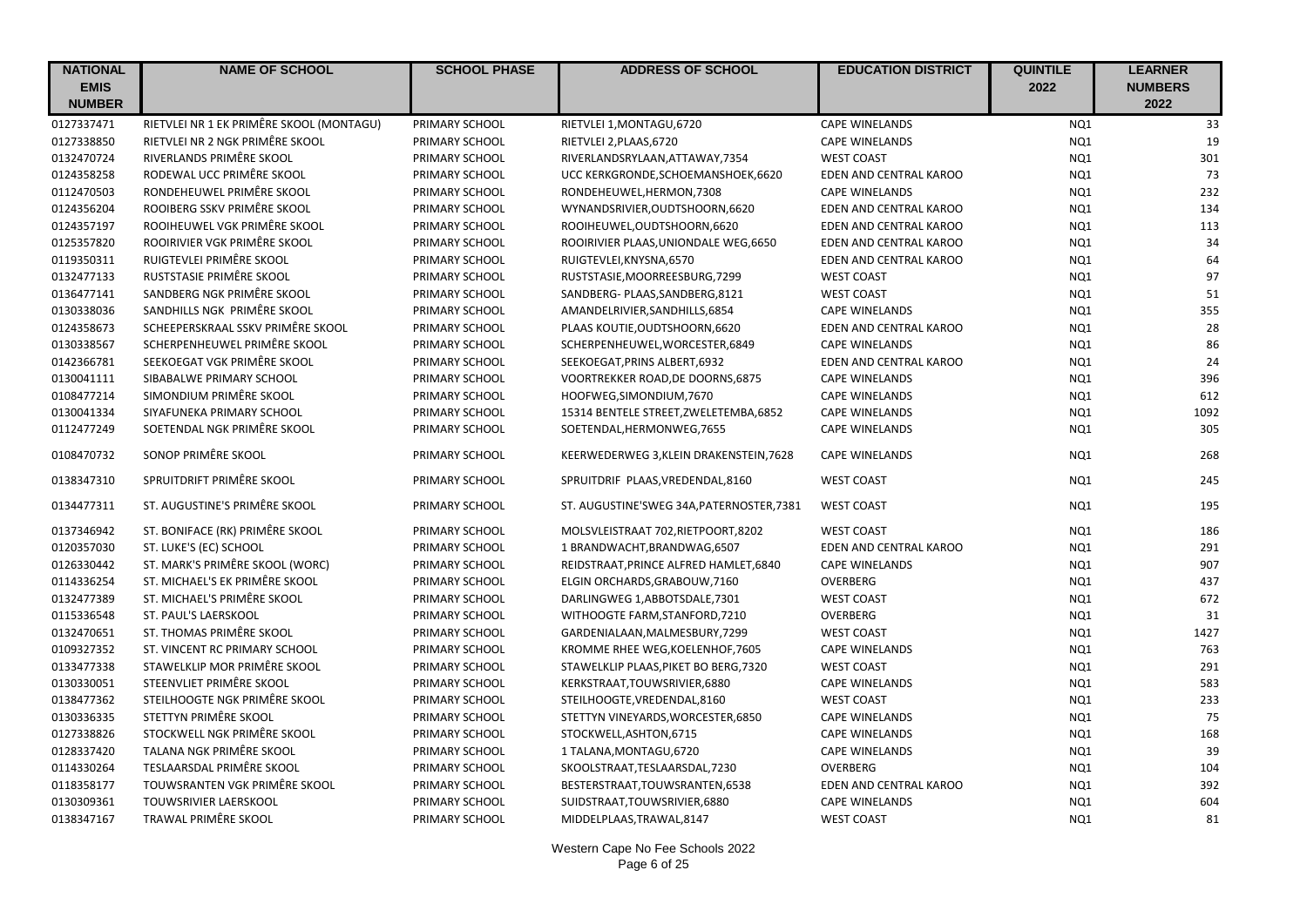| <b>NATIONAL</b><br><b>EMIS</b><br><b>NUMBER</b> | <b>NAME OF SCHOOL</b>                    | <b>SCHOOL PHASE</b> | <b>ADDRESS OF SCHOOL</b>                                                     | <b>EDUCATION DISTRICT</b> | <b>QUINTILE</b><br>2022 | <b>LEARNER</b><br><b>NUMBERS</b><br>2022 |
|-------------------------------------------------|------------------------------------------|---------------------|------------------------------------------------------------------------------|---------------------------|-------------------------|------------------------------------------|
| 0101327956                                      | <b>TREVOR MANUEL PRIMARY SCHOOL</b>      | PRIMARY SCHOOL      | 1154 SIERRA STREET, FISANTEKRAAL, 7551                                       | <b>METRO NORTH</b>        | NQ1                     | 1390                                     |
| 0118041330                                      | TYHOLORA PRIMARY SCHOOL                  | PRIMARY SCHOOL      | 2797 NELSON MANDELA<br>BLVD, THEMBALETHU, 6529                               | EDEN AND CENTRAL KAROO    | NQ1                     | 1471                                     |
| 0128337587                                      | UITNOOD NGK PRIMÊRE SKOOL                | PRIMARY SCHOOL      | UITNOOD, ROBERTSON, 6705                                                     | <b>CAPE WINELANDS</b>     | NQ1                     | 82                                       |
| 0117337749                                      | UITVLUG VGK PRIMÊRE SKOOL                | PRIMARY SCHOOL      | UITVLUG, SWELLENDAM, 6740                                                    | OVERBERG                  | NQ1                     | 32                                       |
| 0100000288                                      | UMYEZO WAMA APILE HIGH SCHOOL            | SECONDARY SCHOOL    | OLD CAPE ROAD, PINEVIEW, 7160                                                | OVERBERG                  | NQ1                     | 1653                                     |
| 0114041326                                      | UMYEZO WAMA APILE PRIMARY SCHOOL         | PRIMARY SCHOOL      | 743 ADAM STREET, PINEVIEW, 7160                                              | OVERBERG                  | NQ1                     | 2067                                     |
| 0130041107                                      | VAN CUTSEM Secondary School              | SECONDARY SCHOOL    | 33 MANDELA STREET, DE DOORNS, 6875                                           | <b>CAPE WINELANDS</b>     | NQ1                     | 1631                                     |
| 0123356948                                      | VAN WYKSDORP PRIMÊRE SKOOL               | PRIMARY SCHOOL      | SKOOLSTRAAT, VAN WYKSDORP, 6690                                              | EDEN AND CENTRAL KAROO    | NQ1                     | 114                                      |
| 0138347248                                      | VERGENOEG RK PRIMÊRE SKOOL               | PRIMARY SCHOOL      | BUITEKANTSTRAAT, VREDENDAL-NOORD, 8160                                       | <b>WEST COAST</b>         | NQ1                     | 848                                      |
| 0128330280                                      | VINKRIVIER PRIMÊRE SKOOL                 | PRIMARY SCHOOL      | VINKRIVIER, LANGVLEI, 6705                                                   | <b>CAPE WINELANDS</b>     | NQ1                     | 36                                       |
| 0124356239                                      | VLAKTEPLAAS UCC PRIMÊRE SKOOL            | PRIMARY SCHOOL      | VLAKTEPLAAS, DE RUST, 6650                                                   | EDEN AND CENTRAL KAROO    | NQ1                     | 128                                      |
| 0117337854                                      | VLEIPLAAS NGK PRIMÊRE SKOOL              | PRIMARY SCHOOL      | VLEIPLAAS, PK BARRYDALE, 6750                                                | <b>OVERBERG</b>           | NQ1                     | 48                                       |
| 0109321893                                      | VLOTTENBURG PRIMÊRE SKOOL                | PRIMARY SCHOOL      | VLOTTENBURG RD, VLOTTENBURG, 7604                                            | <b>CAPE WINELANDS</b>     | NQ1                     | 431                                      |
| 0124357200                                      | VOLMOED PRIMÊRE SKOOL                    | PRIMARY SCHOOL      | HIGHGATEWEG, VOLMOED, 6631                                                   | EDEN AND CENTRAL KAROO    | NQ1                     | 180                                      |
| 0116337242                                      | VONDELING NAK PRIMÊRE SKOOL              | PRIMARY SCHOOL      | HOOFPAD, WITSAND, 6666                                                       | EDEN AND CENTRAL KAROO    | NQ1                     | 62                                       |
| 0124358401                                      | VOORBEDAG PRIMÊRE SKOOL                  | PRIMARY SCHOOL      | MATJIESRIVIER, DISTRIK OUDTSHOORN, 6634                                      | EDEN AND CENTRAL KAROO    | NQ1                     | 63                                       |
| 0130041103                                      | VUSISIZWE SECONDARY SCHOOL               | SECONDARY SCHOOL    | CONA AVENUE, ZWELETEMBA, 6852                                                | <b>CAPE WINELANDS</b>     | NQ1                     | 1252                                     |
| 0123357014                                      | W.J. LE ROUX LB PRIMÊRE SKOOL            | PRIMARY SCHOOL      | VOORBAAT, DIST. LADISMITH, 6655                                              | EDEN AND CENTRAL KAROO    | NQ1                     | 74                                       |
| 0117338354                                      | WABOOMSHEUWEL NGK PRIMÊRE SKOOL          | PRIMARY SCHOOL      | 233 WABOOMSHEUWEL, PLAAS<br>WABOOMSHEUWEL,6730                               | <b>CAPE WINELANDS</b>     | NQ1                     | 58                                       |
| 0118356492                                      | WABOOMSKRAAL VGK PRIMÊRE SKOOL           | PRIMARY SCHOOL      | WABOOMSKRAAL, GEORGE, 6530                                                   | EDEN AND CENTRAL KAROO    | NQ1                     | 50                                       |
| 0113336041                                      | WAGENHUISKRANTZ PRIMÊRE SKOOL            | PRIMARY SCHOOL      | KAMPSTRAAT, WAENHUISKRANTZ, 7280                                             | OVERBERG                  | NQ1                     | 124                                      |
| 0112477540                                      | WAGENMAKERSVALLEI NGK PRIMÊRE SKOOL      | PRIMARY SCHOOL      | VRUGBAAR BOVLEI, WELLINGTON, 7655                                            | <b>CAPE WINELANDS</b>     | NQ1                     | 291                                      |
| 0128338281                                      | WAKKERSTROOM-OOS NGK PRIMÊRE SKOOL       | PRIMARY SCHOOL      | WOLVENDRIFT, WAKKERSTROOM-OOS, 6730                                          | <b>CAPE WINELANDS</b>     | NQ1                     | 30                                       |
| 0128330655                                      | WAKKERSTROOM-WES PRIMÊRE SKOOL           | PRIMARY SCHOOL      | R317 BONNIEVALE STORMSVLEI<br>ROA, BONNIEVALE, 6730                          | <b>CAPE WINELANDS</b>     | NQ1                     | 488                                      |
| 0127338656                                      | WARDIA VGK PRIMÊRE SKOOL                 | PRIMARY SCHOOL      | OP BARRYDALE PAD, VIA MONTAGU, 6720                                          | <b>CAPE WINELANDS</b>     | NQ1                     | 38                                       |
| 0132328049                                      | WELGEMEEND NGK PRIMÊRE SKOOL             | PRIMARY SCHOOL      | WELGEMEEND, MALMESBURY, 7299                                                 | <b>WEST COAST</b>         | NQ1                     | 182                                      |
| 0126336815                                      | WELGEMOED NGK PRIMÊRE SKOOL              | PRIMARY SCHOOL      | OLCKERSIA, DROËHOEK, WARMBOKKEVELD, 6835                                     | <b>CAPE WINELANDS</b>     | NQ1                     | 20                                       |
| 0128337595                                      | WELTEVREDE NGK PRIMÊRE SKOOL (ROBERTSON) | PRIMARY SCHOOL      | TAKKAP, MCGREGOR, 6708                                                       | <b>CAPE WINELANDS</b>     | NQ1                     | 27                                       |
| 0117337889                                      | WELTEVREDE VGK PRIMÊRE SKOOL (BARRYDALE) | PRIMARY SCHOOL      | WELTEVREDE, BARRYDALE, 6750                                                  | OVERBERG                  | NQ1                     | 49                                       |
| 0132477664                                      | WELTEVREDEN NGK PRIMÊRE SKOOL            | PRIMARY SCHOOL      | WELTEVREDE, RIEBEECK-WES, 7306                                               | <b>WEST COAST</b>         | NQ1                     | 84                                       |
| 0117337838                                      | WELVILLE EK PRIMÊRE SKOOL                | PRIMARY SCHOOL      | WELVILLE PLAAS, BONNIEVALE, 6730                                             | <b>CAPE WINELANDS</b>     | NQ1                     | 42                                       |
| 0108470589                                      | WEMMERSHOEK PRIMÊRE SKOOL                | PRIMARY SCHOOL      | FRANSCHHOEKWEG R45,LA MOTTE, 7691                                            | <b>CAPE WINELANDS</b>     | NQ1                     | 408                                      |
| 0108470597                                      | WES-EIND PRIMÊRE SKOOL                   | PRIMARY SCHOOL      | DIRKIE UYSSTRAAT 58, FRANSCHOEK, 7690                                        | <b>CAPE WINELANDS</b>     | NQ1                     | 469                                      |
| 0128337668                                      | WILLEM BUCHHOLZ NGK PRIMÊRE SKOOL        | PRIMARY SCHOOL      | SEWEFONTEIN, ROBERTSON, 6705                                                 | <b>CAPE WINELANDS</b>     | NQ1                     | 84                                       |
| 0108477591                                      | WINDMEUL PRIMÊRE SKOOL                   | PRIMARY SCHOOL      | VRYGUNSPAD, WINDMEUL, 7630                                                   | <b>CAPE WINELANDS</b>     | NQ1                     | 351                                      |
| 0119350303                                      | WITTEDRIF PRIMÊRE SKOOL                  | PRIMARY SCHOOL      | STOFPAD, WITTEDRIF, 6603<br>Western Cape No Fee Schools 2022<br>Page 7 of 25 | EDEN AND CENTRAL KAROO    | NQ1                     | 219                                      |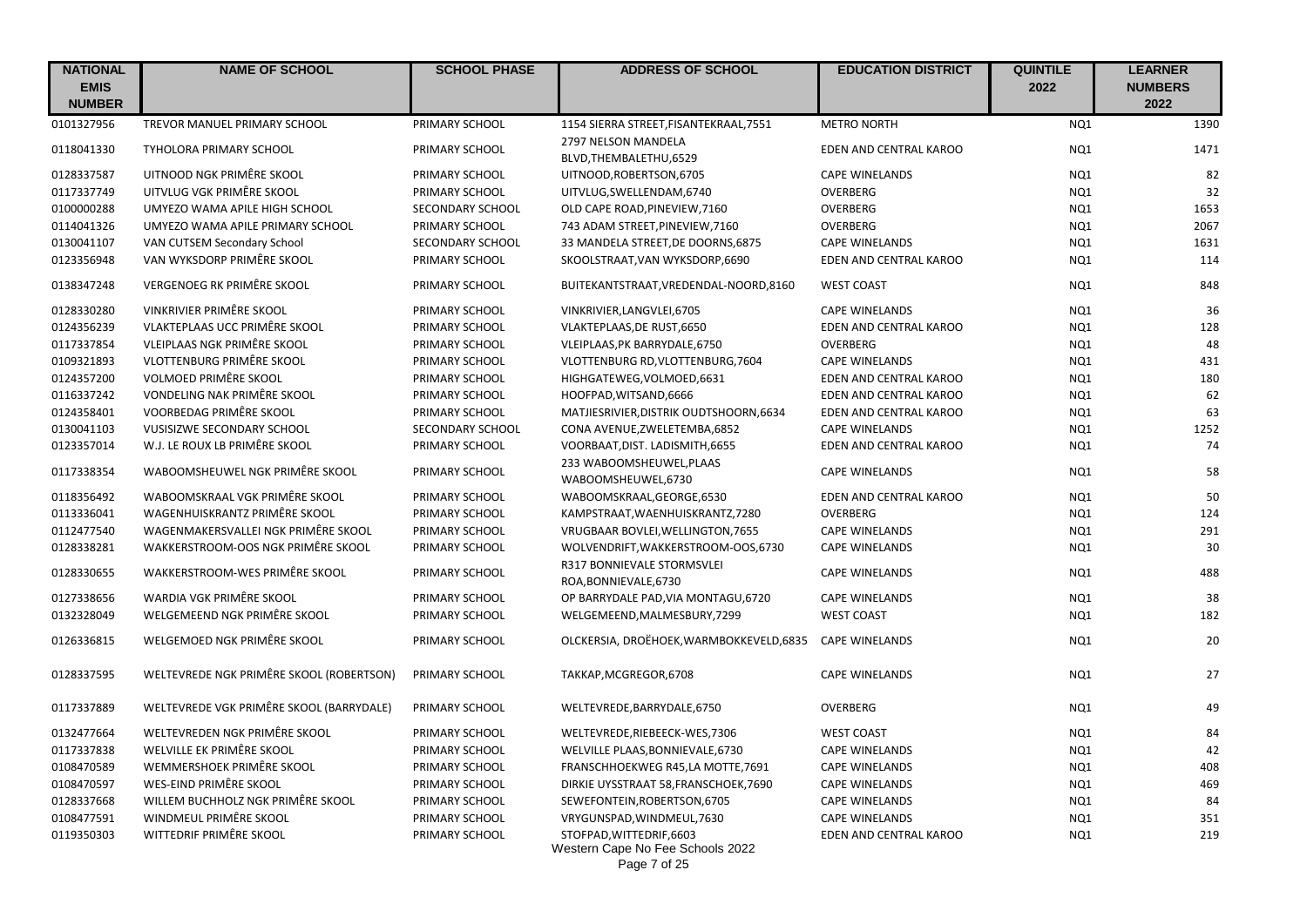| <b>NATIONAL</b><br><b>EMIS</b><br><b>NUMBER</b> | <b>NAME OF SCHOOL</b>                                      | <b>SCHOOL PHASE</b>     | <b>ADDRESS OF SCHOOL</b>                                   | <b>EDUCATION DISTRICT</b> | <b>QUINTILE</b><br>2022 | <b>LEARNER</b><br><b>NUMBERS</b><br>2022 |
|-------------------------------------------------|------------------------------------------------------------|-------------------------|------------------------------------------------------------|---------------------------|-------------------------|------------------------------------------|
| 0136477621                                      | WUPPERTHAL MOR PRIMÊRE SKOOL                               | PRIMARY SCHOOL          | DIE WERF, WUPPERTHAL, 8138                                 | <b>WEST COAST</b>         | NQ1                     | 213                                      |
| 0130330272                                      | WYSERSDRIFT PRIMÊRE SKOOL                                  | PRIMARY SCHOOL          | GROENVLEI, GOUDINI-WEG, 6856                               | <b>CAPE WINELANDS</b>     | NQ1                     | 156                                      |
| 0124357219                                      | ZEEKOEGAT VGK PRIMÊRE SKOOL                                | PRIMARY SCHOOL          | MOSSELBAAI PAD NABY, SAFARI<br>VOLSTRUISPLAAS, 6620        | EDEN AND CENTRAL KAROO    | NQ1                     | 155                                      |
| 0123357022                                      | ZOAR EK PRIMÊRE SKOOL                                      | PRIMARY SCHOOL          | BARRYWEG,LOVEDALE,6656                                     | EDEN AND CENTRAL KAROO    | NQ1                     | 379                                      |
| 0123356913                                      | ZOAR R.P. BOTHA VGK PRIMÊRE SKOOL                          | PRIMARY SCHOOL          | HOOFSTRAAT, ZOAR, 6656                                     | EDEN AND CENTRAL KAROO    | NQ1                     | 240                                      |
| 0100000585                                      | ZWELETHEMBA HIGH SCHOOL                                    | <b>SECONDARY SCHOOL</b> | MNGCUNUBE STREET, ZWELETHEMBA, 6850                        | <b>CAPE WINELANDS</b>     | NQ1                     | 755                                      |
| 0111007178                                      | A.C.J. PHAKADE PRIMARY SCHOOL                              | PRIMARY SCHOOL          | MXOLISI STREET, NOMZAMO LOCATION, 7140                     | <b>METRO EAST</b>         | NQ <sub>2</sub>         | 1378                                     |
| 0126337994                                      | ACHTERTUIN AME PRIMÊRE SKOOL                               | PRIMARY SCHOOL          | BUCHULAND, CERES, 6835                                     | <b>CAPE WINELANDS</b>     | NQ <sub>2</sub>         | 114                                      |
| 0100000548                                      | ALTENA PRIMARY SCHOOL                                      | PRIMARY SCHOOL          | CNR OF ALTENA & LA MOTTE STR, STRAND, 7140                 | <b>METRO EAST</b>         | NQ <sub>2</sub>         | 842                                      |
| 0108470031                                      | AMSTELHOF PRIMÊRE SKOOL                                    | PRIMARY SCHOOL          | KWIKKIESTRAAT, AMSTELHOF, 7646                             | <b>CAPE WINELANDS</b>     | NQ <sub>2</sub>         | 606                                      |
| 0127330795                                      | ASHBURY PRIMÊRE SKOOL                                      | PRIMARY SCHOOL          | EIKELAAN, ASHBURY, 6720                                    | <b>CAPE WINELANDS</b>     | NQ <sub>2</sub>         | 1004                                     |
| 0127041104                                      | <b>ASHTON PUBLIC Secondary School</b>                      | SECONDARY SCHOOL        | MKETSU AVENUE, ZOLANI TOWNSHIP, 6715                       | <b>CAPE WINELANDS</b>     | NQ <sub>2</sub>         | 1350                                     |
| 0107008380                                      | <b>BARDALE SECONDARY SCHOOL</b>                            | SECONDARY SCHOOL        | CNR JURY & PARLIAMENT STR, MFULENI, 7100                   | <b>METRO NORTH</b>        | NQ <sub>2</sub>         | 1265                                     |
| 0124350044                                      | <b>BERGSIG PRIMÊRE SKOOL</b>                               | PRIMARY SCHOOL          | KUDUWEG, BRIDGETON, 6620                                   | EDEN AND CENTRAL KAROO    | NQ <sub>2</sub>         | 1277                                     |
| 0106005109                                      | BONGOLETHU PRIMARY SCHOOL(NYANGA)                          | PRIMARY SCHOOL          | DYAMALA STREET, PHILIPPI, 7755                             | METRO SOUTH               | NQ <sub>2</sub>         | 995                                      |
| 0117330450                                      | BONNIEVALE PRIMÊRE SKOOL                                   | PRIMARY SCHOOL          | NEWCROSSSTREET, HAPPY VALLEY, 6730                         | <b>CAPE WINELANDS</b>     | NQ <sub>2</sub>         | 968                                      |
| 0114330590                                      | BOTRIVIER PRIMÊRE SKOOL                                    | PRIMARY SCHOOL          | PARKSTRAAT, BOT RIVER, 7185                                | OVERBERG                  | NQ <sub>2</sub>         | 722                                      |
| 0107326070                                      | BOTTELARY PRIMÊRE SKOOL                                    | PRIMARY SCHOOL          | BOTTELARYWEG,KOOPMANSKLOOF,7570                            | <b>METRO EAST</b>         | NQ <sub>2</sub>         | 508                                      |
| 0126330949                                      | BOY MULLER PRIMÊRE SKOOL                                   | PRIMARY SCHOOL          | BOY MULLER, KOUE BOKKEVELD, 6836                           | <b>CAPE WINELANDS</b>     | NQ <sub>2</sub>         | 104                                      |
| 0126338842                                      | BRITSUM NGK PRIMÊRE SKOOL                                  | PRIMARY SCHOOL          | P/A H DE KOCK, DE EIKEN, 6835                              | <b>CAPE WINELANDS</b>     | NQ <sub>2</sub>         | 77                                       |
| 0100000741                                      | CAPE WINELANDS HIGH SCHOOL FOR AEROSPACE<br><b>SCIENCE</b> | SECONDARY SCHOOL        | 6 MESON CLOSE, TEGNO PARK, 7600                            | <b>CAPE WINELANDS</b>     | NQ <sub>2</sub>         | 100                                      |
| 0108473480                                      | <b>CHARLESTON HILL SEKONDÊR</b>                            | SECONDARY SCHOOL        | VAN DER STELSTRAAT, KLEIN NEDERBURG, 7646                  | <b>CAPE WINELANDS</b>     | NQ <sub>2</sub>         | 1031                                     |
| 0132476161                                      | CHATSWORTH AME PRIMARY SCHOOL                              | PRIMARY SCHOOL          | CEMETRYWEG 517, CHATSWORTH, 7353                           | <b>WEST COAST</b>         | NQ <sub>2</sub>         | 552                                      |
| 0106041332                                      | CHRIS HANI SECONDARY SCHOOL                                | SECONDARY SCHOOL        | 2 CEKECA ROAD, MAKHAZA, 7784                               | <b>METRO EAST</b>         | NQ <sub>2</sub>         | 1364                                     |
| 0119390585                                      | CHRIS NISSEN PRIMARY SCHOOL                                | PRIMARY SCHOOL          | ROLIHLAHLA STREET, WHITE LOCATION, 6570                    | EDEN AND CENTRAL KAROO    | NQ <sub>2</sub>         | 1048                                     |
| 0106041218                                      | CHUMISA PRIMARY SCHOOL                                     | PRIMARY SCHOOL          | BONGA DRIVE, SITE B, 7784                                  | <b>METRO EAST</b>         | NQ <sub>2</sub>         | 1226                                     |
| 0100000266                                      | CONCORDIA HIGH SCHOOL                                      | SECONDARY SCHOOL        | CONCORDIA ROAD, CONCORDIA-WES, 6571                        | EDEN AND CENTRAL KAROO    | NQ <sub>2</sub>         | 1142                                     |
| 0100000267                                      | CONCORDIA PRIMÊRE SKOOL                                    | PRIMARY SCHOOL          | 5 CONCORDIA, CONCORDIA, 6571                               | EDEN AND CENTRAL KAROO    | NQ <sub>2</sub>         | 971                                      |
| 0108470791                                      | DALWEIDE PRIMÊRE SKOOL                                     | PRIMARY SCHOOL          | SIMFONIELAAN, GROENHEUWEL, 7646                            | <b>CAPE WINELANDS</b>     | NQ <sub>2</sub>         | 1091                                     |
| 0114309225                                      | DANIEL LE ROUX PRIMÊRE SKOOL                               | PRIMARY SCHOOL          | HOOFWEG, VYEBOOM, 7171                                     | OVERBERG                  | NQ <sub>2</sub>         | 132                                      |
| 0126336998                                      | DE MEUL NGK PRIMÊRE SKOOL                                  | PRIMARY SCHOOL          | DE MEUL PLAAS, KOUE BOKKEVELD, 6836                        | <b>CAPE WINELANDS</b>     | NQ <sub>2</sub>         | 47                                       |
| 0128330183                                      | DE VILLIERS LAERSKOOL                                      | PRIMARY SCHOOL          | LOOPSTRAAT 64, ROBERTSON, 6705                             | <b>CAPE WINELANDS</b>     | NQ <sub>2</sub>         | 926                                      |
| 0124350133                                      | DE VILLIERS PRIMÊRE SKOOL                                  | PRIMARY SCHOOL          | WILGERBOOMSTRAAT, BRIDGTON, 6625                           | EDEN AND CENTRAL KAROO    | NQ <sub>2</sub>         | 1101                                     |
| 0115330396                                      | DIE BRON PRIMARY SCHOOL                                    | PRIMARY SCHOOL          | SKOOLSTRAAT, STANFORD, 7210                                | OVERBERG                  | NQ <sub>2</sub>         | 414                                      |
| 0106486019                                      | DIETRICH MOR PRIMÊRE SKOOL                                 | PRIMARY SCHOOL          | C/O DIETRICH & BROCCOLI STREET, PHILIPPI, 7808 METRO SOUTH |                           | NQ <sub>2</sub>         | 225                                      |
| 0125350346                                      | DIRK BOSHOFF PRIMÊRE SKOOL                                 | PRIMARY SCHOOL          | KYNSNASTRAAT, UNIONDALE, 6460                              | EDEN AND CENTRAL KAROO    | NQ <sub>2</sub>         | 604                                      |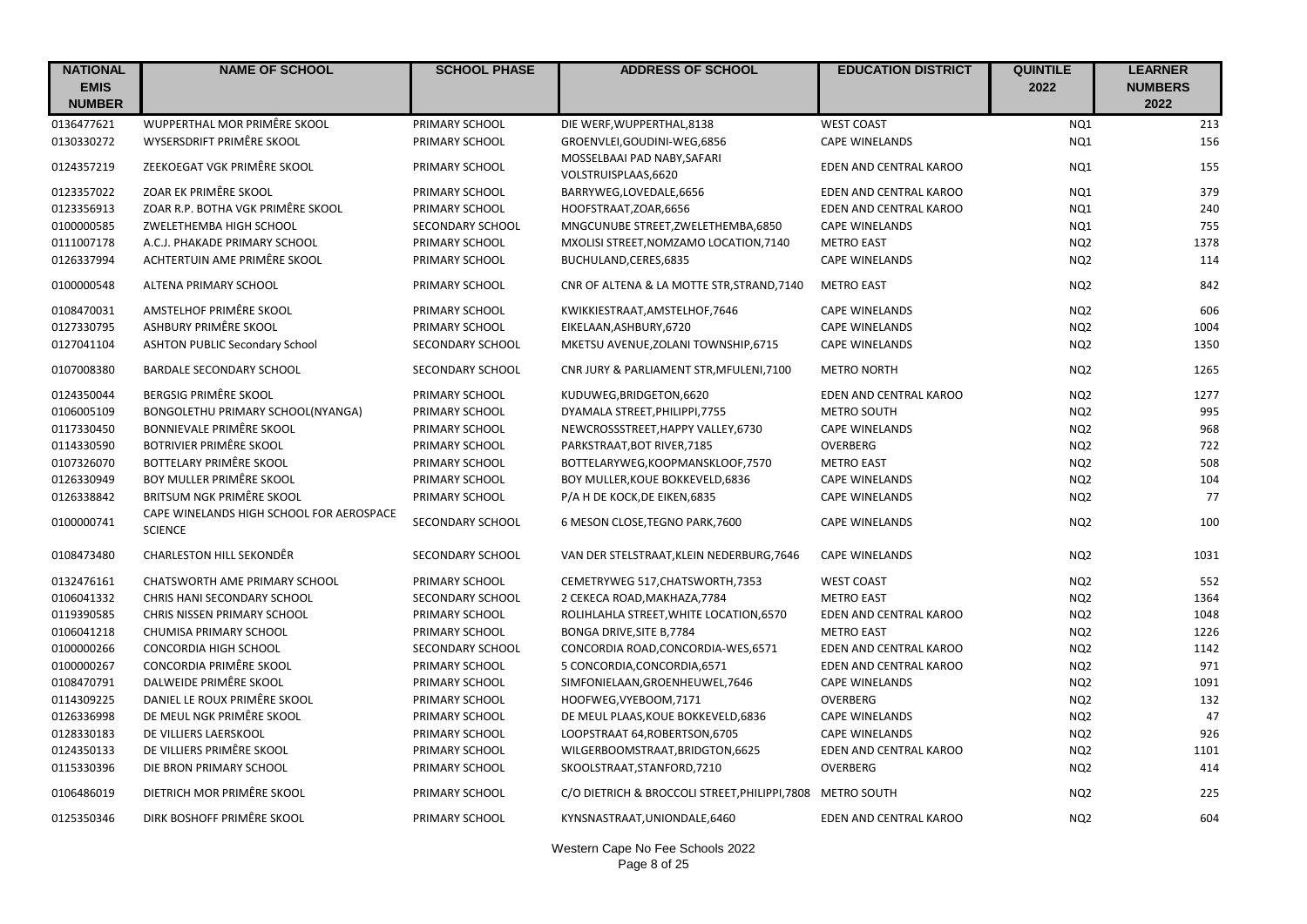| <b>NATIONAL</b><br><b>EMIS</b><br><b>NUMBER</b> | <b>NAME OF SCHOOL</b>             | <b>SCHOOL PHASE</b> | <b>ADDRESS OF SCHOOL</b>                                | <b>EDUCATION DISTRICT</b> | <b>QUINTILE</b><br>2022 | <b>LEARNER</b><br><b>NUMBERS</b><br>2022 |
|-------------------------------------------------|-----------------------------------|---------------------|---------------------------------------------------------|---------------------------|-------------------------|------------------------------------------|
| 0106042317                                      | DR. NELSON R. MANDELA HIGH SCHOOL | SECONDARY SCHOOL    | CNR GOVAN MBEKI AND, EISLEBEN ROADS, 7781               | <b>METRO SOUTH</b>        | NQ <sub>2</sub>         | 1310                                     |
| 0126337099                                      | DRIEFONTEIN NGK PRIMÊRE SKOOL     | PRIMARY SCHOOL      | DRIEFONTEIN, PRINCE ALFRED HAMLET, 6840                 | <b>CAPE WINELANDS</b>     | NQ <sub>2</sub>         | 39                                       |
| 0129338818                                      | DROSTDY SSKV PRIMÊRE SKOOL        | PRIMARY SCHOOL      | KAALDRAAI-PLAAS, TULBAGH, 6820                          | <b>CAPE WINELANDS</b>     | NQ <sub>2</sub>         | 81                                       |
| 0134477400                                      | E.J. MALGARTE PRIMÊRE SKOOL       | PRIMARY SCHOOL      | VIKINGSINGEL 11, STOMPNEUSBAAI, 7382                    | <b>WEST COAST</b>         | NQ <sub>2</sub>         | 103                                      |
| 0106041217                                      | ELUXOLWENI PRIMARY SCHOOL         | PRIMARY SCHOOL      | C/O MONGEZI & PAMA<br>ROADS, KHAYELITSHA, 7784          | <b>METRO EAST</b>         | NQ <sub>2</sub>         | 1041                                     |
| 0106322385                                      | <b>ENCOTSHENI PRIMARY SCHOOL</b>  | PRIMARY SCHOOL      | A 45 PRIMROSE STREET A SECTION, SITE C, 7784            | <b>METRO EAST</b>         | NQ <sub>2</sub>         | 892                                      |
| 0107322377                                      | ENKULULEKWENI PRIMARY SCHOOL      | PRIMARY SCHOOL      | MATSHOBA STREET, WALLACEDENE, 7570                      | <b>METRO EAST</b>         | NQ <sub>2</sub>         | 1176                                     |
| 0106005107                                      | <b>ENTSHONA PRIMARY SCHOOL</b>    | PRIMARY SCHOOL      | 673 SAGOLODA STREET, PHILLIPI, 7785                     | <b>METRO SOUTH</b>        | NQ <sub>2</sub>         | 1104                                     |
| 0102323934                                      | ESANGWENI SECONDARY SCHOOL        | SECONDARY SCHOOL    | NTENETYA ROAD, KUYASA, 7765                             | <b>METRO EAST</b>         | NQ <sub>2</sub>         | 1033                                     |
| 0130330361                                      | F.J. CONRADIE PRIMÊRE SKOOL       | PRIMARY SCHOOL      | 16 GLENCO ROAD, DE DOORNS, 6875                         | <b>CAPE WINELANDS</b>     | NQ <sub>2</sub>         | 1194                                     |
| 0115330493                                      | GANSBAAI PRIMÊRE SKOOL            | PRIMARY SCHOOL      | RIDDERSPOORSTRAAT, BLOMPARK, 7220                       | OVERBERG                  | NQ <sub>2</sub>         | 558                                      |
| 0114336653                                      | GLEN ELGIN MOR PRIMÊRE SKOOL      | PRIMARY SCHOOL      | TRIO WAY, MOLTENO TRUST, 7180                           | OVERBERG                  | NQ <sub>2</sub>         | 226                                      |
| 0130337943                                      | GOUDINI BAD NGK PRIMÊRE SKOOL     | PRIMARY SCHOOL      | DIE EIKE, RAWSONVILLE, 6845                             | <b>CAPE WINELANDS</b>     | NQ <sub>2</sub>         | 58                                       |
| 0108008007                                      | GROENHEUWEL PRIMARY SCHOOL        | PRIMARY SCHOOL      | 19 SYMPHONY AVENUE, HUGENOOT, 7646                      | <b>CAPE WINELANDS</b>     | NQ <sub>2</sub>         | 1130                                     |
| 0103323918                                      | HARRY GWALA SECONDARY SCHOOL      | SECONDARY SCHOOL    | HLEHLA STREET, MAKHAZA, 7784                            | <b>METRO EAST</b>         | NQ <sub>2</sub>         | 1259                                     |
| 0107323136                                      | HECTOR PETERSON SECONDARY SCHOOL  | SECONDARY SCHOOL    | CNR OF PEDRO &<br>MANDLAKAZI, WALLACEDENE, 7569         | <b>METRO EAST</b>         | NQ <sub>2</sub>         | 1723                                     |
| 0118350109                                      | HEIDEDAL PRIMÊRE SKOOL            | PRIMARY SCHOOL      | BADNALLSTRAAT, BORCHARDS, 6530                          | EDEN AND CENTRAL KAROO    | NQ <sub>2</sub>         | 1422                                     |
| 0106312088                                      | HEINZ PARK PRIMARY SCHOOL         | PRIMARY SCHOOL      | 1 HEINZ PARK DRIVE, HEINZ PARK, 7785                    | <b>METRO SOUTH</b>        | NQ <sub>2</sub>         | 1179                                     |
| 0136476471                                      | HEXRIVIER NGK PRIMÊRE SKOOL       | PRIMARY SCHOOL      | HEXRIVIER, CITRUSDAL, 7340                              | <b>WEST COAST</b>         | NQ <sub>2</sub>         | 127                                      |
| 0130333557                                      | HEXVALLEI SEKONDÊR                | SECONDARY SCHOOL    | GLENCOWEG, DE DOORNS, 6875                              | <b>CAPE WINELANDS</b>     | NQ <sub>2</sub>         | 1660                                     |
| 0106041202                                      | <b>HOMBA PRIMARY SCHOOL</b>       | PRIMARY SCHOOL      | DYANI CRESCENT, D SECTION, 7784                         | <b>METRO EAST</b>         | NQ <sub>2</sub>         | 596                                      |
| 0106041221                                      | <b>IKHUSI PRIMARY SCHOOL</b>      | PRIMARY SCHOOL      | 100 NTANDAZO DRIVE, U SECTION, SITE B, 7784             | <b>METRO EAST</b>         | NQ <sub>2</sub>         | 887                                      |
| 0106042222                                      | <b>IMBASA PRIMARY SCHOOL</b>      | PRIMARY SCHOOL      | CNR NEW EISLEBEN ROAD & SONWAB, OLD<br>CROSSROADS, 7751 | <b>METRO SOUTH</b>        | NQ <sub>2</sub>         | 1197                                     |
| 0106041223                                      | IMPENDULO PUBLIC PRIMARY SCHOOL   | PRIMARY SCHOOL      | C/O PAUL & KHWAHLAZA STREET,43<br>SECTION, 7785         | <b>METRO EAST</b>         | NQ <sub>2</sub>         | 1491                                     |
| 0106041318                                      | INTLANGANISO SECONDARY SCHOOL     | SECONDARY SCHOOL    | NJONGO STREET, SITE C, 7791                             | <b>METRO EAST</b>         | NQ <sub>2</sub>         | 1517                                     |
| 0106323969                                      | INTSEBENZISWANO SECONDARY SCHOOL  | SECONDARY SCHOOL    | TYWAKA ROAD, PHILIPPI, 7785                             | <b>METRO SOUTH</b>        | NQ <sub>2</sub>         | 1479                                     |
| 0120041336                                      | <b>ISALATHISO PRIMARY SCHOOL</b>  | PRIMARY SCHOOL      | 34 CNR MAYIXHALE & BOKWE<br>STREE, KWANONQABA, 6506     | EDEN AND CENTRAL KAROO    | NQ <sub>2</sub>         | 1177                                     |
| 0106322350                                      | <b>ISIKHOKELO PRIMARY SCHOOL</b>  | PRIMARY SCHOOL      | IDADA STREET, SITE C, 7791                              | <b>METRO EAST</b>         | NQ <sub>2</sub>         | 1062                                     |
| 0106322369                                      | <b>ISIPHIWO PRIMARY SCHOOL</b>    | PRIMARY SCHOOL      | 53 HLULA STREET, HARARE, 7784                           | <b>METRO EAST</b>         | NQ <sub>2</sub>         | 1153                                     |
| 0100000577                                      | JAKES GERWEL TECHNICAL SCHOOL     | SECONDARY SCHOOL    | 12A MAIN STREET, BONNIEVALE, 6730                       | <b>CAPE WINELANDS</b>     | NQ <sub>2</sub>         | 658                                      |
| 0106041220                                      | JOE SLOVO SECONDARY SCHOOL        | SECONDARY SCHOOL    | KUSASA ROAD, KHAYELITSHA, 7784                          | <b>METRO EAST</b>         | NQ <sub>2</sub>         | 1221                                     |
| 0106042208                                      | JOHN PAMA PRIMARY SCHOOL          | PRIMARY SCHOOL      | SITHANDATHU AVENUE AND, TERMINUS<br>ROAD, 7750          | <b>METRO SOUTH</b>        | NQ <sub>2</sub>         | 800                                      |
| 0100000648                                      | JONGA STREET SECONDARY SCHOOL     | SECONDARY SCHOOL    | JONGA STREET, ZONE 6,6530                               | EDEN AND CENTRAL KAROO    | NQ <sub>2</sub>         | 1024                                     |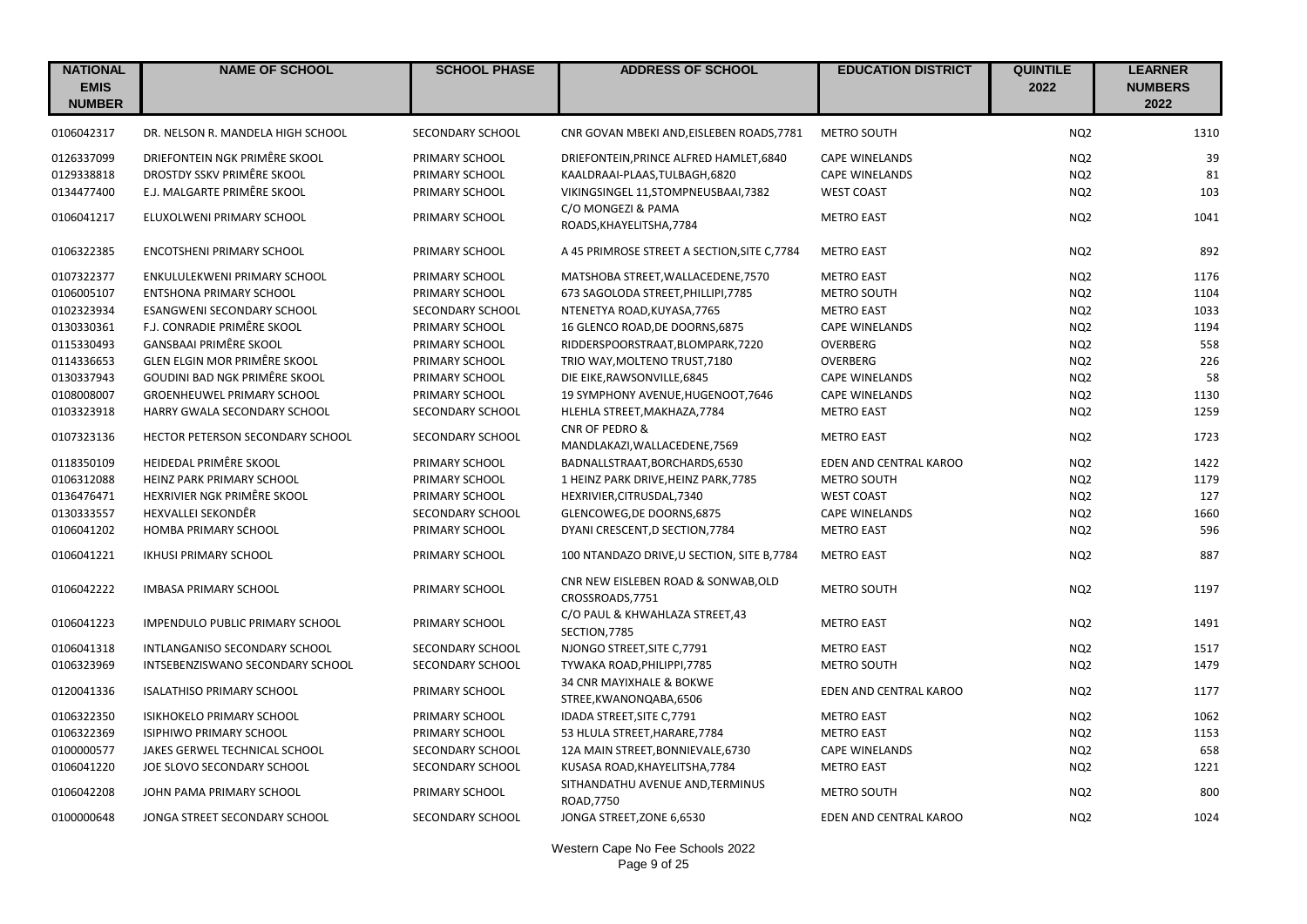| <b>NATIONAL</b><br><b>EMIS</b><br><b>NUMBER</b> | <b>NAME OF SCHOOL</b>               | <b>SCHOOL PHASE</b> | <b>ADDRESS OF SCHOOL</b>                                                        | <b>EDUCATION DISTRICT</b> | <b>QUINTILE</b><br>2022 | <b>LEARNER</b><br><b>NUMBERS</b><br>2022 |
|-------------------------------------------------|-------------------------------------|---------------------|---------------------------------------------------------------------------------|---------------------------|-------------------------|------------------------------------------|
| 0134470775                                      | <b>JURIE HAYES PRIMARY SCHOOL</b>   | PRIMARY SCHOOL      | LANGEENHEIDSTASIE,LANGEENHEIDSTASIE,LANG<br>EBAANWEG,7375                       | <b>WEST COAST</b>         | NO <sub>2</sub>         | 653                                      |
| 0106312061                                      | KHANYA PRIMARY SCHOOL               | PRIMARY SCHOOL      | CNR OF EISLEBEN RD & WHITE HART, THE<br>LEAUGES, 7785                           | METRO SOUTH               | NQ <sub>2</sub>         | 1395                                     |
| 0126336807                                      | KOELFONTEIN NGK PRIMÊRE SKOOL       | PRIMARY SCHOOL      | KOELFONTEIN, PRINCE ALFRED HAMLET, 6840                                         | <b>CAPE WINELANDS</b>     | NQ <sub>2</sub>         | 54                                       |
| 0126337013                                      | KROMLIN PRIMÊRE SKOOL               | PRIMARY SCHOOL      | KROMFONTEIN, KOUE BOKKEVELD, 6836                                               | <b>CAPE WINELANDS</b>     | NQ <sub>2</sub>         | 117                                      |
| 0106041205                                      | KUKHANYILE PUBLIC PRIMARY SCHOOL    | PRIMARY SCHOOL      | CNR. PAMA AND NKULULEKO DRIVE,L SECTION<br><b>SITE B,7784</b>                   | <b>METRO EAST</b>         | NQ <sub>2</sub>         | 1012                                     |
| 0106041313                                      | KUYAKHANYA PRIMARY                  | PRIMARY SCHOOL      | 7 STULO STREET, OLD CROSSROADS, 7756                                            | <b>METRO SOUTH</b>        | NQ <sub>2</sub>         | 1449                                     |
| 0106323128                                      | KWAMFUNDO SECONDARY SCHOOL          | SECONDARY SCHOOL    | 16 NCUMO ROAD, HARARE, 7784                                                     | <b>METRO EAST</b>         | NQ <sub>2</sub>         | 1401                                     |
| 0100000454                                      | KWANOKUTHULA PRIMARY SCHOOL         | PRIMARY SCHOOL      | SKOSANA STREET, KWANOKUTHULA, 6600                                              | EDEN AND CENTRAL KAROO    | NQ <sub>2</sub>         | 1247                                     |
| 0108473499                                      | KYLEMORE SEKONDÊR                   | SECONDARY SCHOOL    | SKOOLSTRAAT 1, KYLEMORE, 7608                                                   | <b>CAPE WINELANDS</b>     | NQ <sub>2</sub>         | 883                                      |
| 0108470295                                      | L.K. ZEEMAN PRIMÊRE SKOOL           | PRIMARY SCHOOL      | SUIKERBEKKIESTRAAT, AMSTELHOF, 7646                                             | <b>CAPE WINELANDS</b>     | NQ <sub>2</sub>         | 423                                      |
| 0126336890                                      | LAASTEDRIF NGK PRIMÊRE SKOOL        | PRIMARY SCHOOL      | LAASTEDRIFT,CERES,6835                                                          | <b>CAPE WINELANDS</b>     | NQ <sub>2</sub>         | 38                                       |
| 0101320234                                      | LAWRENCIA PRIMÊRE SKOOL             | PRIMARY SCHOOL      | SCOTTSVILLE DE NOVO, KRAAIFONTEIN, 7569                                         | <b>METRO EAST</b>         | NQ <sub>2</sub>         | 461                                      |
| 0132470287                                      | LIEBENBERG PRIMARY SCHOOL           | PRIMARY SCHOOL      | DARLINGWEG, MALMESBURY, 7300                                                    | <b>WEST COAST</b>         | NQ <sub>2</sub>         | 1768                                     |
| 0106042211                                      | <b>LINGE PRIMARY SCHOOL</b>         | PRIMARY SCHOOL      | SIBINI AVENUE, NYANGA, 7755                                                     | <b>METRO SOUTH</b>        | NQ <sub>2</sub>         | 842                                      |
| 0106042304                                      | LIWA PRIMARY SCHOOL                 | PRIMARY SCHOOL      | 4TH STREET, OFF EMM'S DRIVE, 7755                                               | <b>METRO SOUTH</b>        | NQ <sub>2</sub>         | 565                                      |
| 0106008327                                      | LUDWE NGAMLANA PRIMARY SCHOOL       | PRIMARY SCHOOL      | C/O MQHA & SIZIMISELE STREET, KUYASA, 7784                                      | <b>METRO EAST</b>         | NQ <sub>2</sub>         | 1345                                     |
| 0106041329                                      | LULEKA PRIMARY SCHOOL               | PRIMARY SCHOOL      | NCUMO ROAD, HARARI EXT, 7784                                                    | <b>METRO EAST</b>         | NQ <sub>2</sub>         | 1391                                     |
| 0106042108                                      | <b>LWAZI PRIMARY SCHOOL</b>         | PRIMARY SCHOOL      | NY 112, GUGULETHU, 7750                                                         | <b>METRO CENTRAL</b>      | NQ <sub>2</sub>         | 1114                                     |
| 0108470309                                      | MAGNOLIA PRIMÊRE SKOOL              | PRIMARY SCHOOL      | MAGNOLIASTRAAT, HUGUENOT, 7646                                                  | <b>CAPE WINELANDS</b>     | NQ <sub>2</sub>         | 573                                      |
| 0115008277                                      | MASAKHANE PRIMARY SCHOOL            | PRIMARY SCHOOL      | 1933 MANDELA STREET, MASAKHANE, 7220                                            | OVERBERG                  | NQ <sub>2</sub>         | 780                                      |
| 0128041108                                      | <b>MASAKHEKE Secondary School</b>   | SECONDARY SCHOOL    | PETER STREET, NKQUBELA LOCATION, 6705                                           | <b>CAPE WINELANDS</b>     | NQ <sub>2</sub>         | 725                                      |
| 0110377104                                      | MASIPHUMELELE PRIMARY SCHOOL        | PRIMARY SCHOOL      | HLEHLA STREET, SECTION 39, 7784                                                 | <b>METRO EAST</b>         | NQ <sub>2</sub>         | 1224                                     |
| 0106007100                                      | MASIVUKE PRIMARY SCHOOL             | PRIMARY SCHOOL      | NTAMBANANE STREET,, VILLAGE 4,7785                                              | <b>METRO SOUTH</b>        | NQ <sub>2</sub>         | 1299                                     |
| 0126336785                                      | MATJIESRIVIER NGK PRIMÊRE SKOOL     | PRIMARY SCHOOL      | MATJIESRIVIER, CERES, 6835                                                      | <b>CAPE WINELANDS</b>     | NQ <sub>2</sub>         | 32                                       |
| 0106041102                                      | MATTHEW GONIWE MEMORIAL HIGH SCHOOL | SECONDARY SCHOOL    | NYATHI STREET, SITE B, 7784                                                     | <b>METRO EAST</b>         | NQ <sub>2</sub>         | 1353                                     |
| 0128330884                                      | MCGREGOR PRIMÊRE SKOOL              | PRIMARY SCHOOL      | BUITEKANTSTRAAT 16, MCGREGOR, 6708                                              | <b>CAPE WINELANDS</b>     | NQ <sub>2</sub>         | 445                                      |
| 0106042307                                      | MKHANYISELI PRIMARY SCHOOL          | PRIMARY SCHOOL      | 01 TERMINUS ROAD, NYANGA, 7750                                                  | <b>METRO SOUTH</b>        | NQ <sub>2</sub>         | 998                                      |
| 0129338761                                      | MONTROUGE VGK PRIMÊRE SKOOL         | PRIMARY SCHOOL      | MONTROUGE, TULBAGH, 6820                                                        | <b>CAPE WINELANDS</b>     | NQ <sub>2</sub>         | 226                                      |
| 0115330175                                      | MOUNT PLEASANT PRIMÊRE SKOOL        | PRIMARY SCHOOL      | DAHLIA STRAAT, MOUNT PLEASANT, 7200                                             | <b>OVERBERG</b>           | NQ <sub>2</sub>         | 818                                      |
| 0119353078                                      | <b>MURRAY HIGH SCHOOL</b>           | SECONDARY SCHOOL    | SKOSANA STREET, KWANOKUTHULA, 6600                                              | EDEN AND CENTRAL KAROO    | NQ <sub>2</sub>         | 1628                                     |
| 0106041226                                      | MZAMOMHLE PRIMARY SCHOOL            | PRIMARY SCHOOL      | SAGOLODA STREET, PHILIPPI, 7750                                                 | METRO SOUTH               | NQ <sub>2</sub>         | 1116                                     |
| 0118041337                                      | MZOXOLO PRIMARY SCHOOL              | PRIMARY SCHOOL      | VUYANI NCAMAZANA STREET, LAWAAIKAMP, 6529 EDEN AND CENTRAL KAROO                |                           | NQ <sub>2</sub>         | 1401                                     |
| 0106007058                                      | NAL'UXULO PRIMARY SCHOOL            | PRIMARY SCHOOL      | C/O HELEN JOSEPH STREET & STEVE BIKO<br>CRESCENT, 7766                          | METRO SOUTH               | NQ <sub>2</sub>         | 1350                                     |
| 0108470325                                      | NEDERBURG PRIMÊRE SKOOL             | PRIMARY SCHOOL      | BO - SOLOMON STREET, HUGUENOT, 7646                                             | <b>CAPE WINELANDS</b>     | NQ <sub>2</sub>         | 738                                      |
| 0118008008                                      | NEW DAWN PARK PRIMÊRE SKOOL         | PRIMARY SCHOOL      | PROTEAWEG 83, NEW DAWN PARK, 6529                                               | EDEN AND CENTRAL KAROO    | NQ <sub>2</sub>         | 872                                      |
| 0106041320                                      | NKAZIMLO PRIMARY SCHOOL             | PRIMARY SCHOOL      | FUKUTHA STREET, TOWN 3 VILLAGE3, 7784                                           | <b>METRO EAST</b>         | NQ <sub>2</sub>         | 1441                                     |
| 0106460826                                      | NOLUNGILE PRIMARY SCHOOL            | PRIMARY SCHOOL      | JONGO AVENUE, SITE C, 7784<br>Western Cape No Fee Schools 2022<br>Page 10 of 25 | <b>METRO EAST</b>         | NQ <sub>2</sub>         | 1116                                     |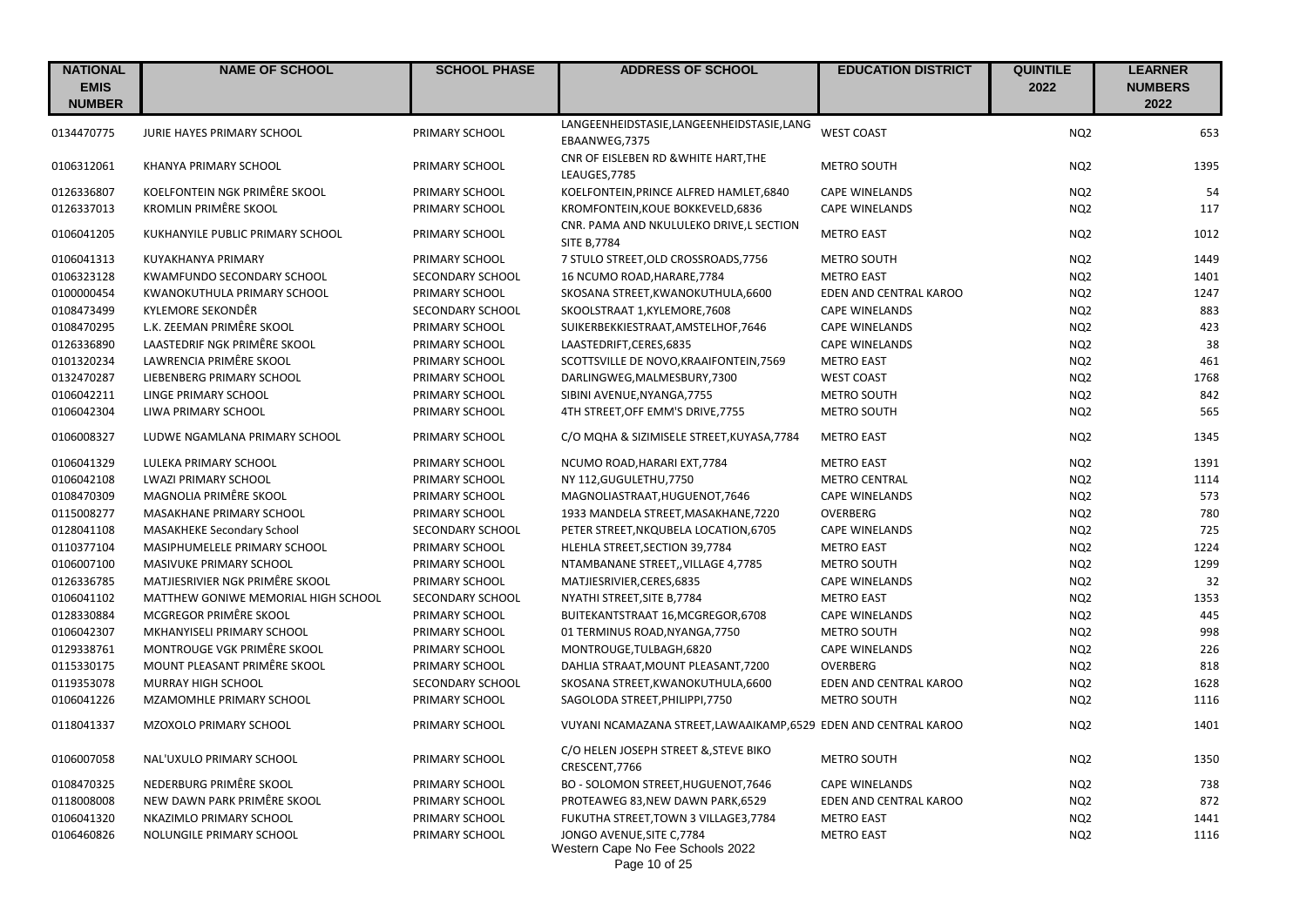| <b>NATIONAL</b><br><b>EMIS</b> | <b>NAME OF SCHOOL</b>                | <b>SCHOOL PHASE</b> | <b>ADDRESS OF SCHOOL</b>                                                      | <b>EDUCATION DISTRICT</b> | <b>QUINTILE</b><br>2022 | <b>LEARNER</b><br><b>NUMBERS</b> |
|--------------------------------|--------------------------------------|---------------------|-------------------------------------------------------------------------------|---------------------------|-------------------------|----------------------------------|
| <b>NUMBER</b>                  |                                      |                     |                                                                               |                           |                         | 2022                             |
| 0126336793                     | NORTHRIDGE NGK PRIMÊRE SKOOL         | PRIMARY SCHOOL      | NORTHRIDGE FARM, CERES, 6835                                                  | <b>CAPE WINELANDS</b>     | NQ <sub>2</sub>         | 39                               |
| 0106008326                     | NOXOLO XAUKA PRIMARY SCHOOL          | PRIMARY SCHOOL      | C/O TUTU AVE AND MHLOPE<br>CRESC., KHAYELITSHA, 7789                          | <b>METRO EAST</b>         | NQ <sub>2</sub>         | 1511                             |
| 0106041219                     | NTWASAHLOBO PRIMARY SCHOOL           | PRIMARY SCHOOL      | 1 BANGISO STREET, Y SECTION, 7784                                             | <b>METRO EAST</b>         | NQ <sub>2</sub>         | 947                              |
| 0108470384                     | ORLEANSVALE PRIMÊRE SKOOL            | PRIMARY SCHOOL      | DUIKERLAAN 0, NEW ORLEANS, 7646                                               | <b>CAPE WINELANDS</b>     | NQ <sub>2</sub>         | 767                              |
| 0106042203                     | OSCAR MPETHA HIGH SCHOOL             | SECONDARY SCHOOL    | NO 8 EMMS DRIVE, NYANGA, 7751                                                 | METRO SOUTH               | NQ <sub>2</sub>         | 950                              |
| 0126336777                     | PAARDEKLOOF NGK PRIMÊRE SKOOL        | PRIMARY SCHOOL      | PAARDEKLOOF LANDGOED, WITZENBERG<br><b>VALLEI.6835</b>                        | <b>CAPE WINELANDS</b>     | NQ <sub>2</sub>         | 164                              |
| 0108470392                     | PAARLZICHT PRIMÊRE SKOOL             | PRIMARY SCHOOL      | LANTANASTRAAT, PAARL-OOS, 7646                                                | <b>CAPE WINELANDS</b>     | NQ <sub>2</sub>         | 1017                             |
| 0108470422                     | PAULUS JOUBERT PRIMÊRE SKOOL         | PRIMARY SCHOOL      | BEUKESSTRAAT 10, HUGUENOT, 7646                                               | <b>CAPE WINELANDS</b>     | NQ <sub>2</sub>         | 946                              |
| 0108473391                     | PAULUS JOUBERT SEKONDÊR              | SECONDARY SCHOOL    | BEUKESSTRAAT, PAARL, 7646                                                     | <b>CAPE WINELANDS</b>     | NQ <sub>2</sub>         | 1410                             |
| 0106313939                     | PHAKAMA SECONDARY SCHOOL             | SECONDARY SCHOOL    | SINQOLAMTHI ROAD, LOWER CROSSROADS, 7785                                      | <b>METRO SOUTH</b>        | NQ <sub>2</sub>         | 1200                             |
| 0119041309                     | PHAKAMISANI PRIMARY SCHOOL           | PRIMARY SCHOOL      | TSHEMBESE STREET, KWANOKUTHULA, 6600                                          | EDEN AND CENTRAL KAROO    | NQ <sub>2</sub>         | 1249                             |
| 0106008278                     | PHILLIPI SECONDARY SCHOOL            | SECONDARY SCHOOL    | WHITE HART LANE, THE LEAGUES, 7789                                            | METRO SOUTH               | NQ <sub>2</sub>         | 1463                             |
| 0126337005                     | PIET HUGO GEDENK NGK PRIMÊRE SKOOL   | PRIMARY SCHOOL      | ELANDSFONTEIN, KOUE BOKKEVELD, 6836                                           | <b>CAPE WINELANDS</b>     | NQ <sub>2</sub>         | 108                              |
| 0108470449                     | PNIEL PRIMÊRE SKOOL                  | PRIMARY SCHOOL      | 6 SILVERMYNSTREET, PNIEL, 7681                                                | <b>CAPE WINELANDS</b>     | NQ <sub>2</sub>         | 668                              |
| 0142360236                     | PRINS ALBERT PRIMÊRE SKOOL           | PRIMARY SCHOOL      | LOOPSTRAAT, PRINCE ALBERT, 6930                                               | EDEN AND CENTRAL KAROO    | NQ <sub>2</sub>         | 991                              |
| 0110321842                     | RAITHBY PRIMÊRE SKOOL                | PRIMARY SCHOOL      | C/O SHAW STREET &<br>WATSONWAY, RAITHBY, 7130                                 | <b>CAPE WINELANDS</b>     | NQ <sub>2</sub>         | 183                              |
| 0139366080                     | RESTVALE MET PRIMÊRE SKOOL           | PRIMARY SCHOOL      | BLOEKOMBOOMLAAN 1, NELSPOORT, 6973                                            | EDEN AND CENTRAL KAROO    | NQ <sub>2</sub>         | 274                              |
| 0126338877                     | RIETFONTEIN NGK PRIMÊRE SKOOL (WORC) | PRIMARY SCHOOL      | RIETFONTEIN BOERDERY, KOUE BOKKEVELD, 6836 CAPE WINELANDS                     |                           | NQ <sub>2</sub>         | 95                               |
| 0108477087                     | RONWE PRIMÊRE SKOOL                  | PRIMARY SCHOOL      | LUSTIGANPAD, DRAKENSTEIN-SUID, 7645                                           | <b>CAPE WINELANDS</b>     | NQ <sub>2</sub>         | 184                              |
| 0120109309                     | RUITERBOS LAERSKOOL                  | PRIMARY SCHOOL      | OP DIE R 328 PAD, RUITERBOS, 6520                                             | EDEN AND CENTRAL KAROO    | NQ <sub>2</sub>         | 84                               |
| 0106041209                     | SAKUMLANDELA PRIMARY SCHOOL          | PRIMARY SCHOOL      | BANGISO DRIVE, SITE B, 7784                                                   | <b>METRO EAST</b>         | NQ <sub>2</sub>         | 968                              |
| 0124350575                     | SATURNUS PRIMÊRE SKOOL               | PRIMARY SCHOOL      | SATURNUSSTRAAT 1 1, TOEKOMSRUS, 6620                                          | EDEN AND CENTRAL KAROO    | NQ <sub>2</sub>         | 1386                             |
| 0119350524                     | SEDGEFIELD PRIMÊRE SKOOL             | PRIMARY SCHOOL      | MELKHOUTSTRAAT, SMUTSVILLE, 6573                                              | EDEN AND CENTRAL KAROO    | NQ <sub>2</sub>         | 571                              |
| 0102041344                     | SIGCAWU PUBLIC PRIMARY SCHOOL        | PRIMARY SCHOOL      | 3231 CNR PAULI & OLD KLIPFONTE, OLD<br>CROSSROADS, 7755                       | <b>METRO SOUTH</b>        | NQ <sub>2</sub>         | 1172                             |
| 0106042306                     | SIKELELA IMIZAMO PRIMARY SCHOOL      | PRIMARY SCHOOL      | NDIMA ROAD, OLD CROSS ROADS, 7750                                             | <b>METRO SOUTH</b>        | NQ <sub>2</sub>         | 1064                             |
| 0111400750                     | SILUKHANYO PRIMARY SCHOOL            | PRIMARY SCHOOL      | 36 XAKI STREET, ASANDA VILLAGE, 7140                                          | <b>METRO EAST</b>         | NQ <sub>2</sub>         | 1281                             |
| 0110007280                     | SINAKO HIGH SCHOOL                   | SECONDARY SCHOOL    | TUTU AVENUE, MAKAZA, 7784                                                     | <b>METRO EAST</b>         | NQ <sub>2</sub>         | 1465                             |
| 0106041230                     | SINETHEMBA SECONDARY SCHOOL          | SECONDARY SCHOOL    | SAGWITYI STREET, BROWN'S FARM, 7784                                           | METRO SOUTH               | NQ <sub>2</sub>         | 1541                             |
| 0106041325                     | SIYAZAKHA PRIMARY SCHOOL             | PRIMARY SCHOOL      | 1854 SAGWITYI STREET, BROWN'S FARM,<br>PHILLIPI, 7785                         | <b>METRO SOUTH</b>        | NQ <sub>2</sub>         | 1351                             |
| 0116330906                     | SLANGRIVIER PRIMÊRE SKOOL            | PRIMARY SCHOOL      | HOOFWEG 157, SLANGRIVIER, 6665                                                | EDEN AND CENTRAL KAROO    | NQ <sub>2</sub>         | 589                              |
| 0106041210                     | SOBAMBISANA PRIMARY SCHOOL           | PRIMARY SCHOOL      | T 616 BANGISO DRIVE, SITE B, 7784                                             | <b>METRO EAST</b>         | NQ <sub>2</sub>         | 1124                             |
| 0106041222                     | SOSEBENZA PRIMARY SCHOOL             | PRIMARY SCHOOL      | 1 NKULULEKO STREET, M SECTION SITE-B, 7784                                    | <b>METRO EAST</b>         | NQ <sub>2</sub>         | 991                              |
| 0106041211                     | SOYISILE PRIMARY SCHOOL              | PRIMARY SCHOOL      | M SECTION NKULULEKO DRIVE, SITE B, 7784                                       | <b>METRO EAST</b>         | NQ <sub>2</sub>         | 1117                             |
| 0124357162                     | ST. KONRAD RK PRIMÊRE SKOOL          | PRIMARY SCHOOL      | BAADJIESSTRAAT, WAAIKRAAL, 6628                                               | EDEN AND CENTRAL KAROO    | NQ <sub>2</sub>         | 451                              |
| 0134477346                     | STEENBERG'S COVE PRIMÊRE SKOOL       | PRIMARY SCHOOL      | MISSISSIPPISTRAAT, STEENBERG'S COVE, 7390<br>Western Cape No Fee Schools 2022 | <b>WEST COAST</b>         | NQ <sub>2</sub>         | 236                              |

Page 11 of 25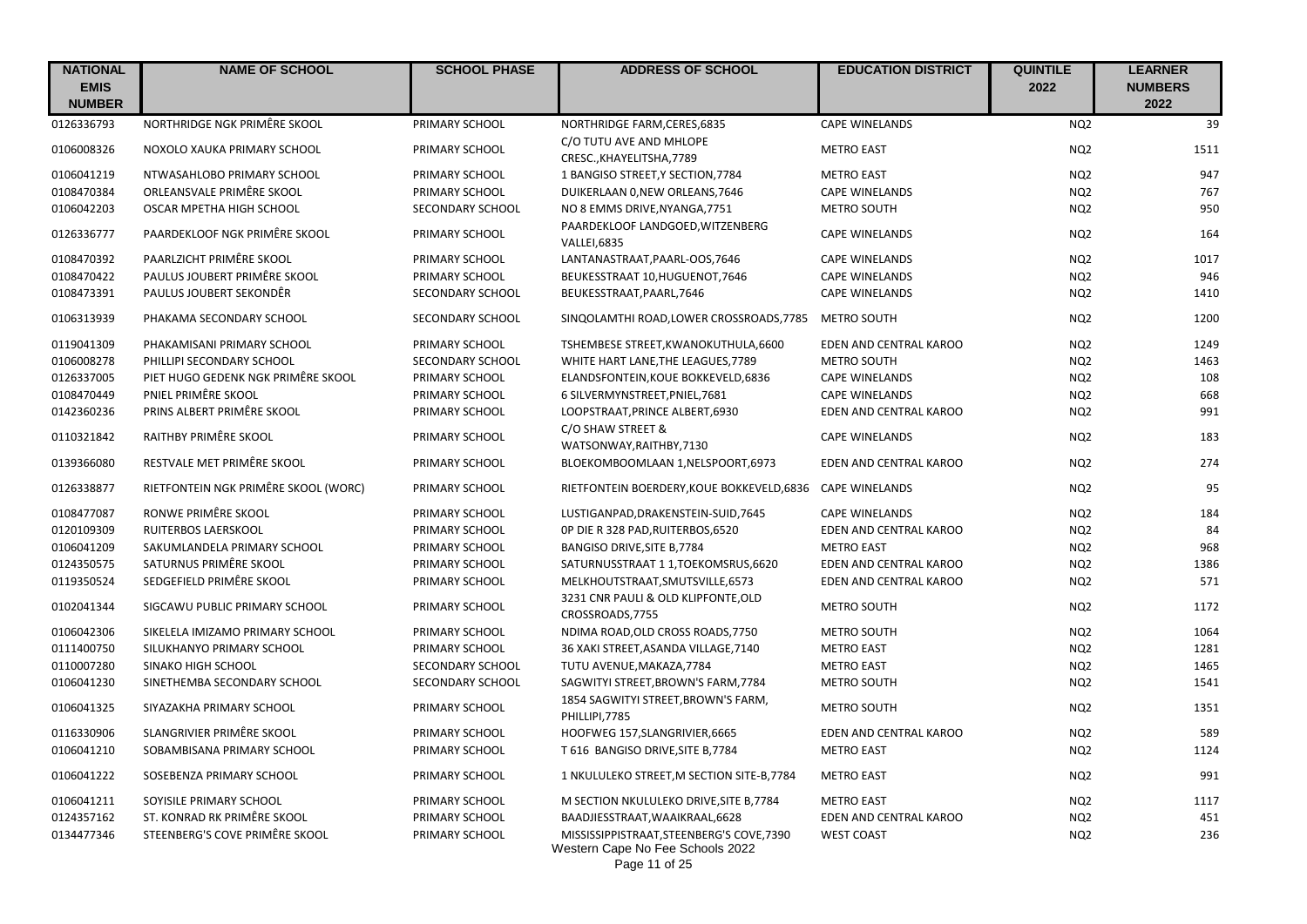| <b>NATIONAL</b><br><b>EMIS</b><br><b>NUMBER</b> | <b>NAME OF SCHOOL</b>                    | <b>SCHOOL PHASE</b>     | <b>ADDRESS OF SCHOOL</b>                                                                | <b>EDUCATION DISTRICT</b> | <b>QUINTILE</b><br>2022 | <b>LEARNER</b><br><b>NUMBERS</b><br>2022 |
|-------------------------------------------------|------------------------------------------|-------------------------|-----------------------------------------------------------------------------------------|---------------------------|-------------------------|------------------------------------------|
| 0109323306                                      | STELLENZICHT SEKONDÊR                    | SECONDARY SCHOOL        | TRIBUTE LAAN, VALLEYPAD, JAMESTOWN, 7600                                                | <b>CAPE WINELANDS</b>     | NQ <sub>2</sub>         | 671                                      |
| 0113330345                                      | STRUISBAAI PRIMÊRE SKOOL                 | PRIMARY SCHOOL          | VYFDELAAN, STRUISBAAI-NOORD, 7285                                                       | OVERBERG                  | NQ <sub>2</sub>         | 293                                      |
| 0117330787                                      | SUURBRAAK PRIMÊRE SKOOL                  | PRIMARY SCHOOL          | SKOOLSTRAAT 1, SUURBRAAK, 6743                                                          | <b>OVERBERG</b>           | NQ <sub>2</sub>         | 280                                      |
| 0120350664                                      | T.M. NDANDA PRIMARY SCHOOL               | PRIMARY SCHOOL          | 1 F. SAM STREET, JOE SLOVO LOC., 6506                                                   | EDEN AND CENTRAL KAROO    | NQ <sub>2</sub>         | 281                                      |
| 0100000661                                      | <b>TABATHA PRIMARY SCHOOL</b>            | PRIMARY SCHOOL          | 6391 TABATHA STREET, ZONE 8,6530                                                        | EDEN AND CENTRAL KAROO    | NQ <sub>2</sub>         | 373                                      |
| 0126338893                                      | TANDFONTEIN NGK PRIMÊRE SKOOL            | PRIMARY SCHOOL          | TANDFONTEIN, KOUE BOKKEVELD, 6836                                                       | <b>CAPE WINELANDS</b>     | NQ <sub>2</sub>         | 145                                      |
| 0119350435                                      | THE CRAGS PRIMÊRE SKOOL                  | PRIMARY SCHOOL          | SKOOLSTRAAT, KURLAND WOONBUURT, 6602                                                    | EDEN AND CENTRAL KAROO    | NQ <sub>2</sub>         | 490                                      |
| 0118353485                                      | THEMBALETHU SECONDARY SCHOOL             | SECONDARY SCHOOL        | QHAWA STREET, THEMBALETHU, 6536                                                         | EDEN AND CENTRAL KAROO    | NQ <sub>2</sub>         | 1482                                     |
| 0118325686                                      | THEMBALETU PRIMARY SCHOOL                | PRIMARY SCHOOL          | 197 SANDKRAAL ROAD, THEMBALETHU, 6530                                                   | EDEN AND CENTRAL KAROO    | NQ <sub>2</sub>         | 1648                                     |
| 0103313947                                      | THEMBELIHLE HIGH SCHOOL                  | SECONDARY SCHOOL        | GOVAN MBEKI ROAD, TOWN 2,7784                                                           | <b>METRO EAST</b>         | NQ <sub>2</sub>         | 1045                                     |
| 0119041307                                      | THEMBELITSHA PRIMARY SCHOOL              | PRIMARY SCHOOL          | 5 CONCORDIA ROAD, KNYSNA, 6570                                                          | EDEN AND CENTRAL KAROO    | NQ <sub>2</sub>         | 1297                                     |
| 0129338788                                      | TWEE JONGE GEZELLEN VGK PRIMÊRE SKOOL    | PRIMARY SCHOOL          | TWEE JONGE GEZELLEN-<br>LANDGOED, TULBAGH, 6820                                         | <b>CAPE WINELANDS</b>     | NQ <sub>2</sub>         | 221                                      |
| 0138347108                                      | UITKYK PRIMÊRE SKOOL                     | PRIMARY SCHOOL          | SUIKERHOEKSTRAAT, LUTZVILLE, 8165                                                       | <b>WEST COAST</b>         | NQ <sub>2</sub>         | 933                                      |
| 0104041331                                      | UKHANYO PRIMARY SCHOOL                   | PRIMARY SCHOOL          | 64 POKELA ROAD, MASIPHUMELELE, 7975                                                     | <b>METRO SOUTH</b>        | NQ <sub>2</sub>         | 1802                                     |
| 0106041212                                      | UMMANGALISO PRIMARY SCHOOL               | PRIMARY SCHOOL          | T 617 BANGISO DRIVE, T617, 7784                                                         | <b>METRO EAST</b>         | NQ <sub>2</sub>         | 1169                                     |
| 0111041228                                      | UMNQOPHISO PRIMARY SCHOOL                | PRIMARY SCHOOL          | NONKQUBELA STREET, LWANDLE, 7140                                                        | <b>METRO EAST</b>         | NQ <sub>2</sub>         | 1486                                     |
| 0103323926                                      | USASAZO SECONDARY SCHOOL                 | <b>SECONDARY SCHOOL</b> | BANGISO DRIVE, Y SECTION SITE B, 7784                                                   | <b>METRO EAST</b>         | NQ <sub>2</sub>         | 1380                                     |
| 0132477486                                      | VAATJIE MOR PRIMÊRE SKOOL                | PRIMARY SCHOOL          | OU MAMRE-DARLINGWEG, PHILADELPHIA, 7304                                                 | <b>METRO NORTH</b>        | NQ <sub>2</sub>         | 124                                      |
| 0126337048                                      | VOORSORG NGK PRIMÊRE SKOOL               | PRIMARY SCHOOL          | R303 CITRUSDAL PAD, KOUE BOKKEVELD, 6836                                                | <b>CAPE WINELANDS</b>     | NQ <sub>2</sub>         | 63                                       |
| 0106007103                                      | <b>VUKANI PRIMARY SCHOOL</b>             | PRIMARY SCHOOL          | SINQOLAMTHI ROAD, LOWER CROSSROADS, 7785                                                | METRO SOUTH               | NQ <sub>2</sub>         | 1199                                     |
| 0106042114                                      | <b>VUKUKHANYE PRIMARY SCHOOL</b>         | PRIMARY SCHOOL          | NY 102, GUGULETU, 7750                                                                  | <b>METRO CENTRAL</b>      | NQ <sub>2</sub>         | 581                                      |
| 0106041214                                      | VUSELELA PRIMARY SCHOOL                  | PRIMARY SCHOOL          | EAGLE STREET, A SECTION SITE C, 7784                                                    | <b>METRO EAST</b>         | NQ <sub>2</sub>         | 1093                                     |
| 0106041343                                      | VUYISEKA SECONDARY SCHOOL                | SECONDARY SCHOOL        | 1 NGQWANGI DRIVE, PHILLIPI EAST, 7750                                                   | <b>METRO SOUTH</b>        | NQ <sub>2</sub>         | 1229                                     |
| 0106041213                                      | VUZAMANZI PUBLIC PRIMARY SCHOOL          | PRIMARY SCHOOL          | INTENGU, ROAD A SITE C, 7784                                                            | <b>METRO EAST</b>         | NQ <sub>2</sub>         | 1120                                     |
| 0127330140                                      | W.A. ROSSOUW PRIMÊRE SKOOL               | PRIMARY SCHOOL          | WILHELM THEYSLAAN 3, MONTAGU, 6720                                                      | <b>CAPE WINELANDS</b>     | NQ <sub>2</sub>         | 699                                      |
| 0106042216                                      | WALTER TEKA PUBLIC PRIMARY SCHOOL        | PRIMARY SCHOOL          | 4TH STREET, NYANGA, 7755                                                                | METRO SOUTH               | NQ <sub>2</sub>         | 607                                      |
| 0126338664                                      | WANGANELLA NGK PRIMÊRE SKOOL             | PRIMARY SCHOOL          | WANGANELLA PLAAS, CERES, 6835                                                           | <b>CAPE WINELANDS</b>     | NQ <sub>2</sub>         | 126                                      |
| 0109327409                                      | WEBER GEDENK NGK PRIMÊRE SKOOL           | PRIMARY SCHOOL          | TRIBUTE STREET SCHOOL<br>STREET, JAMESTOWN, 7600                                        | <b>CAPE WINELANDS</b>     | NQ <sub>2</sub>         | 513                                      |
| 0130337951                                      | WELTEVREDE NGK PRIMÊRE SKOOL (WORCESTER) | PRIMARY SCHOOL          | LOUWSHOEK, RAWSONVILLE, 6845                                                            | <b>CAPE WINELANDS</b>     | NQ <sub>2</sub>         | 178                                      |
| 0126336874                                      | WELVAART NGK PRIMÊRE SKOOL               | PRIMARY SCHOOL          | WELVAART, WARM BOKKEVELD, 6835                                                          | <b>CAPE WINELANDS</b>     | NQ <sub>2</sub>         | 33                                       |
| 0130333395                                      | WORCESTER SEKONDÊR                       | SECONDARY SCHOOL        | STYNDERSTRAAT, WORCESTER, 6850                                                          | <b>CAPE WINELANDS</b>     | NQ <sub>2</sub>         | 1400                                     |
| 0106041216                                      | YOMELELA PRIMARY SCHOOL                  | PRIMARY SCHOOL          | 34 BENYA STREET, L SECTION SITE B, 7784                                                 | <b>METRO EAST</b>         | NQ <sub>2</sub>         | 983                                      |
| 0106328634                                      | ZANEMFUNDO PRIMARY SCHOOL                | PRIMARY SCHOOL          | CORNER OF VIETNAM AVENUE, AND 5TH<br>STREET, 7785                                       | <b>METRO SOUTH</b>        | NQ <sub>2</sub>         | 1150                                     |
| 0115008001                                      | ZWELIHLE PRIMARY SCHOOL                  | PRIMARY SCHOOL          | 9720 SISULU STREET, ZWELIHLE, 7200<br>Western Cape No Fee Schools 2022<br>Page 12 of 25 | OVERBERG                  | NQ <sub>2</sub>         | 1424                                     |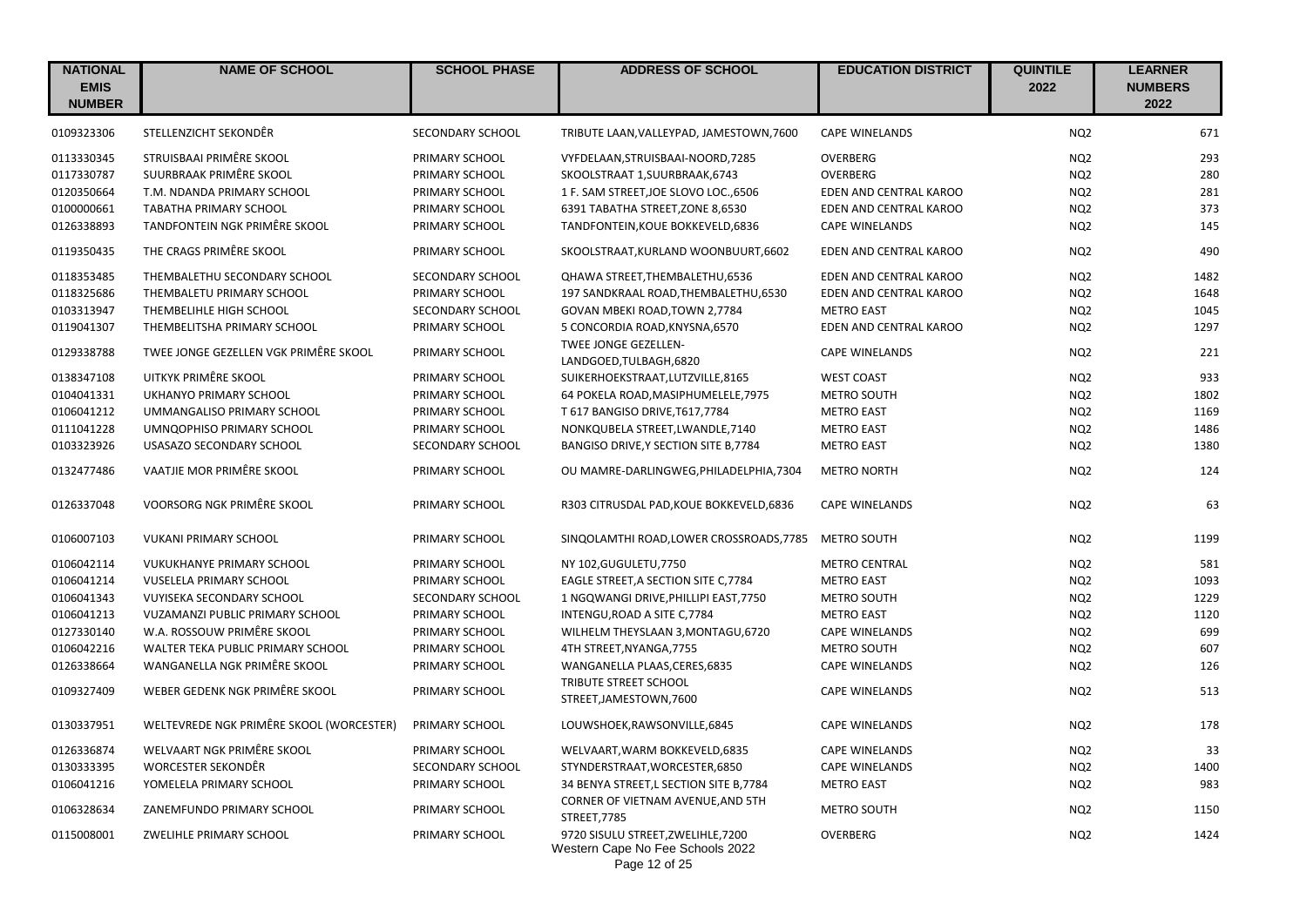| <b>NATIONAL</b> | <b>NAME OF SCHOOL</b>                 | <b>SCHOOL PHASE</b> | <b>ADDRESS OF SCHOOL</b>                          | <b>EDUCATION DISTRICT</b> | <b>QUINTILE</b> | <b>LEARNER</b> |
|-----------------|---------------------------------------|---------------------|---------------------------------------------------|---------------------------|-----------------|----------------|
| <b>EMIS</b>     |                                       |                     |                                                   |                           | 2022            | <b>NUMBERS</b> |
| <b>NUMBER</b>   |                                       |                     |                                                   |                           |                 | 2022           |
| 0139360112      | A.H. BARNARD PRIMÊRE SKOOL            | PRIMARY SCHOOL      | LANGSTRAAT 18, RUSTDENE, 6970                     | EDEN AND CENTRAL KAROO    | NQ3             | 977            |
| 0109321567      | ACADEMIA PRIMARY SCHOOL               | PRIMARY SCHOOL      | 9 SAI MILITARY BASE, SPINE ROAD, 7103             | <b>METRO EAST</b>         | NQ3             | 529            |
| 0113333360      | ALBERT MYBURGH SEKONDÊRE SKOOL        | SECONDARY SCHOOL    | REKREASIESTRAAT, BREDASDORP, 7280                 | <b>OVERBERG</b>           | NQ3             | 937            |
| 0121112200      | ALBERTINIA HOËRSKOOL                  | SECONDARY SCHOOL    | 13 HORNSTREET, ALBERTINIA, 6695                   | EDEN AND CENTRAL KAROO    | NQ3             | 528            |
| 0106042302      | ANDILE PRIMARY SCHOOL                 | PRIMARY SCHOOL      | KOORNHOF STREET, NEW CROSSROADS, 7755             | <b>METRO SOUTH</b>        | NQ3             | 866            |
| 0127333522      | ASHTON SEKONDÊRE SKOOL                | SECONDARY SCHOOL    | GLADIOLAAN, ASHTON, 6715                          | <b>CAPE WINELANDS</b>     | NQ3             | 1184           |
| 0101328197      | ATTIE VAN WYK VGK PRIMÊRE SKOOL       | PRIMARY SCHOOL      | LANGS ADDERLEYWEG, DURBANVILLE, 7551              | <b>METRO NORTH</b>        | NQ3             | 278            |
| 0124007217      | <b>AURIAL COLLEGE</b>                 | SECONDARY SCHOOL    | KOLLEGEWEG, BRIDGETON, 6625                       | EDEN AND CENTRAL KAROO    | NQ3             | 631            |
| 0133312600      | AURORA HOËRSKOOL                      | PRIMARY SCHOOL      | SKOOLSTRAAT 14, AURORA, 7325                      | <b>WEST COAST</b>         | NQ3             | 211            |
| 0117330205      | B.F. OOSTHUIZEN PRIMÊRE SKOOL         | PRIMARY SCHOOL      | TINLEYSTRAAT 1, BARRYDALE, 6750                   | <b>OVERBERG</b>           | NQ3             | 229            |
| 0107008345      | <b>BARDALE PRIMARY SCHOOL</b>         | PRIMARY SCHOOL      | 23189 C/O PARLIAMENT & COUNCILLOR<br>STREET, 7100 | <b>METRO NORTH</b>        | NQ3             | 1358           |
| 0117312200      | BARRYDALE HOËRSKOOL                   | SECONDARY SCHOOL    | TENNANTSTRAAT, BARRYDALE, 6750                    | OVERBERG                  | NQ3             | 581            |
| 0139363316      | BASTIAANSE SEKONDÊRE SKOOL            | SECONDARY SCHOOL    | LANGSTRAAT 708, RUSTDENE, 6070                    | EDEN AND CENTRAL KAROO    | NQ3             | 1074           |
| 0100000123      | BEAUFORT WEST PRIMÊRE SKOOL           | PRIMARY SCHOOL      | PASTORIE STRAAT, HILLSIDE, 6970                   | EDEN AND CENTRAL KAROO    | NQ3             | 1092           |
| 0139363030      | BEAUFORT-WES SEKONDÊR                 | SECONDARY SCHOOL    | HEUWELSTRAAT, RUSTDENE, 6970                      | EDEN AND CENTRAL KAROO    | NQ3             | 1481           |
| 0101328146      | BLUE MOUNTAINS PRIMÊRE SKOOL          | PRIMARY SCHOOL      | HOOGGELEGENWEG, THABA PLAAS, 7551                 | <b>METRO NORTH</b>        | NQ3             | 175            |
| 0106042204      | <b>BONGA LOWER PRIMARY SCHOOL</b>     | PRIMARY SCHOOL      | N Y 144, GUGULETU, 7750                           | <b>METRO CENTRAL</b>      | NQ3             | 595            |
| 0117330221      | <b>BONTEBOK PRIMÊRE SKOOL</b>         | PRIMARY SCHOOL      | REISIEBAANSTRAAT, RAILTON, 6740                   | OVERBERG                  | NQ3             | 972            |
| 0126336963      | BOPLAAS NGK PRIMÊRE SKOOL             | PRIMARY SCHOOL      | BOPLAAS, KOUE BOKKEVELD, 6836                     | <b>CAPE WINELANDS</b>     | NQ3             | 131            |
| 0130338427      | BRANDWACHT NGK PRIMÊRE SKOOL          | PRIMARY SCHOOL      | BRANDWACHTWEG, WORCESTER, 6862                    | <b>CAPE WINELANDS</b>     | NQ3             | 130            |
| 0124353361      | <b>BRIDGTON SEKONDÊR</b>              | SECONDARY SCHOOL    | BERGINSSTRAAT 2, BRIDGTON, 6625                   | EDEN AND CENTRAL KAROO    | NQ3             | 1385           |
| 0109320609      | BRUCKNER DE VILLIERS PRIMÊRE SKOOL    | PRIMARY SCHOOL      | HECTORSTRAAT, IDASVALLEI, 7600                    | <b>CAPE WINELANDS</b>     | NQ3             | 283            |
| 0106041121      | <b>BULUMKO SECONDARY SCHOOL</b>       | SECONDARY SCHOOL    | 31 MONGEZI STREET,F SECTION, 7784                 | <b>METRO EAST</b>         | NQ3             | 1293           |
| 0102480223      | C.L. WILMOT PRIMARY SCHOOL            | PRIMARY SCHOOL      | MALVAWEG, UITSIG, 7493                            | <b>METRO NORTH</b>        | NQ3             | 532            |
| 0133477613      | CARL SCHREVE (MOR) PRIMÊRE SKOOL      | PRIMARY SCHOOL      | KERKSTRAAT, WITTEWATER, 7322                      | <b>WEST COAST</b>         | NQ3             | 253            |
| 0106008233      | CENTRE OF SCIENCE AND TECHNOLOGY      | SECONDARY SCHOOL    | 50 SINQOLAMTHI STREET, ILITHA PARK, 7784          | <b>METRO EAST</b>         | NQ3             | 627            |
| 0108470716      | <b>CHARLESTON HILL PRIMARY SCHOOL</b> | PRIMARY SCHOOL      | HILARISLAAN 0, ELRICHE, 7646                      | <b>CAPE WINELANDS</b>     | NQ3             | 1018           |
| 0100000217      | <b>CHRISTMAS TINTO PRIMARY SCHOOL</b> | PRIMARY SCHOOL      | HLATI DRIVE, ASANDA VILLAGE, 7140                 | <b>METRO EAST</b>         | NQ3             | 1516           |
| 0106041319      | CHUMA PUBLIC PRIMARY SCHOOL           | PRIMARY SCHOOL      | GOVERN MBEKI STREET, KHAYELITSHA, 7783            | <b>METRO EAST</b>         | NQ3             | 1324           |
| 0136473472      | CLANWILLIAM SEKONDÊR                  | SECONDARY SCHOOL    | OU KAAPSEWEG, CLANWILLIAM, 8135                   | <b>WEST COAST</b>         | NQ3             | 786            |
| 0109320684      | CLOETESVILLE PRIMÊRE SKOOL            | PRIMARY SCHOOL      | CURRYSTRAAT, CLOETESVILLE, 7600                   | <b>CAPE WINELANDS</b>     | NQ3             | 616            |
| 0124350389      | COLRIDGE PRIMÊRE SKOOL                | PRIMARY SCHOOL      | 7TH AVENUE, COLRIDGE VIEW, 6625                   | EDEN AND CENTRAL KAROO    | NQ3             | 859            |
| 0118350117      | <b>CONVILLE PRIMARY SCHOOL</b>        | PRIMARY SCHOOL      | PIENAARSTRAAT 2A, CONVILLE, 6536                  | EDEN AND CENTRAL KAROO    | NQ3             | 1411           |
| 0128330086      | DAGBREEK LAERSKOOL                    | PRIMARY SCHOOL      | HEIDELAAN, DAGBREEK UITBREIDING, 6705             | <b>CAPE WINELANDS</b>     | NQ3             | 1061           |
| 0113330809      | DE HEIDE PRIMARY SCHOOL               | PRIMARY SCHOOL      | REKREASIESTRAAT, BREDASDORP, 7280                 | OVERBERG                  | NQ3             | 1624           |
| 0114336734      | DE RUST FUTURA AKADEMIE               | SECONDARY SCHOOL    | PATRYSLAAGTE, DE RUST LANDGOED, 7160              | OVERBERG                  | NQ3             | 985            |
| 0100000657      | DELFT HIGH SCHOOL                     | SECONDARY SCHOOL    | THE HAGUE AVENUE, DELFT, 7101                     | <b>METRO NORTH</b>        | NQ3             | 631            |
| 0100000701      | DELFT-NORTH PRIMARY SCHOOL            | PRIMARY SCHOOL      | 203 THE HAGUE AVENUE, DELFT-NORTH, 7102           | <b>METRO NORTH</b>        | NQ3             | 386            |
| 0100000078      | DISA PRIMARY SCHOOL (HOUT BAY)        | PRIMARY SCHOOL      | OR TAMBO ROAD, IMIZAMO YETHU, 7806                | <b>METRO CENTRAL</b>      | NQ3             | 619            |
| 0103007995      | DU NOON PRIMARY SCHOOL                | PRIMARY SCHOOL      | 48 SIYABONGA STREET, DU NOON, 7435                | <b>METRO NORTH</b>        | NQ3             | 1413           |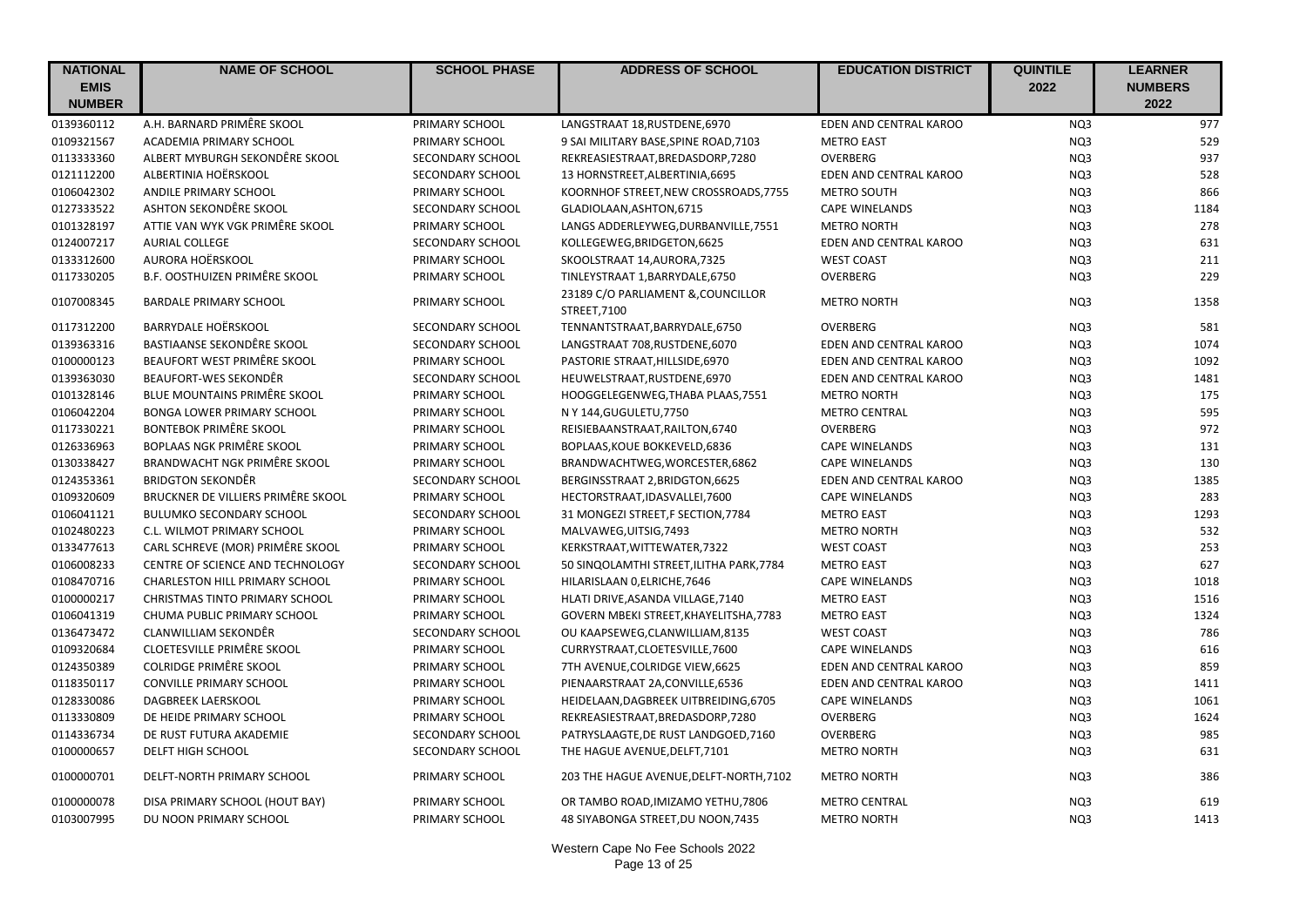| <b>NATIONAL</b> | <b>NAME OF SCHOOL</b>                   | <b>SCHOOL PHASE</b> | <b>ADDRESS OF SCHOOL</b>                                   | <b>EDUCATION DISTRICT</b> | <b>QUINTILE</b> | <b>LEARNER</b> |
|-----------------|-----------------------------------------|---------------------|------------------------------------------------------------|---------------------------|-----------------|----------------|
| <b>EMIS</b>     |                                         |                     |                                                            |                           | 2022            | <b>NUMBERS</b> |
| <b>NUMBER</b>   |                                         |                     |                                                            |                           |                 | 2022           |
| 0108470104      | <b>EBENEZER PRIMARY SCHOOL</b>          | PRIMARY SCHOOL      | KLEIN DRAKENSTEINWEG, HUGUENOT, 7646                       | <b>CAPE WINELANDS</b>     | NQ3             | 762            |
| 0113336181      | ELIM MOR PRIMÊRE SKOOL                  | PRIMARY SCHOOL      | SKOOLSTRAAT, ELIM, 7284                                    | OVERBERG                  | NQ3             | 173            |
| 0114333328      | EMIL WEDER SEKONDÊR                     | SECONDARY SCHOOL    | SKOOLSTRAAT, GENADENDAL, 7234                              | OVERBERG                  | NQ3             | 623            |
| 0130330043      | ESSELENPARK PRIMÊRE SKOOL               | PRIMARY SCHOOL      | VAN HUYSSTEENLAAN 99, WORCESTER, 6850                      | <b>CAPE WINELANDS</b>     | NQ3             | 1121           |
| 0122356018      | EXCELSIOR VGK PRIMÊRE SKOOL             | PRIMARY SCHOOL      | VOORTREKKERSTRAAT, BERGSIG, 6660                           | EDEN AND CENTRAL KAROO    | NQ3             | 564            |
| 0106042201      | FEZEKA SECONDARY SCHOOL                 | SECONDARY SCHOOL    | NY2 FEZEKA STREET, GUGULETHU, 7750                         | <b>METRO CENTRAL</b>      | NQ3             | 1305           |
| 0119350079      | FORMOSA PRIMÊRE SKOOL                   | PRIMARY SCHOOL      | GEELHOUTSTRAAT 2203, NEW HORIZONS, 6660                    | EDEN AND CENTRAL KAROO    | NQ3             | 944            |
| 0115007999      | <b>GANSBAAI ACADEMIA</b>                | SECONDARY SCHOOL    | KAMPEERWEG, BLOMPARK, 7220                                 | <b>OVERBERG</b>           | NQ3             | 1190           |
| 0118353310      | <b>GEORGE SEKONDÊR</b>                  | SECONDARY SCHOOL    | MISSIONSTRAAT 6, ROSEMOOR, 6539                            | EDEN AND CENTRAL KAROO    | NQ3             | 1696           |
| 0121353337      | GERRIT DU PLESSIS SEKONDÊR              | SECONDARY SCHOOL    | PANORAMA-MEENT, RIVERSDAL, 6670                            | EDEN AND CENTRAL KAROO    | NQ3             | 859            |
| 0136476420      | <b>GRAAFWATER PRIMÊRE SKOOL</b>         | PRIMARY SCHOOL      | CEDARSTRAAT 1, GRAAFWATER, 8120                            | <b>WEST COAST</b>         | NQ3             | 456            |
| 0120350354      | <b>GROOT BRAKRIVIER PRIMÊRE SKOOL</b>   | PRIMARY SCHOOL      | ERASMUSSTRAAT GREENHAVEN, GROOT<br>BRAKRIVIER, 6525        | EDEN AND CENTRAL KAROO    | NQ3             | 922            |
| 0120353396      | <b>GROOT-BRAKRIVIER SEKONDÊRE SKOOL</b> | SECONDARY SCHOOL    | MARIGOLDSTRAAT 18, GREENHAVEN, 6525                        | EDEN AND CENTRAL KAROO    | NQ3             | 807            |
| 0127330167      | H. VENTER PRIMÊRE SKOOL                 | PRIMARY SCHOOL      | OLIENSTRAAT, ASHTON, 6715                                  | <b>CAPE WINELANDS</b>     | NQ3             | 949            |
| 0139041305      | H.M. DLIKIDLA PRIMARY SCHOOL            | PRIMARY SCHOOL      | 37 KIMBILI AVENUE.KWA-MANDLENKOSI.6970                     | EDEN AND CENTRAL KAROO    | NQ3             | 879            |
| 0115330191      | <b>HAWSTON PRIMÊRE SKOOL</b>            | PRIMARY SCHOOL      | KERKSTRAAT 402, HAWSTON, 7202                              | OVERBERG                  | NQ3             | 965            |
| 0115333565      | <b>HAWSTON SEKONDÊR</b>                 | SECONDARY SCHOOL    | CHURCHSTREET, HAWSTON, 7202                                | OVERBERG                  | NQ3             | 822            |
| 0120109262      | HERBERTSDALE LAERSKOOL                  | PRIMARY SCHOOL      | BERLINSTRAAT, HERBERTSDALE, 6505                           | EDEN AND CENTRAL KAROO    | NQ3             | 175            |
| 0130330965      | HEXPARK PRIMÊRE SKOOL                   | PRIMARY SCHOOL      | H/V WESTMINISTER EN<br>WALTHAMST., HEXPARK, 6849           | <b>CAPE WINELANDS</b>     | NQ3             | 398            |
| 0118356301      | HIBERNIA VGK PRIMÊRE SKOOL              | PRIMARY SCHOOL      | MISSIONWEG, ROSEMOOR, 6529                                 | EDEN AND CENTRAL KAROO    | NQ3             | 538            |
| 0106042205      | <b>HLENGISA PRIMARY SCHOOL</b>          | PRIMARY SCHOOL      | HLATI ROAD, WHITE CITY, 7755                               | <b>METRO SOUTH</b>        | NQ3             | 1100           |
| 0107328650      | HOOFWEG PRIMARY SCHOOL                  | PRIMARY SCHOOL      | C/O WATERBLOM STREET & MAIN RD, WEST<br><b>BANK,7580</b>   | <b>METRO EAST</b>         | NQ3             | 1229           |
| 0106041317      | HOPOLANG PRIMARY SCHOOL                 | PRIMARY SCHOOL      | H150 MSUTHWANA STR, H-SECTION, 7784                        | <b>METRO EAST</b>         | NQ3             | 799            |
| 0100000656      | <b>HOUT BAY PRIMARY SCHOOL</b>          | PRIMARY SCHOOL      | PENZANCE ROAD, PENZANCE, 7806                              | <b>METRO CENTRAL</b>      | NQ3             | 536            |
| 0105313904      | HOUTBAAI SEKONDÊR                       | SECONDARY SCHOOL    | MARLIN CRESCENT, HOUT BAY, 7806                            | <b>METRO CENTRAL</b>      | NQ3             | 524            |
| 0106042301      | I. D. MKIZE SEN SECONDARY               | SECONDARY SCHOOL    | N Y 50, GUGULETHU, 7750                                    | <b>METRO CENTRAL</b>      | NQ3             | 1402           |
| 0102041321      | IKAMVALETHU SECONDARY SCHOOL            | SECONDARY SCHOOL    | ZONE 27 OFF WASHINGTON STREET, TEMBA<br>NQOSE STREET, 7455 | <b>METRO CENTRAL</b>      | NQ3             | 916            |
| 0106041215      | IKHWEZI JeSIZWE PRIMARY SCHOOL          | PRIMARY SCHOOL      | E580 SILUMKO STREET, KHAYELITSHA, 7783                     | <b>METRO EAST</b>         | NQ3             | 1032           |
| 0107322431      | IMVUMELWANO PRIMARY SCHOOL              | PRIMARY SCHOOL      | GROOTBOOM, WALLACEDENE, 7570                               | <b>METRO EAST</b>         | NQ3             | 1808           |
| 0106041203      | INJONGO PRIMARY SCHOOL                  | PRIMARY SCHOOL      | C 33 LENGEZI STREET, KHAYELITSHA, 7783                     | <b>METRO EAST</b>         | NQ3             | 1170           |
| 0100000613      | INKANINI PRIMARY SCHOOL                 | PRIMARY SCHOOL      | 74191 NTLANDLOLO STREET, INKANINI, 7783                    | <b>METRO EAST</b>         | NQ3             | 1289           |
| 0103373443      | INKWENKWEZI SECONDARY SCHOOL            | SECONDARY SCHOOL    | 91 WAXBERRY STREET, DU NOON, 7441                          | <b>METRO NORTH</b>        | NQ3             | 1313           |
| 0106041335      | INTSHAYELELO PRIMARY SCHOOL             | PRIMARY SCHOOL      | 107 SINQOLAMTHI STREET, ILITHA PARK, 7784                  | <b>METRO EAST</b>         | NQ3             | 1143           |
| 0106042207      | INTSHINGA PRIMARY SCHOOL                | PRIMARY SCHOOL      | NY 138, GUGULETHU, 7750                                    | <b>METRO CENTRAL</b>      | NQ3             | 459            |
| 0106042118      | INTSHUKUMO SECONDARY SCHOOL             | SECONDARY SCHOOL    | NY 50, GUGULETHU, 7751                                     | <b>METRO CENTRAL</b>      | NQ3             | 1111           |
| 0106324086      | IQHAYIYA SECONDARY SCHOOL               | SECONDARY SCHOOL    | 44 MATETA STREET, I - SECTION, 7784                        | <b>METRO EAST</b>         | NQ3             | 1171           |
|                 |                                         |                     | Western Cape No Fee Schools 2022<br>Page 14 of 25          |                           |                 |                |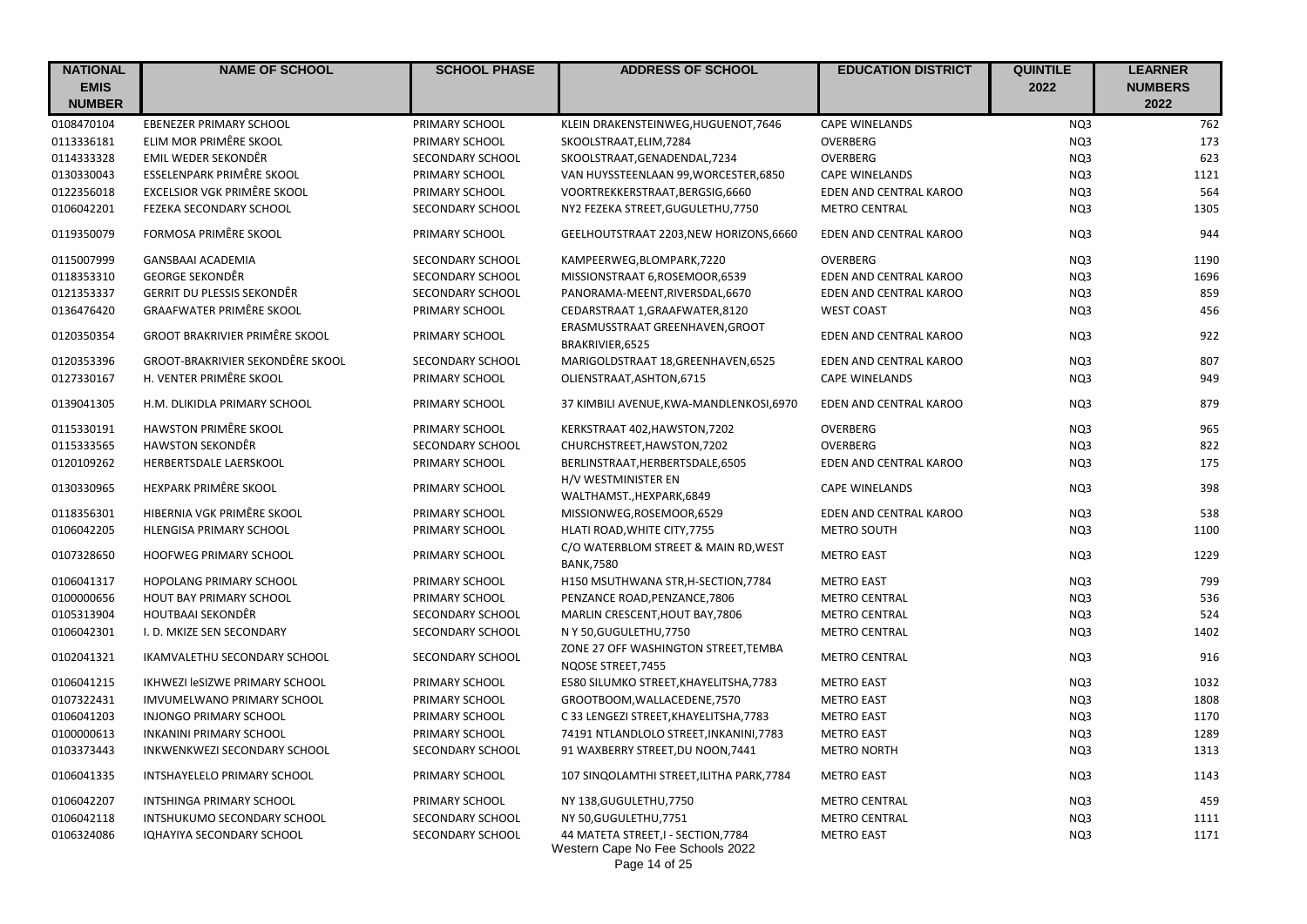| <b>NATIONAL</b><br><b>EMIS</b><br><b>NUMBER</b> | <b>NAME OF SCHOOL</b>            | <b>SCHOOL PHASE</b>     | <b>ADDRESS OF SCHOOL</b>                                  | <b>EDUCATION DISTRICT</b>     | <b>QUINTILE</b><br>2022 | <b>LEARNER</b><br><b>NUMBERS</b><br>2022 |
|-------------------------------------------------|----------------------------------|-------------------------|-----------------------------------------------------------|-------------------------------|-------------------------|------------------------------------------|
| 0102042104                                      | ISILIMELA SECONDARY SCHOOL       | SECONDARY SCHOOL        | WASHINGTON ROAD, LANGA, 7456                              | <b>METRO CENTRAL</b>          | NQ3                     | 1900                                     |
| 0107008220                                      | <b>ITSITSA PRIMARY SCHOOL</b>    | PRIMARY SCHOOL          | C/O ITSITSA & NKQUBELANI, EXTENSION 6,7100                | <b>METRO NORTH</b>            | NQ3                     | 1954                                     |
| 0139360031                                      | JOHN D CRAWFORD PRIMÊRE SKOOL    | PRIMARY SCHOOL          | SCHOOL STREET, RUSTDENE, 6970                             | EDEN AND CENTRAL KAROO        | NQ3                     | 893                                      |
| 0111323942                                      | KHANYOLWETHU SECONDARY SCHOOL    | SECONDARY SCHOOL        | NOXOLO STREET, LWANDLE, 7139                              | <b>METRO EAST</b>             | NQ3                     | 1822                                     |
| 0114330663                                      | KLEINMOND PRIMARY SCHOOL         | PRIMARY SCHOOL          | SKOOLSTRAAT, PROTEADORP, 7195                             | OVERBERG                      | NQ3                     | 745                                      |
| 0106496006                                      | KLIPFONTEIN MET PRIMÊRE SKOOL    | PRIMARY SCHOOL          | 2 DISA ROAD, PHILIPPI EAST, 7785                          | METRO SOUTH                   | NQ3                     | 507                                      |
| 0132326011                                      | KLIPHEUWEL PRIMÊRE SKOOL         | PRIMARY SCHOOL          | RADIOWEG, KLIPHEUWEL, 7303                                | <b>METRO NORTH</b>            | NQ3                     | 296                                      |
| 0114330639                                      | KOSIE DE WET PRIMARY SCHOOL      | PRIMARY SCHOOL          | BUITENKANTSTRAAT 241, VILLIERSDORP, 6848                  | OVERBERG                      | NQ3                     | 1468                                     |
| 0102042218                                      | KULANI SECONDARY SCHOOL          | SECONDARY SCHOOL        | 5 ZONE 5, THABO MBEKI STREET, 7455                        | <b>METRO CENTRAL</b>          | NQ3                     | 797                                      |
| 0106400742                                      | KUYASA PRIMARY SCHOOL            | PRIMARY SCHOOL          | OSCAR MPETHA ROAD, KUYASA, 7789                           | <b>METRO EAST</b>             | NQ3                     | 1608                                     |
| 0106325651                                      | KWA-FAKU PRIMARY SCHOOL          | PRIMARY SCHOOL          | NGQWANGI DRIVE, PHILLIPI, 7651                            | <b>METRO SOUTH</b>            | NQ3                     | 1181                                     |
| 0114336602                                      | L.R. SCHMIDT MOR PRIMARY SCHOOL  | PRIMARY SCHOOL          | GEORGE SCHMIDT AVENUE, GENADENDAL, 7234                   | OVERBERG                      | NQ3                     | 352                                      |
| 0102042103                                      | LANGA SECONDARY SCHOOL           | SECONDARY SCHOOL        | WASHINGTON STREET, LANGA, 7455                            | <b>METRO CENTRAL</b>          | NQ3                     | 1054                                     |
| 0128333026                                      | LANGEBERG SEKONDÊR               | SECONDARY SCHOOL        | GEORGE-WEG 3, DAGBREEK, 6705                              | <b>CAPE WINELANDS</b>         | NQ3                     | 1703                                     |
| 0106042210                                      | LEHLOHONOLO PRIMARY SCHOOL       | PRIMARY SCHOOL          | LEHLOHONOLO STREET, NY 137,7750                           | <b>METRO CENTRAL</b>          | NQ3                     | 363                                      |
| 0106042303                                      | LITHA PRIMARY SCHOOL             | PRIMARY SCHOOL          | NY 46, GUGULETHU, 7750                                    | <b>METRO CENTRAL</b>          | NQ3                     | 777                                      |
| 0106041101                                      | LUHLAZA SECONDARY SCHOOL         | SECONDARY SCHOOL        | MAKABENI ROAD, KHAYELITSHA, 7784                          | <b>METRO EAST</b>             | NQ3                     | 1357                                     |
| 0106042305                                      | LUZUKO PRIMARY SCHOOL            | PRIMARY SCHOOL          | C/O NY 4 & NY 14, GUGULETHU, 7750                         | <b>METRO CENTRAL</b>          | NQ3                     | 408                                      |
| 0106041206                                      | <b>LWANDLE PRIMARY SCHOOL</b>    | PRIMARY SCHOOL          | 8 LAWULO ROAD, J SECTION, 7783                            | <b>METRO EAST</b>             | NQ3                     | 904                                      |
| 0139041303                                      | MANDLENKOSI SECONDARY SCHOOL     | <b>SECONDARY SCHOOL</b> | JABAVU ROAD, KWA-MANDLENKOSI, 6970                        | EDEN AND CENTRAL KAROO        | NQ3                     | 510                                      |
| 0106373435                                      | MANYANO HIGH SCHOOL              | SECONDARY SCHOOL        | MSOBOMVU DRIVE, ILITHA PARK, 7784                         | <b>METRO EAST</b>             | NQ3                     | 1286                                     |
| 0199042109                                      | MANZOMTHOMBO SECONDARY SCHOOL    | SECONDARY SCHOOL        | NKOHLA STREET, MFULENI, 7100                              | <b>METRO NORTH</b>            | NQ3                     | 1665                                     |
| 0104373427                                      | MASIPHUMELELE HIGH SCHOOL        | SECONDARY SCHOOL        | <b>CNR CHASMAY AND GUINEFOWL</b><br>ROAD, SUNNYDALE, 7975 | METRO SOUTH                   | NQ3                     | 1344                                     |
| 0106041105                                      | MASIYILE SENIOR SECONDARY SCHOOL | SECONDARY SCHOOL        | C/O BONGA DRIVE AND PAMA ROAD, G<br>SECTION, 7784         | <b>METRO EAST</b>             | NQ3                     | 1305                                     |
| 0132470317                                      | MEIRING PRIMÊRE SKOOL            | PRIMARY SCHOOL          | LELIESTRAAT 1, RIEBEEK-KASTEEL, 7307                      | <b>WEST COAST</b>             | NQ3                     | 689                                      |
| 0121357375                                      | MELKHOUTFONTEIN PRIMÊRE SKOOL    | PRIMARY SCHOOL          | MELKHOUTFONTEIN, STILBAAI, 6674                           | EDEN AND CENTRAL KAROO        | NQ3                     | 459                                      |
| 0132320773                                      | MEULENHOF PRIMARY SCHOOL         | PRIMARY SCHOOL          | BAKENSTRAAT, PHILADELPHIA, 7304                           | <b>METRO NORTH</b>            | NQ3                     | 862                                      |
| 0100000740                                      | MFULENI NO.2 HIGH SCHOOL         | SECONDARY SCHOOL        | 1 INKONJANE, EXTENSION 3,7100                             | <b>METRO NORTH</b>            | NQ3                     | 319                                      |
| 0107042109                                      | <b>MFULENI PRIMARY SCHOOL</b>    | PRIMARY SCHOOL          | 443 SCHOOL STREET, MFULENI LOCATION, 7581                 | <b>METRO NORTH</b>            | NQ3                     | 1285                                     |
| 0107008031                                      | MFULENI SECONDARY SCHOOL         | SECONDARY SCHOOL        | TOKWANA STREET, EXTENTION 6,7100                          | <b>METRO NORTH</b>            | NQ3                     | 1411                                     |
| 0102042308                                      | MOKONE PRIMARY SCHOOL            | PRIMARY SCHOOL          | RUBUSANA AVENUE, LANGA, 7455                              | <b>METRO CENTRAL</b>          | NQ3                     | 520                                      |
| 0124353329                                      | <b>MORESTER SEK</b>              | SECONDARY SCHOOL        | BLACKWOODSTRAAT, BRIDGTON, 6625                           | EDEN AND CENTRAL KAROO        | NQ3                     | 1042                                     |
| 0102042309                                      | MOSHESH PRIMARY SCHOOL           | PRIMARY SCHOOL          | ROSE INNES STREET, LANGA, 7455                            | <b>METRO CENTRAL</b>          | NQ3                     | 488                                      |
| 0106042213                                      | <b>MSEKI PRIMARY SCHOOL</b>      | PRIMARY SCHOOL          | NY 44, GUGULETHU, 7750                                    | <b>METRO CENTRAL</b>          | NQ3                     | 571                                      |
| 0141112238                                      | MURRAYSBURG HOËRSKOOL            | SECONDARY SCHOOL        | GRAAFF-REINETWEG, MURRAYSBURG, 6995                       | <b>EDEN AND CENTRAL KAROO</b> | NQ3                     | 501                                      |
| 0106005100                                      | MVULA PRIMARY SCHOOL             | PRIMARY SCHOOL          | 14282 MILLER STREET, CROSSROADS, 7755                     | <b>METRO SOUTH</b>            | NQ3                     | 1077                                     |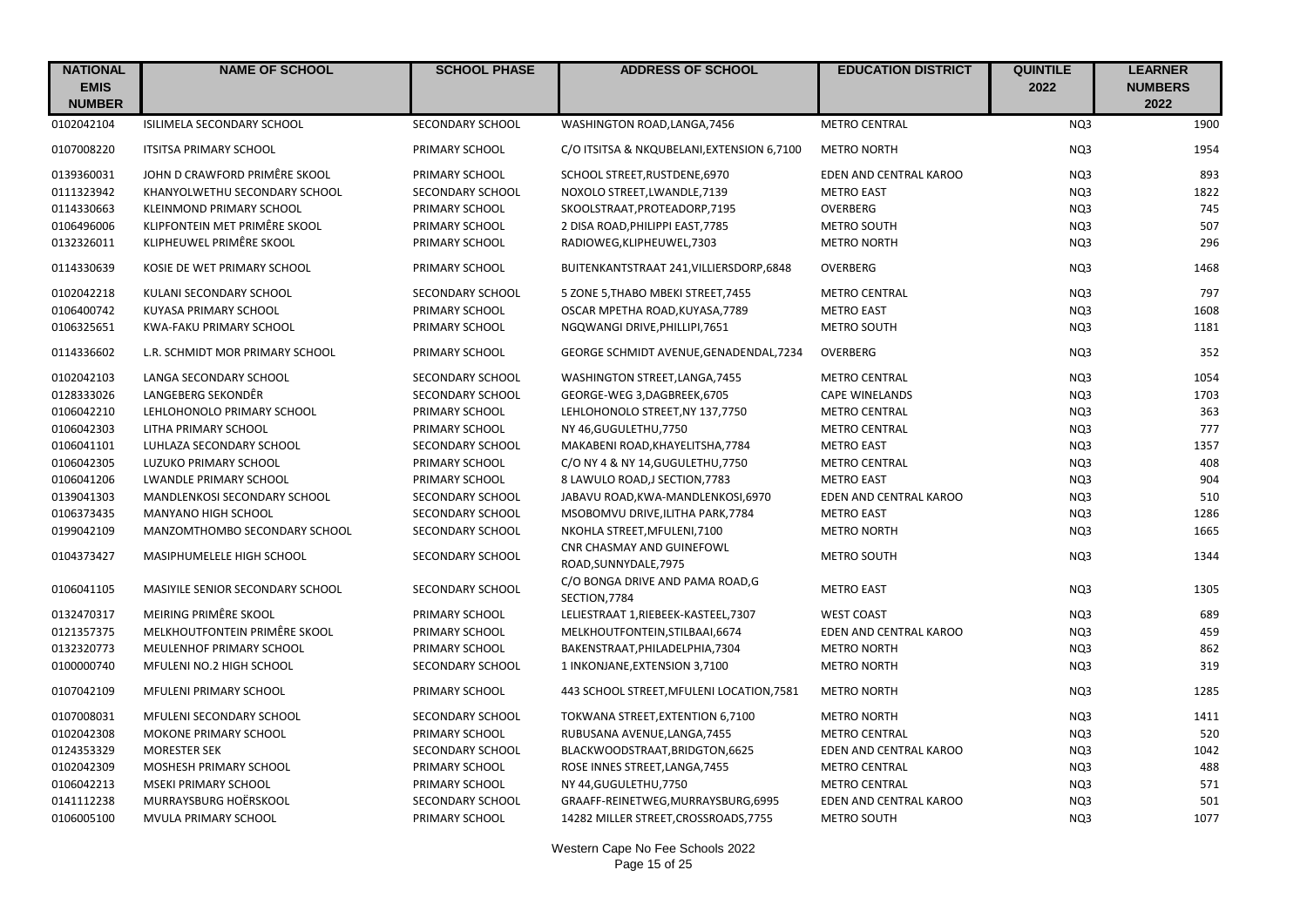| <b>NATIONAL</b><br><b>EMIS</b><br><b>NUMBER</b> | <b>NAME OF SCHOOL</b>              | <b>SCHOOL PHASE</b> | <b>ADDRESS OF SCHOOL</b>                                                       | <b>EDUCATION DISTRICT</b>     | <b>QUINTILE</b><br>2022 | <b>LEARNER</b><br><b>NUMBERS</b><br>2022 |
|-------------------------------------------------|------------------------------------|---------------------|--------------------------------------------------------------------------------|-------------------------------|-------------------------|------------------------------------------|
| 0106461792                                      | MZAMOMTSHA PRIMARY SCHOOL          | PRIMARY SCHOOL      | 49 VALANGENTAMBO STREET, DRIFTSANDS, 7100                                      | <b>METRO NORTH</b>            | NO <sub>3</sub>         | 832                                      |
| 0107328661                                      | NAL'IKAMVA PRIMARY SCHOOL          | PRIMARY SCHOOL      | 35 QUMRA STREET, EXTENSION 6,7100                                              | <b>METRO NORTH</b>            | NQ3                     | 1458                                     |
| 0106493554                                      | NEW EISLEBEN SECONDARY SCHOOL      | SECONDARY SCHOOL    | CNR: STULO & NEW EISLEBEN ROAD, CROSS<br>ROADS, 7755                           | <b>METRO SOUTH</b>            | NQ3                     | 1668                                     |
| 0108470333                                      | NEW ORLEANS PRIMÊRE SKOOL          | PRIMARY SCHOOL      | WILGERLAAN, NEW ORLEANS, 7646                                                  | <b>CAPE WINELANDS</b>         | NQ3                     | 598                                      |
| 0108473375                                      | NEW ORLEANS SEKONDÊR               | SECONDARY SCHOOL    | SUIKERBOSLAAN, NEW ORLEANS, 7646                                               | <b>CAPE WINELANDS</b>         | NQ3                     | 1373                                     |
| 0106042110                                      | NOBANTU PRIMARY SCHOOL             | PRIMARY SCHOOL      | N Y 89, GUGULETHU, 7750                                                        | <b>METRO SOUTH</b>            | NQ3                     | 556                                      |
| 0106042111                                      | NOMLINGANISELO PRIMARY SCHOOL      | PRIMARY SCHOOL      | DAVIDS STREET, NEW CROSSROADS, 7755                                            | <b>METRO SOUTH</b>            | NQ3                     | 744                                      |
| 0106041229                                      | NOMSA MAPONGWANA PRIMARY SCHOOL    | PRIMARY SCHOOL      | 65 65 WINNIE MANDELA STREET, MANDELA<br><b>PARK, 7784</b>                      | <b>METRO EAST</b>             | NQ3                     | 1100                                     |
| 0100000328                                      | NOMZAMO HIGH SCHOOL                | SECONDARY SCHOOL    | SIMON STREET, NOMZAMO, 7140                                                    | <b>METRO EAST</b>             | NQ3                     | 1120                                     |
| 0100000327                                      | NOMZAMO PRIMARY SCHOOL             | PRIMARY SCHOOL      | SIMON STREET, NOMZAMO, 7140                                                    | <b>METRO EAST</b>             | NO <sub>3</sub>         | 1242                                     |
| 0108473383                                      | NOORDER-PAARL SEKONDÊR             | SECONDARY SCHOOL    | BERLYNSTRAAT, NOORDER-PAARL, 7646                                              | <b>CAPE WINELANDS</b>         | NQ3                     | 1454                                     |
| 0137312234                                      | NUWERUS HOËRSKOOL                  | SECONDARY SCHOOL    | KALOSSIESTRAAT, NUWERUS, 8201                                                  | <b>WEST COAST</b>             | NQ3                     | 316                                      |
| 0107322482                                      | <b>NYAMEKO PRIM</b>                | PRIMARY SCHOOL      | CNR. TOKWANA & PONOANE ST., EXTENSION<br>4,7100                                | <b>METRO NORTH</b>            | NQ3                     | 1256                                     |
| 0121350478                                      | OKER PRIMÊRE SKOOL                 | PRIMARY SCHOOL      | RANGERSTRAAT 1, ALBERTINIA, 6695                                               | EDEN AND CENTRAL KAROO        | NQ3                     | 814                                      |
| 0105316660                                      | ORANJEKLOOF MOR PRIMARY SCHOOL     | PRIMARY SCHOOL      | C/O MAIN & HUGHENDEN ROADS, HOUT<br>BAY, 7806                                  | <b>METRO CENTRAL</b>          | NQ3                     | 1024                                     |
| 0109470244                                      | P.C. PETERSEN PRIMÊRE SKOOL        | PRIMARY SCHOOL      | GOUSBLOMSTRAAT 7, KYLEMORE, 7600                                               | <b>CAPE WINELANDS</b>         | NQ3                     | 474                                      |
| 0121350095                                      | PANORAMA PRIMÊRE SKOOL (RIVERSDAL) | PRIMARY SCHOOL      | SOLOMONSTRAAT 15, RIVERSDAL, 6670                                              | EDEN AND CENTRAL KAROO        | NQ3                     | 984                                      |
| 0118350656                                      | PARKDENE PRIMÊRE SKOOL (GEORGE)    | PRIMARY SCHOOL      | BALLOTSTRAAT, PARKDENE, 6529                                                   | EDEN AND CENTRAL KAROO        | NQ3                     | 1480                                     |
| 0118353426                                      | PARKDENE SEKONDÊR                  | SECONDARY SCHOOL    | BALLOTSTRAAT, PARKDENE, 6529                                                   | EDEN AND CENTRAL KAROO        | NQ3                     | 1580                                     |
| 0100000445                                      | PARLIAMENT STREET PRIMARY SCHOOL   | PRIMARY SCHOOL      | 23189 PARLIAMENT STREET, BARDALE, 7100                                         | <b>METRO NORTH</b>            | NQ3                     | 1156                                     |
| 0132476994                                      | PELLA MOR PRIMÊRE SKOOL            | PRIMARY SCHOOL      | HOOFWEG, KATZENBERG, 7348                                                      | <b>METRO NORTH</b>            | NQ3                     | 351                                      |
| 0130338176                                      | PETRA GEDENK PRIMÊRE SKOOL         | PRIMARY SCHOOL      | HOOFSTRAAT, BREERIVIER, 6858                                                   | <b>CAPE WINELANDS</b>         | NQ3                     | 244                                      |
| 0106008035                                      | PHANDULWAZI HIGH SCHOOL            | SECONDARY SCHOOL    | 15 15 NGQWANGI DRIVE, LOWER CROSS<br>ROADS, 7789                               | <b>METRO SOUTH</b>            | NQ3                     | 1276                                     |
| 0119353469                                      | PLETTENBERGBAAI SEKONDÊR           | SECONDARY SCHOOL    | N2 NASIONALE PAD, EBENEZER HEIGHTS, 6600                                       | EDEN AND CENTRAL KAROO        | NQ3                     | 1323                                     |
| 0100000582                                      | PROTEA HOËRSKOOL                   | SECONDARY SCHOOL    | WOLF ROAD 3, OUDTSHOORN, 6620                                                  | EDEN AND CENTRAL KAROO        | NQ3                     | 375                                      |
| 0113330248                                      | PROTEA PRIMÊRE SKOOL               | PRIMARY SCHOOL      | VOLHOUSTRAAT, NAPIER, 7270                                                     | <b>OVERBERG</b>               | NQ3                     | 431                                      |
| 0107328642                                      | RAINBOW PRIMARY SCHOOL             | PRIMARY SCHOOL      | MAIN ROAD, WEST BANK, 7580                                                     | <b>METRO EAST</b>             | NQ3                     | 1170                                     |
| 0114312243                                      | RIVIERSONDEREND HOËRSKOOL          | SECONDARY SCHOOL    | VOORTREKKERWEG 22, RIVIERSONDEREND, 7250                                       | OVERBERG                      | NQ3                     | 487                                      |
| 0114330671                                      | RIVIERSONDEREND PRIMÊRE SKOOL      | PRIMARY SCHOOL      | PRICESTRAAT 27, RIVIERSONDEREND, 7250                                          | OVERBERG                      | NQ3                     | 465                                      |
| 0130330108                                      | ROODEWAL PRIMÊRE SKOOL             | PRIMARY SCHOOL      | NEETHLINGSTRAAT, ROODEWAL, 6849                                                | <b>CAPE WINELANDS</b>         | NQ3                     | 841                                      |
| 0129333433                                      | ROODEZANDT SEKONDÊR                | SECONDARY SCHOOL    | MINNAARSTRAAT, SARON, 6812                                                     | <b>CAPE WINELANDS</b>         | NQ3                     | 966                                      |
| 0118350400                                      | ROSEMOOR PRIMÊRE SKOOL             | PRIMARY SCHOOL      | FOTHERINGHAMSTRAAT, ROSEMOOR, 6536                                             | EDEN AND CENTRAL KAROO        | NQ3                     | 730                                      |
| 0107323101                                      | ROSENDAAL SEKONDÊR                 | SECONDARY SCHOOL    | 101 MAIN ROAD, ROSENDAAL, 7100                                                 | <b>METRO NORTH</b>            | NQ3                     | 974                                      |
| 0107322261                                      | ROSENDAL LAERSKOOL                 | PRIMARY SCHOOL      | ROOSENDAALWEG 45, ROOSENDAL, 7100                                              | <b>METRO NORTH</b>            | NQ3                     | 1495                                     |
| 0124357154                                      | SACRED HEART RK PRIMÊRE SKOOL      | PRIMARY SCHOOL      | IMPALAWEG, BRIDGTON, 6625<br>Western Cape No Fee Schools 2022<br>Page 16 of 25 | <b>EDEN AND CENTRAL KAROO</b> | NQ3                     | 1095                                     |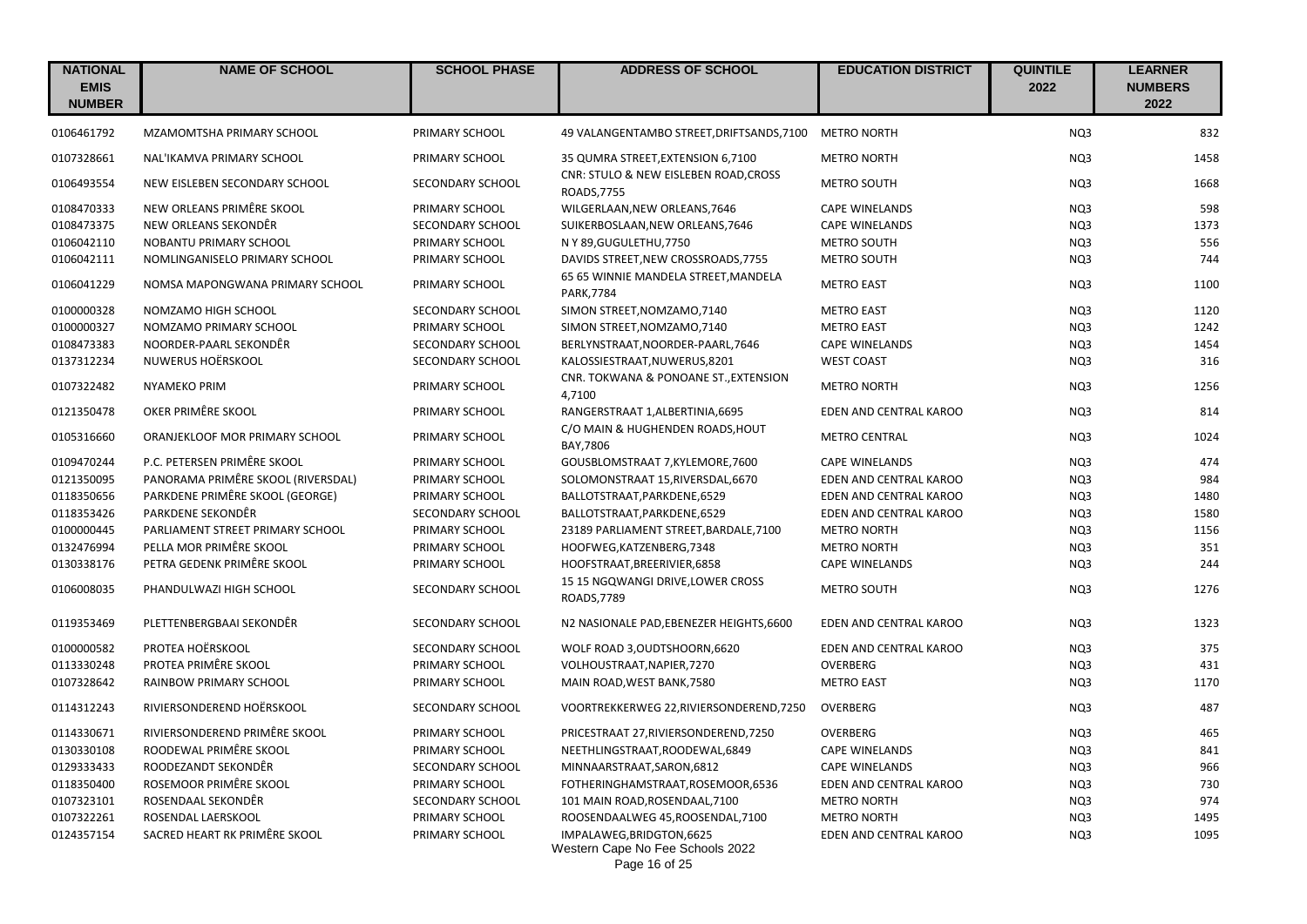| <b>NATIONAL</b><br><b>EMIS</b><br><b>NUMBER</b> | <b>NAME OF SCHOOL</b>                | <b>SCHOOL PHASE</b> | <b>ADDRESS OF SCHOOL</b>                                           | <b>EDUCATION DISTRICT</b> | <b>QUINTILE</b><br>2022 | <b>LEARNER</b><br><b>NUMBERS</b><br>2022 |
|-------------------------------------------------|--------------------------------------|---------------------|--------------------------------------------------------------------|---------------------------|-------------------------|------------------------------------------|
|                                                 |                                      |                     | LANGA MASSACRE STREET, SAMORA                                      |                           |                         |                                          |
| 0106312703                                      | SAMORA MACHEL PRIMARY SCHOOL         | PRIMARY SCHOOL      | MACHEL, 7785                                                       | <b>METRO SOUTH</b>        | NQ3                     | 1338                                     |
| 0136470538                                      | SEDERBERG PRIMÊRE SKOOL              | PRIMARY SCHOOL      | OU KAAPSEWEG, CLANWILLIAM, 8135                                    | <b>WEST COAST</b>         | NQ3                     | 1155                                     |
| 0105313033                                      | SENTINEL PRIMARY SCHOOL              | PRIMARY SCHOOL      | 6 ATLANTIC SKIPPER ROAD, HOUT BAY, 7806                            | <b>METRO CENTRAL</b>      | NQ3                     | 919                                      |
| 0100000129                                      | SILIKAMVA HIGH SCHOOL                | SECONDARY SCHOOL    | PENZANCE ROAD, PENZANCE ESTATE, 7806                               | <b>METRO CENTRAL</b>      | NQ3                     | 846                                      |
| 0100000545                                      | SILVERLEAF PRIMARY SCHOOL            | PRIMARY SCHOOL      | AKKERBOOM STREET, DUNOON, 7441                                     | <b>METRO NORTH</b>        | NQ3                     | 1473                                     |
| 0111322504                                      | SIMANYENE SECONDARY SCHOOL           | SECONDARY SCHOOL    | HLATI STREET, NOMZAMO, 7140                                        | <b>METRO EAST</b>         | NQ3                     | 1550                                     |
| 0106323993                                      | SIPHAMANDLA SECONDARY SCHOOL         | SECONDARY SCHOOL    | 59786 LINDELA ROAD, KUYASA, 7784                                   | <b>METRO EAST</b>         | NQ3                     | 1355                                     |
| 0106042101                                      | SITHEMBELE MATISO SECONDARY SCHOOL   | SECONDARY SCHOOL    | 78 C/O KOORNOF STREET & NY 78, NEW CROSS<br>ROADS, 7750            | <b>METRO SOUTH</b>        | NQ3                     | 1184                                     |
| 0106041225                                      | SIVILE PRIMARY SCHOOL                | PRIMARY SCHOOL      | 60 MORNING STAR DRIVE, IKWEZI PARK, 7784                           | <b>METRO EAST</b>         | NQ3                     | 720                                      |
| 0106041333                                      | SIVUYISENI PUBLIC PRIMARY SCHOOL     | PRIMARY SCHOOL      | THANDI MADISE CRESCENT, MANDELA PARK, 7784 METRO EAST              |                           | NQ3                     | 1216                                     |
| 0102042310                                      | SIYABULELA PRIMARY SCHOOL            | PRIMARY SCHOOL      | WASHINGTON STREET, LANGA, 7455                                     | <b>METRO CENTRAL</b>      | NQ3                     | 950                                      |
| 0106042214                                      | SIYAZINGISA PRIMARY SCHOOL           | PRIMARY SCHOOL      | NY 132, GUGULETHU, 7751                                            | <b>METRO CENTRAL</b>      | NQ3                     | 952                                      |
| 0106323144                                      | SIZIMISELE SECONDARY SCHOOL          | SECONDARY SCHOOL    | STEVE TSHWETE ROAD, MANDELA PARK, 7784                             | <b>METRO EAST</b>         | NQ3                     | 1108                                     |
| 0126333425                                      | SKURWEBERG SEKONDÊRE SKOOL           | SECONDARY SCHOOL    | R303 CITRUSDAL PAD, OP-DIE-BERG, 6836                              | <b>CAPE WINELANDS</b>     | NQ3                     | 835                                      |
| 0130337927                                      | SLANGHOEK NGK PRIMÊRE SKOOL          | PRIMARY SCHOOL      | DRIEFONTEIN, PK RAWSONVILLE, 6845                                  | <b>CAPE WINELANDS</b>     | NQ3                     | 207                                      |
| 0106042215                                      | SOKHANYO PRIMARY SCHOOL              | PRIMARY SCHOOL      | NY 49, GUGULETHU, 7750                                             | <b>METRO CENTRAL</b>      | NQ3                     | 628                                      |
| 0100000602                                      | SOLOMON MAHLANGU PRIMARY SCHOOL      | PRIMARY SCHOOL      | THAKUDI STREET, WALLACEDENE, 7570                                  | <b>METRO EAST</b>         | NQ3                     | 906                                      |
| 0111008382                                      | SOLOMON QATYANA PRIMARY SCHOOL       | PRIMARY SCHOOL      | 1 HLATHI DRIVE, ASANDA VILLAGE, 7140                               | <b>METRO EAST</b>         | NQ3                     | 1334                                     |
| 0106042113                                      | SONWABO PRIMARY SCHOOL               | PRIMARY SCHOOL      | NY 73,PO GUGULETU,7750                                             | METRO SOUTH               | NQ3                     | 920                                      |
| 0103007218                                      | SOPHAKAMA PRIMARY SCHOOL             | PRIMARY SCHOOL      | 86 THANDABANTU STREET, DUNOON, 7441                                | <b>METRO NORTH</b>        | NQ3                     | 1490                                     |
| 0106007098                                      | SOPHUMELELA SECONDARY SCHOOL         | SECONDARY SCHOOL    | C/O OLIVER TAMBO & VANGUARD DR, SAMORA<br>MACHEL, 7786             | <b>METRO SOUTH</b>        | NQ3                     | 1526                                     |
| 0109327999                                      | ST. IDAS RK PRIMÊRE SKOOL            | PRIMARY SCHOOL      | LUCKHOFFSTRAAT 7-9,IDASVALLEI,7600                                 | <b>CAPE WINELANDS</b>     | NQ3                     | 230                                      |
| 0117337765                                      | ST. JOHN'S EK PRIMÊRE SKOOL          | PRIMARY SCHOOL      | KERK GRONDE 2, BUFFELJAGSRIVIER, 6742                              | <b>OVERBERG</b>           | NQ3                     | 65                                       |
| 0106490628                                      | ST. MARY'S (RC) PRIMARY (NYANGA)     | PRIMARY SCHOOL      | ABONWABISI ROAD, NYANGA, 7755                                      | <b>METRO SOUTH</b>        | NQ3                     | 572                                      |
| 0118356425                                      | ST. MARY'S RK PRIMÊRE SKOOL (GEORGE) | PRIMARY SCHOOL      | 23 BEERSTREET, ROSEMOOR, 6529                                      | EDEN AND CENTRAL KAROO    | NQ3                     | 836                                      |
| 0139366919                                      | ST. MATTHEWS PRIMÊRE SKOOL           | PRIMARY SCHOOL      | BANTOMSTRAAT 15, NUWELAND, 6970                                    | EDEN AND CENTRAL KAROO    | NQ3                     | 560                                      |
| 0118356360                                      | ST. PAUL'S EK PRIMÊRE SKOOL (GEORGE) | PRIMARY SCHOOL      | INDUSTRIELEWEG, GEORGE, 6529                                       | EDEN AND CENTRAL KAROO    | NQ3                     | 520                                      |
| 0109327255                                      | ST. PAUL'S PRIMÊRE SKOOL             | PRIMARY SCHOOL      | OU HOOFWEG, FAURE, 7131                                            | <b>METRO EAST</b>         | NQ3                     | 111                                      |
| 0114330078                                      | SWARTBERG PRIMÊRE SKOOL              | PRIMARY SCHOOL      | VYFDELAAN 1, BERGSIG, 7230                                         | OVERBERG                  | NQ3                     | 1024                                     |
| 0114333336                                      | SWARTBERG SEKONDÊR                   | SECONDARY SCHOOL    | KOALISIESTRAAT 10, BERGSIG, 7230                                   | <b>OVERBERG</b>           | NQ3                     | 731                                      |
| 0117333417                                      | SWELLENDAM SEKONDÊR                  | SECONDARY SCHOOL    | VOLLENHOVENSTRAAT, SWELLENDAM, 6740                                | <b>OVERBERG</b>           | NQ3                     | 1112                                     |
| 0139360155                                      | TESKE GEDENK PRIMÊRE SKOOL           | PRIMARY SCHOOL      | DE KLERKLAAN 12, NEWTOWN, 6970                                     | EDEN AND CENTRAL KAROO    | NQ3                     | 894                                      |
| 0114336513                                      | THE GLEBE PRIMÊRE SKOOL              | PRIMARY SCHOOL      | KERKSTRAAT, MIDDLETON, 7230                                        | <b>OVERBERG</b>           | NQ3                     | 163                                      |
| 0107322334                                      | THE HAGUE PRIMARY SCHOOL             | PRIMARY SCHOOL      | THE HAGUE RYLAAN 4, DELFT, 7100                                    | <b>METRO NORTH</b>        | NQ3                     | 1284                                     |
| 0101321990                                      | THE VALLEY PRIMÊRE SKOOL             | PRIMARY SCHOOL      | TYGERBERGVALLEIWEG, ALTYDGEDACHT-<br><b>PLAAS, 7550</b>            | <b>METRO NORTH</b>        | NQ3                     | 163                                      |
| 0102042312                                      | THEMBANI PRIMARY SCHOOL              | PRIMARY SCHOOL      | LEROTHOLI ROAD, LANGA, 7455                                        | <b>METRO CENTRAL</b>      | NQ3                     | 923                                      |
| 0102480835                                      | <b>TYGERSIG PRIMÊRE SKOOL</b>        | PRIMARY SCHOOL      | JACARANDA AVENUE, UITSIG, 7493<br>Western Cape No Fee Schools 2022 | <b>METRO NORTH</b>        | NQ3                     | 595                                      |

Page 17 of 25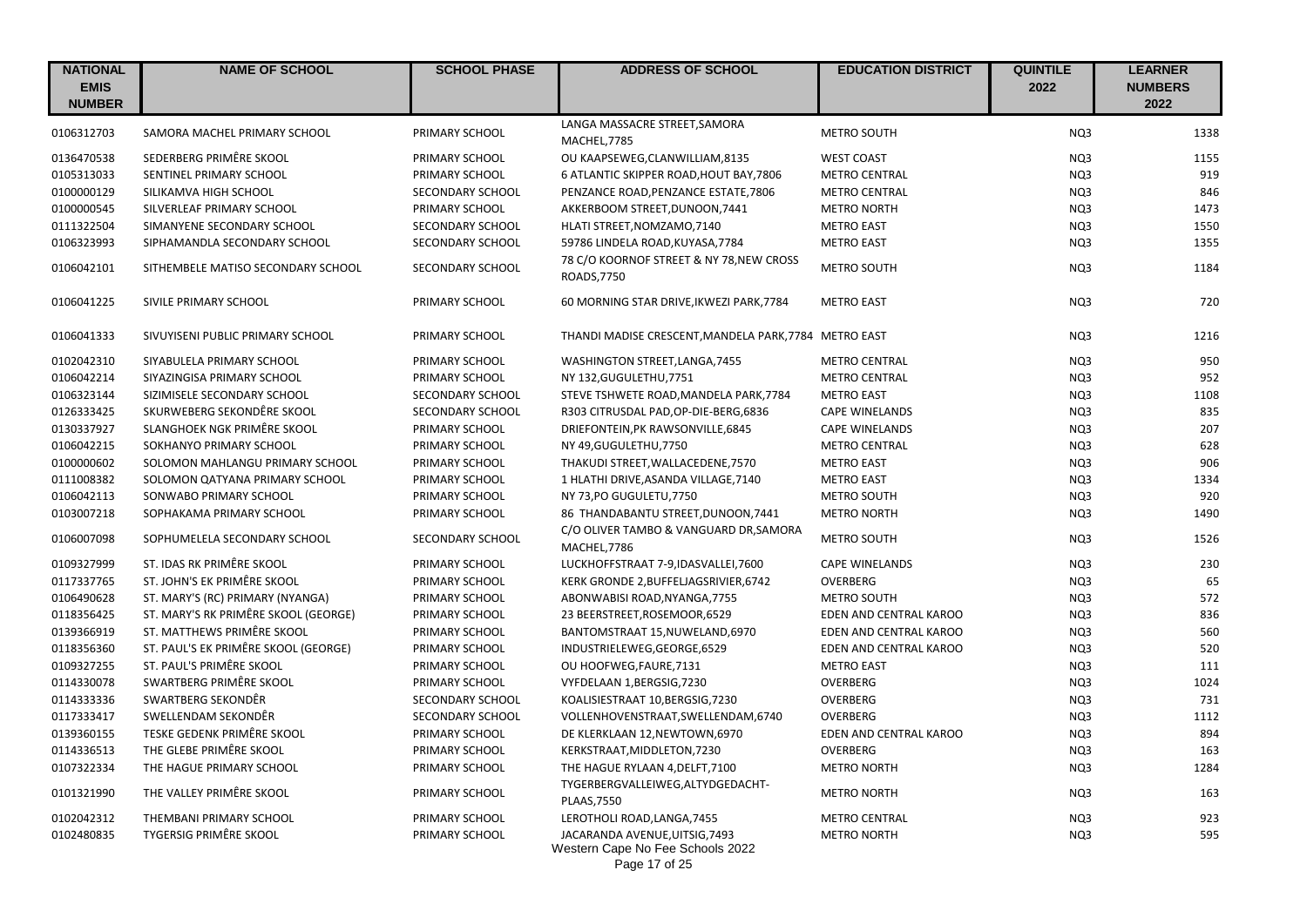| <b>NATIONAL</b><br><b>EMIS</b><br><b>NUMBER</b> | <b>NAME OF SCHOOL</b>                  | <b>SCHOOL PHASE</b> | <b>ADDRESS OF SCHOOL</b>                                                           | <b>EDUCATION DISTRICT</b> | <b>QUINTILE</b><br>2022 | <b>LEARNER</b><br><b>NUMBERS</b><br>2022 |
|-------------------------------------------------|----------------------------------------|---------------------|------------------------------------------------------------------------------------|---------------------------|-------------------------|------------------------------------------|
| 0102480843                                      | UITSIG PRIMÊRE SKOOL                   | PRIMARY SCHOOL      | UITSIGLAAN, UITSIG, 7490                                                           | <b>METRO NORTH</b>        | NQ3                     | 635                                      |
| 0106041328                                      | UMTHAWELANGA PRIMARY SCHOOL            | PRIMARY SCHOOL      | 3 THOKOZI ROAD, EKUPHUMLENI, 7784                                                  | <b>METRO EAST</b>         | NQ3                     | 1076                                     |
| 0106041339                                      | UXOLO HIGH SCHOOL                      | SECONDARY SCHOOL    | BATHANDWA NDODO ROAD, 20 SECTION, 7784                                             | <b>METRO EAST</b>         | NQ3                     | 1250                                     |
| 0100000420                                      | VAN WYKSVLEI PRIMARY SCHOOL            | PRIMARY SCHOOL      | H/V MAYLAAN &<br>CRAWFORDSTRAAT, WELLINGTON, 7655                                  | <b>CAPE WINELANDS</b>     | NQ3                     | 963                                      |
| 0128330620                                      | VERGESIG PRIMÊRE SKOOL                 | PRIMARY SCHOOL      | JASMYNSTRAAT 21B, PANORAMA, 6705                                                   | <b>CAPE WINELANDS</b>     | NQ3                     | 830                                      |
| 0114333077                                      | VILLIERSDORP SEKONDÊR                  | SECONDARY SCHOOL    | SERRURIA STREET, VILLIERSDORP, 6848                                                | OVERBERG                  | NQ3                     | 875                                      |
| 0101327972                                      | VISSERSHOK PRIMÊRE SKOOL               | PRIMARY SCHOOL      | H/V VISSERSHOKWEG<br>EN, CONTERMANSKLOOFWEG, 7551                                  | <b>METRO NORTH</b>        | NQ3                     | 558                                      |
| 0107323845                                      | VOORBRUG SEKONDÊR                      | SECONDARY SCHOOL    | VOORBRUGWEG, VOORBRUG, 7100                                                        | <b>METRO NORTH</b>        | NQ3                     | 1324                                     |
| 0121350214                                      | VOORWAARTS PRIMÊRE SKOOL               | PRIMARY SCHOOL      | OLIESLAGERSTRAAT 1, RIVERSDALE, 6670                                               | EDEN AND CENTRAL KAROO    | NQ3                     | 739                                      |
| 0138473421                                      | VREDENDAL SEKONDÊR                     | SECONDARY SCHOOL    | HOERSKOOLWEG, VREDENDAL-NOORD, 8160                                                | <b>WEST COAST</b>         | NQ3                     | 1278                                     |
| 0138347256                                      | VREDENDAL-NOORD PRIMÊRE SKOOL          | PRIMARY SCHOOL      | H/V WOLTEMADE &<br>PANORAMASINGEL, VREDENDAL-NOORD, 8160                           | <b>WEST COAST</b>         | NQ3                     | 1032                                     |
| 0100000437                                      | <b>VRT PITT PRIMARY SCHOOL</b>         | PRIMARY SCHOOL      | SONNEBLOM STREET, RAILTON, 6740                                                    | <b>OVERBERG</b>           | NQ3                     | 1052                                     |
| 0106042313                                      | VUYANI PRIMARY SCHOOL                  | PRIMARY SCHOOL      | NY 58, GUGULETHU, 7750                                                             | <b>METRO CENTRAL</b>      | NO <sub>3</sub>         | 817                                      |
| 0107008015                                      | WALLACEDENE PRIMARY SCHOOL             | PRIMARY SCHOOL      | NDLALI STREET, PHASE 5, WALLACEDENE, 7570                                          | <b>METRO EAST</b>         | NQ3                     | 1585                                     |
| 0107008016                                      | WALLACEDENE SECONDARY SCHOOL           | SECONDARY SCHOOL    | 29342 WALTER SISULU<br>STREET, WALLACEDENE, 7570                                   | <b>METRO EAST</b>         | NQ3                     | 1636                                     |
| 0112473537                                      | WELLINGTON SECONDARY SCHOOL            | SECONDARY SCHOOL    | DAVIDSLAAN, VAN WYKSVLEI, 7655                                                     | <b>CAPE WINELANDS</b>     | NQ3                     | 1199                                     |
| 0106007097                                      | WELTEVREDEN VALLEY CORE PRIMARY SCHOOL | PRIMARY SCHOOL      | OLIVER TAMBO DRIVE, SAMORA MACHEL, 7750                                            | <b>METRO SOUTH</b>        | NQ3                     | 1295                                     |
| 0107324078                                      | <b>WEST BANK HIGH SCHOOL</b>           | SECONDARY SCHOOL    | BEAVERSTRAAT, WESBANK, 7580                                                        | <b>METRO EAST</b>         | NQ3                     | 669                                      |
| 0107319333                                      | WEST BANK NO.1 PRIMARY SCHOOL          | PRIMARY SCHOOL      | MAIN ROAD, WEST BANK, 7580                                                         | <b>METRO EAST</b>         | NQ3                     | 1203                                     |
| 0106042314                                      | XOLANI PRIMARY SCHOOL                  | PRIMARY SCHOOL      | NY 141, GUGULETHU, 7750                                                            | <b>METRO CENTRAL</b>      | NQ3                     | 1029                                     |
| 0102042315                                      | ZIMASA PRIMARY SCHOOL                  | PRIMARY SCHOOL      | WASHINGTON STREET, LANGA, 7456                                                     | <b>METRO CENTRAL</b>      | NQ3                     | 1520                                     |
| 0106007102                                      | ZISUKHANYO SECONDARY SCHOOL            | SECONDARY SCHOOL    | OLIVER TAMBO DRIVE, WELTEVREDEN<br><b>VALLEY, 7802</b>                             | <b>METRO SOUTH</b>        | NQ3                     | 1335                                     |
| 0102483605                                      | ZOLA SENIOR SECONDARY SCHOOL           | SECONDARY SCHOOL    | 1 HOPE STREET, THEMBANI VILLAGE, 7791                                              | <b>METRO EAST</b>         | NQ3                     | 881                                      |
| 0100000268                                      | A.Z. BERMAN HIGH SCHOOL                | SECONDARY SCHOOL    | CNR SPINE RD AND AZ BERMAN<br>DR., TAFELSIG, 7785                                  | <b>METRO SOUTH</b>        | NQ4                     | 932                                      |
| 0106490571                                      | A.Z. BERMAN PRIMARY SCHOOL             | PRIMARY SCHOOL      | C/O AZ BERMAN & KERREM AVE, BEACON<br>VALLEY, 7798                                 | <b>METRO SOUTH</b>        | NQ4                     | 1205                                     |
| 0107008336                                      | ABEDARE PRIMARY SCHOOL                 | PRIMARY SCHOOL      | 28 SILVERSANDS ROAD, DELFT, 7100                                                   | <b>METRO NORTH</b>        | NQ4                     | 1495                                     |
| 0101320749                                      | ALPHA PRIMÊRE SKOOL                    | PRIMARY SCHOOL      | H/V SKOOL- EN<br>KERKSTRAAT, MORNINGSTAR, 7550                                     | <b>METRO NORTH</b>        | NQ4                     | 964                                      |
| 0106490547                                      | ALPINE PRIMARY SCHOOL                  | PRIMARY SCHOOL      | H/V ALPINE- EN GLIDERSTRAAT, BEACON<br><b>VALLEY, 7785</b>                         | METRO SOUTH               | NQ4                     | 1107                                     |
| 0102480037                                      | ARCADIA PRIMARY SCHOOL                 | PRIMARY SCHOOL      | JUNIPERSTRAAT, BONTEHEUWEL, 7764                                                   | <b>METRO CENTRAL</b>      | NQ4                     | 787                                      |
| 0102483338                                      | ARCADIA SENIOR SEKONDÊRE SKOOL         | SECONDARY SCHOOL    | KAREEWEG 3, BONTEHEUWEL, 7764<br>Western Cape No Fee Schools 2022<br>Page 18 of 25 | <b>METRO CENTRAL</b>      | NQ4                     | 500                                      |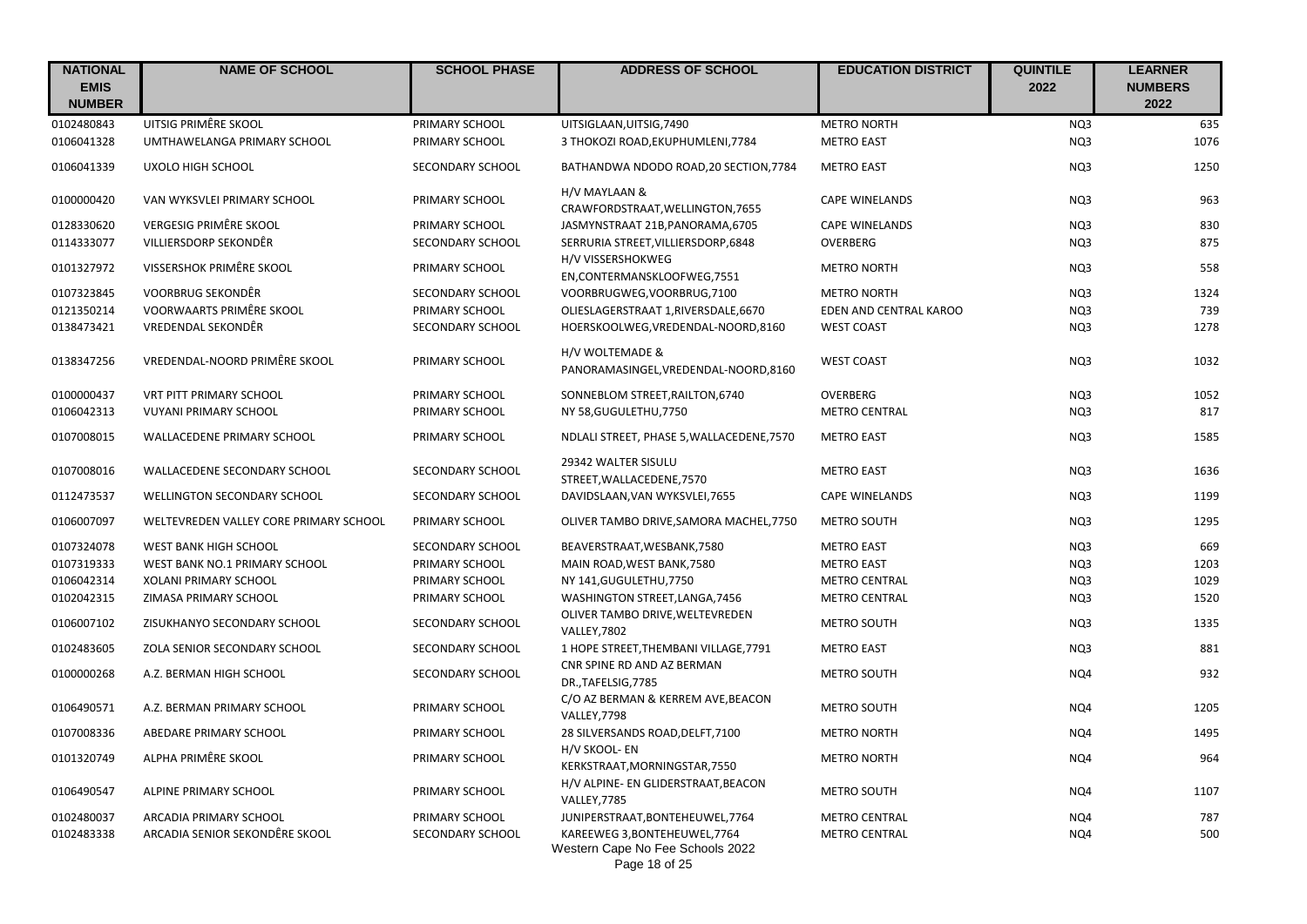| <b>NATIONAL</b><br><b>EMIS</b> | <b>NAME OF SCHOOL</b>              | <b>SCHOOL PHASE</b> | <b>ADDRESS OF SCHOOL</b>                                                             | <b>EDUCATION DISTRICT</b> | <b>QUINTILE</b><br>2022 | <b>LEARNER</b><br><b>NUMBERS</b> |
|--------------------------------|------------------------------------|---------------------|--------------------------------------------------------------------------------------|---------------------------|-------------------------|----------------------------------|
| <b>NUMBER</b>                  |                                    |                     |                                                                                      |                           |                         | 2022                             |
| 0105311073                     | ATHWOOD PRIMARY SCHOOL             | PRIMARY SCHOOL      | BLOMVLEIWEG, HANOVER PARK, 7780                                                      | <b>METRO CENTRAL</b>      | NQ4                     | 585                              |
| 0130007986                     | AVIAN PARK PRIMÊRE SKOOL           | PRIMARY SCHOOL      | 100 ALBATROS STREET, AVIAN PARK, 6850                                                | <b>CAPE WINELANDS</b>     | NQ4                     | 957                              |
| 0132470058                     | AVONDALE PRIMARY SCHOOL            | PRIMARY SCHOOL      | EVELAAN, AVONDALE, 7349                                                              | <b>METRO NORTH</b>        | NQ4                     | 1019                             |
| 0129330523                     | <b>BAKERVILLE PRIMÊRE SKOOL</b>    | PRIMARY SCHOOL      | PETUNIASTRAAT 609,ONS RUS,6821                                                       | <b>CAPE WINELANDS</b>     | NQ4                     | 572                              |
| 0102480061                     | <b>BALVENIE PRIMARY SCHOOL</b>     | PRIMARY SCHOOL      | H/V BALVENIELAAN & 35STE<br>STR, ELSIESRIVIER, 7490                                  | <b>METRO NORTH</b>        | NQ4                     | 699                              |
| 0106490539                     | BEACON VIEW PRIMARY SCHOOL         | PRIMARY SCHOOL      | WANDERERSSINGEL, BEACON VALLEY, 7785                                                 | <b>METRO SOUTH</b>        | NQ4                     | 1251                             |
| 0126333581                     | <b>BELLA VISTA HOËRSKOOL</b>       | SECONDARY SCHOOL    | FRIESLANDSTRAAT, BELLA VISTA, 6837                                                   | <b>CAPE WINELANDS</b>     | NQ4                     | 1070                             |
| 0101320188                     | BELLVILLE-SUID PRIMÊRE SKOOL       | PRIMARY SCHOOL      | INDUSTRIASTRAAT 82, BELLVILLE-SUID, 7530                                             | <b>METRO NORTH</b>        | NQ4                     | 514                              |
| 0102480088                     | <b>BERGSIG PRIMARY SCHOOL</b>      | PRIMARY SCHOOL      | 65 DISSEL ROAD, BONTEHEWUEL, 7764                                                    | <b>METRO CENTRAL</b>      | NQ4                     | 780                              |
| 0102480096                     | BERGVILLE PRIMÊRE SKOOL            | PRIMARY SCHOOL      | LEEUBERGWEG, BISHOP LAVIS, 7490                                                      | <b>METRO NORTH</b>        | NQ4                     | 379                              |
| 0132470066                     | BERZELIA PRIMARY SCHOOL            | PRIMARY SCHOOL      | BERZELIA STRAAT, PROTEA PARK, 7350                                                   | <b>METRO NORTH</b>        | NQ4                     | 719                              |
| 0107322237                     | BEVERLEY PARK PRIMARY SCHOOL       | PRIMARY SCHOOL      | FLAMBOJANTSTRAAT, EERSTE RIVER, 7100                                                 | <b>METRO EAST</b>         | NQ4                     | 948                              |
| 0102480126                     | <b>BISHOP LAVIS PRIMARY SCHOOL</b> | PRIMARY SCHOOL      | LAVISRYLAAN, LAVISTOWN, 7490                                                         | <b>METRO NORTH</b>        | NQ4                     | 697                              |
| 0105311081                     | <b>BLOMVLEI PRIMARY SCHOOL</b>     | PRIMARY SCHOOL      | C/O HANOVER PARK AVENUE & ATHWOOD<br>ROAD, 7780                                      | <b>METRO CENTRAL</b>      | NQ4                     | 725                              |
| 0105480940                     | <b>BOKMAKIERIE PRIMARY SCHOOL</b>  | PRIMARY SCHOOL      | 24 1ST AVENUE, HAZENDAL, 7764                                                        | <b>METRO CENTRAL</b>      | NQ4                     | 314                              |
| 0102483389                     | BONTEHEUWEL SEKONDÊR               | SECONDARY SCHOOL    | DISSELWEG, BONTEHEUWEL, 7764                                                         | <b>METRO CENTRAL</b>      | NQ4                     | 1073                             |
| 0102480177                     | <b>BOUNDARY PRIMARY SCHOOL</b>     | PRIMARY SCHOOL      | TAAIBOS STREET, BONTEHEUWEL, 7764                                                    | <b>METRO CENTRAL</b>      | NQ4                     | 438                              |
| 0102480169                     | <b>BRAMBLE WAY PRIMARY SCHOOL</b>  | PRIMARY SCHOOL      | BRAMBLEWEG, BONTEHEUWEL, 7764                                                        | <b>METRO CENTRAL</b>      | NQ4                     | 413                              |
| 0122112206                     | CALITZDORP HOËRSKOOL               | SECONDARY SCHOOL    | ANDRIES PRETORIUSSTRAAT, CALITZDORP, 6660                                            | EDEN AND CENTRAL KAROO    | NQ4                     | 628                              |
| 0104316849                     | <b>CAPRICORN PRIMARY SCHOOL</b>    | PRIMARY SCHOOL      | 1115 C/ONEVILLE RILEY                                                                | <b>METRO SOUTH</b>        | NQ4                     | 665                              |
|                                |                                    |                     | &VRYGRON, CAPRICORN, 7945                                                            |                           |                         |                                  |
| 0106490083                     | <b>CARADALE PRIMARY SCHOOL</b>     | PRIMARY SCHOOL      | CNR CARAVELLE- & MERRYDALE<br>RD, ROCKLANDS, 7785                                    | <b>METRO SOUTH</b>        | NQ4                     | 1004                             |
| 0106490075                     | <b>CASCADE PRIMARY SCHOOL</b>      | PRIMARY SCHOOL      | CASCADE STREET, EASTRIDGE, 7785                                                      | <b>METRO SOUTH</b>        | NQ4                     | 1072                             |
| 0101320986                     | CAVALLERIA PRIMARY SCHOOL          | PRIMARY SCHOOL      | JOSEPHLAAN, SCOTTSDENE, 7570                                                         | <b>METRO EAST</b>         | NQ4                     | 1081                             |
| 0102480185                     | <b>CEDAR PRIMARY SCHOOL</b>        | PRIMARY SCHOOL      | CAMELLIASTRAAT 66, BONTEHEUWEL, 7764                                                 | <b>METRO CENTRAL</b>      | NQ4                     | 494                              |
| 0102480193                     | CENTRAL PARK PRIMARY SCHOOL        | PRIMARY SCHOOL      | JUNIPERSTRAAT, BONTEHEUWEL, 7764                                                     | <b>METRO CENTRAL</b>      | NQ4                     | 425                              |
| 0126330094                     | <b>CERES PRIMÊRE SKOOL</b>         | PRIMARY SCHOOL      | LYLESTRAAT, CERES, 6835                                                              | <b>CAPE WINELANDS</b>     | NQ4                     | 578                              |
| 0126333034                     | <b>CERES SEKONDÊR</b>              | SECONDARY SCHOOL    | GARDENIALAAN, CERES, 6835                                                            | <b>CAPE WINELANDS</b>     | NQ4                     | 1685                             |
| 0105316644                     | CHRISTIAN DAVID MOR PRIMÊRE SKOOL  | PRIMARY SCHOOL      | 176 PRINCE GEORGE DRIVE, STEENBERG, 7948                                             | <b>METRO SOUTH</b>        | NQ4                     | 458                              |
| 0136470082                     | CITRUSDAL PRIMÊRE SKOOL            | PRIMARY SCHOOL      | ANEMOONSTRAAT, CITRUSDAL, 7340                                                       | <b>WEST COAST</b>         | NQ4                     | 954                              |
| 0102480215                     | <b>CLARKE PRIMÊRE SKOOL</b>        | PRIMARY SCHOOL      | MELTONWEG & ADRIAANSELAAN, CLARKE-<br>LANDGOED, 7490                                 | <b>METRO NORTH</b>        | NQ4                     | 368                              |
| 0106490105                     | <b>CORNFLOWER PRIMARY SCHOOL</b>   | PRIMARY SCHOOL      | 27 CORNFLOWER STREET, LENTEGEUR, 7785                                                | <b>METRO SOUTH</b>        | NQ4                     | 1319                             |
| 0105480258                     | DAGBREEK PRIMARY SCHOOL            | PRIMARY SCHOOL      | KATBERGWEG KATBERG ROAD, HEIDEVELD, 7764                                             | <b>METRO CENTRAL</b>      | NQ4                     | 537                              |
| 0116330388                     | DE WAALVILLE PRIMÊRE SKOOL         | PRIMARY SCHOOL      | STEWARTSTRAAT, HEIDELBERG, 6665                                                      | EDEN AND CENTRAL KAROO    | NQ4                     | 849                              |
| 0107322202                     | DELFT PRIMARY SCHOOL               | PRIMARY SCHOOL      | VOORBRUGWEG, DELFT, 7100                                                             | <b>METRO NORTH</b>        | NQ4                     | 1383                             |
| 0107007179                     | DELFT-SOUTH PRIMARY SCHOOL         | PRIMARY SCHOOL      | MANGO STREET, DELFT SOUTH, 7100<br>Western Cape No Fee Schools 2022<br>Page 19 of 25 | <b>METRO NORTH</b>        | NQ4                     | 1256                             |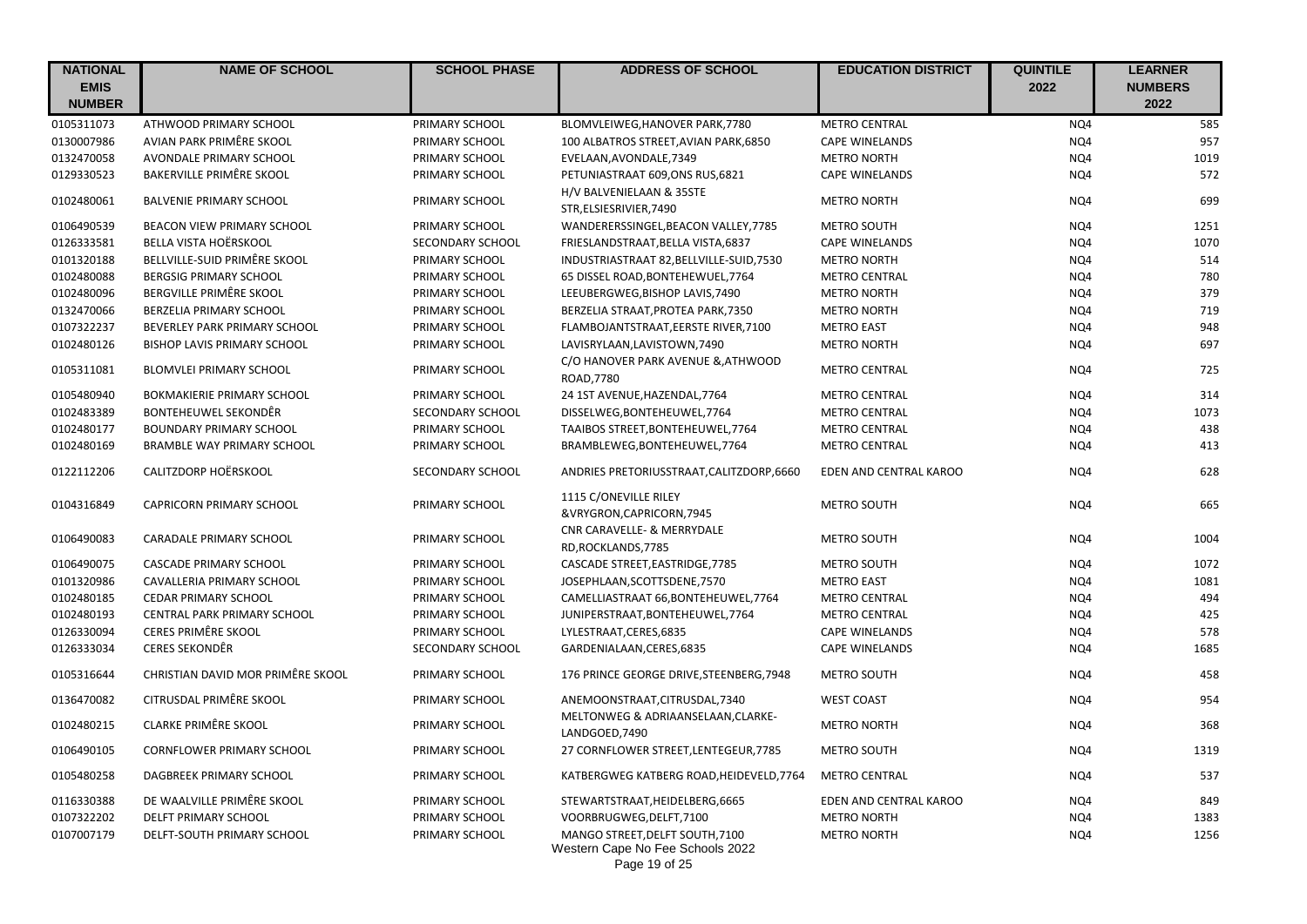| <b>NATIONAL</b> | <b>NAME OF SCHOOL</b>                | <b>SCHOOL PHASE</b> | <b>ADDRESS OF SCHOOL</b>                                                                   | <b>EDUCATION DISTRICT</b> | <b>QUINTILE</b> | <b>LEARNER</b> |
|-----------------|--------------------------------------|---------------------|--------------------------------------------------------------------------------------------|---------------------------|-----------------|----------------|
| <b>EMIS</b>     |                                      |                     |                                                                                            |                           | 2022            | <b>NUMBERS</b> |
| <b>NUMBER</b>   |                                      |                     |                                                                                            |                           |                 | 2022           |
| 0105310646      | DELTA PRIMARY SCHOOL                 | PRIMARY SCHOOL      | TAMBOURINESTRAAT, STEENBERG, 7945                                                          | <b>METRO SOUTH</b>        | NQ4             | 870            |
| 0120350125      | DIAZ PRIMÊRE SKOOL                   | PRIMARY SCHOOL      | ALHOFRYLAAN, UITBREIDING 8,6500                                                            | EDEN AND CENTRAL KAROO    | NQ4             | 840            |
| 0134470090      | DIAZVILLE PRIMARY SCHOOL             | PRIMARY SCHOOL      | GALJOENSTRAAT, DIAZVILLE, 7395                                                             | <b>WEST COAST</b>         | NQ4             | 1039           |
| 0105490490      | DIE DUINE PRIMARY SCHOOL             | PRIMARY SCHOOL      | FIRST AVENUE, LOTUSRIVIER, 7945                                                            | METRO SOUTH               | NQ4             | 996            |
| 0102480266      | DISA PRIMARY SCHOOL                  | PRIMARY SCHOOL      | REDBERRYSTRAAT 3, BONTEHEUWEL, 7764                                                        | <b>METRO CENTRAL</b>      | NQ4             | 479            |
| 0105480274      | DOWNEVILLE PRIMARY SCHOOL            | PRIMARY SCHOOL      | TAGUSWEG, MANENBERG, 7764                                                                  | <b>METRO CENTRAL</b>      | NQ4             | 762            |
| 0101322024      | DR. VAN DER ROSS PRIMARY SCHOOL      | PRIMARY SCHOOL      | KOEBERGSTEEG, UITBREIDING 13,7493                                                          | <b>METRO NORTH</b>        | NQ4             | 1288           |
| 0105480622      | E. A. JANARI PRIMARY SCHOOL          | PRIMARY SCHOOL      | AVOCADOSTREET, BONTEHEUWEL, 7763                                                           | <b>METRO CENTRAL</b>      | NQ4             | 750            |
| 0105480282      | <b>EASTER PEAK PRIMARY SCHOOL</b>    | PRIMARY SCHOOL      | VENSTERSTRAAT 73, MANENBERG, 7764                                                          | <b>METRO CENTRAL</b>      | NQ4             | 700            |
| 0105480290      | EDENDALE PRIMÊRE SKOOL               | PRIMARY SCHOOL      | H/V MANENBERGLAAN<br>EN, PHILLIPPISIRKELPAD, 7764                                          | <b>METRO CENTRAL</b>      | NQ4             | 425            |
| 0102480304      | EDWARD PRIMARY SCHOOL                | PRIMARY SCHOOL      | OWENWEG, CLARKE ESTATE, 7490                                                               | <b>METRO NORTH</b>        | NQ4             | 520            |
| 0107322296      | EINDHOVEN PRIMARY SCHOOL             | PRIMARY SCHOOL      | EINDHOVENSTRAAT, EINDHOVEN, 7100                                                           | <b>METRO NORTH</b>        | NQ4             | 1140           |
| 0106490121      | EISLEBEN ROAD PRIMARY SCHOOL         | PRIMARY SCHOOL      | 15 GOLD STREET, ROCKLANDS, 7798                                                            | <b>METRO SOUTH</b>        | NQ4             | 967            |
| 0102480347      | ELDENE PRIMARY SCHOOL                | PRIMARY SCHOOL      | DERBY-EINDE, ELSIESRIVIER, 7490                                                            | <b>METRO NORTH</b>        | NQ4             | 346            |
| 0102480312      | <b>ELNOR PRIMARY SCHOOL</b>          | PRIMARY SCHOOL      | AGSTE STRAAT, ELSIESRIVIER, 7490                                                           | <b>METRO NORTH</b>        | NQ4             | 667            |
| 0102480339      | ELSBURY PRIMARY SCHOOL               | PRIMARY SCHOOL      | ELSBURYWEG, MATROOSFONTEIN, 7490                                                           | <b>METRO NORTH</b>        | NQ4             | 595            |
| 0102480355      | ELSWOOD PRIMÊRE SKOOL                | PRIMARY SCHOOL      | 26STE STRAAT, LEONSDALE, 7490                                                              | <b>METRO NORTH</b>        | NQ4             | 699            |
| 0120350532      | <b>ERIKA PRIMARY SCHOOL</b>          | PRIMARY SCHOOL      | GRUNTERSTRAAT 26, UITBREIDING 13,6506                                                      | EDEN AND CENTRAL KAROO    | NQ4             | 1148           |
| 0100000618      | <b>ESSENHOUT PRIMARY SCHOOL</b>      | PRIMARY SCHOOL      | ESSENHOUT STREET, DELFT SOUTH, 7102                                                        | <b>METRO NORTH</b>        | NQ4             | 1135           |
| 0102320560      | <b>EURECON PRIMARY SCHOOL</b>        | PRIMARY SCHOOL      | CONNAUGHTWEG, ELSIESRIVIER, 7489                                                           | <b>METRO NORTH</b>        | NQ4             | 668            |
| 0102480363      | EUREKA PRIMÊRE SKOOL                 | PRIMARY SCHOOL      | EUREKASTRAAT, EUREKA-LANDGOED, 7490                                                        | <b>METRO NORTH</b>        | NQ4             | 644            |
| 0100000653      | <b>FAIRDALE HIGH SCHOOL</b>          | SECONDARY SCHOOL    | 59 HOCKENHEIM DRIVE, SILVERSANDS, 7100                                                     | <b>METRO NORTH</b>        | NQ4             | 1057           |
| 0100000652      | <b>FAIRDALE PRIMARY SCHOOL</b>       | PRIMARY SCHOOL      | 1 DEPUTY STREET, MFULENI, 7100                                                             | <b>METRO NORTH</b>        | NQ4             | 702            |
| 0100000432      | FOREST VILLAGE LEADERSHIP ACADEMY    | PRIMARY SCHOOL      | 54 SILVERLEAF DRIVE, FOREST VILLAGE,<br>EERSTERIVER, 7100                                  | <b>METRO EAST</b>         | NQ4             | 1271           |
| 0119350036      | <b>FRAAISIG PRIMARY SCHOOL</b>       | PRIMARY SCHOOL      | GLADSTONESTRAAT, HORNLEE, 6570                                                             | EDEN AND CENTRAL KAROO    | NQ4             | 1200           |
| 0103316563      | <b>GARDEN VILLAGE PRIMARY SCHOOL</b> | PRIMARY SCHOOL      | 2 DISCOVERY AVENUE, GARDEN VILLAGE, 7405                                                   | <b>METRO CENTRAL</b>      | NQ4             | 537            |
| 0100000126      | <b>GATEWAY PRIMARY SCHOOL</b>        | PRIMARY SCHOOL      | ABEDARE ROAD, LEIDEN, 7102                                                                 | <b>METRO NORTH</b>        | NQ4             | 1418           |
| 0133476412      | GOEDVERWACHT MOR PRIMÊRE SKOOL       | PRIMARY SCHOOL      | KERKSTRAAT, GOEDVERWACHT, 7323                                                             | <b>WEST COAST</b>         | NQ4             | 153            |
| 0102480398      | <b>GREENLANDS PRIMARY SCHOOL</b>     | PRIMARY SCHOOL      | SKYWEG, BISHOP LAVIS, 7490                                                                 | <b>METRO NORTH</b>        | NQ4             | 880            |
| 0132470139      | <b>GROSVENOR PRIMÊRE SKOOL</b>       | PRIMARY SCHOOL      | ST LAWRENCESTRAAT, SAXONSEA, 7349                                                          | <b>METRO NORTH</b>        | NQ4             | 899            |
| 0100000433      | HAPPY VALLEY PRIMARY SCHOOL          | PRIMARY SCHOOL      | BARDALE ROAD, SILVERSANDS, 7579                                                            | <b>METRO EAST</b>         | NQ4             | 1141           |
| 0105480428      | HEIDEVELD PRIMARY SCHOOL             | PRIMARY SCHOOL      | WAAIHOEK ROAD, HEIDEVELD, 7764                                                             | <b>METRO CENTRAL</b>      | NQ4             | 893            |
| 0132470147      | HERMESLAAN PRIMARY SCHOOL            | PRIMARY SCHOOL      | HERMESLAAN, SAXONSEA, 7352                                                                 | <b>METRO NORTH</b>        | NQ4             | 1132           |
| 0112470678      | HILLCREST PRIMÊRE SKOOL              | PRIMARY SCHOOL      | BLIGNAUT STREET, WELLINGTON, 7655                                                          | <b>CAPE WINELANDS</b>     | NQ4             | 1107           |
| 0106490172      | HILLSIDE PRIMARY SCHOOL (M/PLAIN)    | PRIMARY SCHOOL      | C/O EAGLE & CORMORANT<br>STREET, ROCKLANDS, 7785                                           | METRO SOUTH               | NQ4             | 812            |
| 0102480444      | HILLSIDE PRIMÊRE SKOOL               | PRIMARY SCHOOL      | 1A TAFELBERG ROAD, BISHOP LAVIS, 7490                                                      | <b>METRO NORTH</b>        | NQ4             | 544            |
| 0105311448      | HILLWOOD PRIMARY SCHOOL              | PRIMARY SCHOOL      | DEPSITON CRESCENT, LAVENDER HILL, 7945                                                     | METRO SOUTH               | NQ4             | 1103           |
| 0107008334      | HINDLE HIGH SCHOOL                   | SECONDARY SCHOOL    | C/O OWEN MADIKANE STREET, RUSSIAN<br><b>OLIVE.7100</b><br>Western Cape No Fee Schools 2022 | <b>METRO NORTH</b>        | NQ4             | 1259           |

Page 20 of 25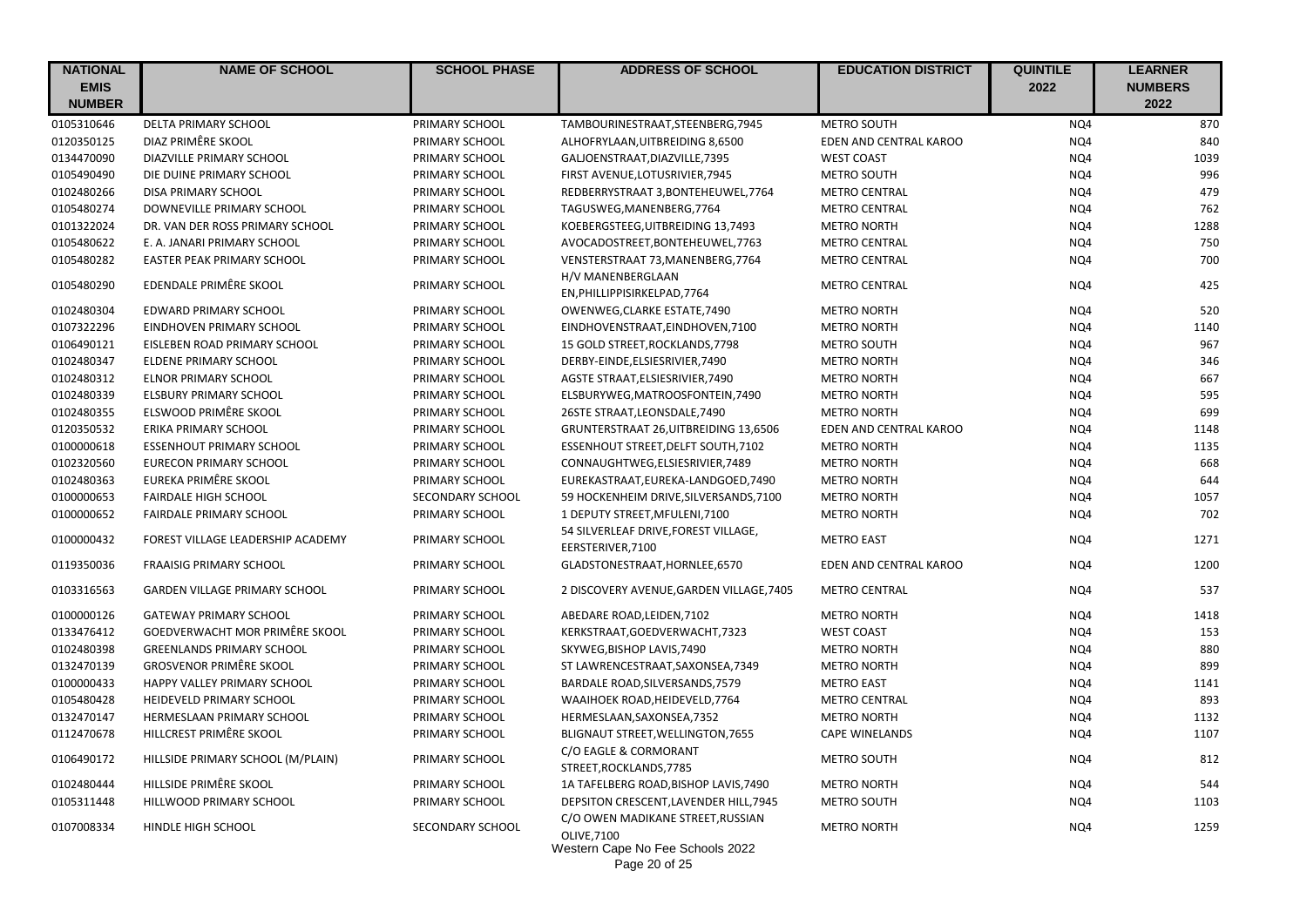| <b>NATIONAL</b><br><b>EMIS</b> | <b>NAME OF SCHOOL</b>           | <b>SCHOOL PHASE</b> | <b>ADDRESS OF SCHOOL</b>                           | <b>EDUCATION DISTRICT</b> | <b>QUINTILE</b><br>2022 | <b>LEARNER</b><br><b>NUMBERS</b> |
|--------------------------------|---------------------------------|---------------------|----------------------------------------------------|---------------------------|-------------------------|----------------------------------|
| <b>NUMBER</b>                  |                                 |                     |                                                    |                           |                         | 2022                             |
| 0107008335                     | HINDLE ROAD WEST PRIMARY SCHOOL | PRIMARY SCHOOL      | HINDLE ROAD WEST, DELFT, 7100                      | <b>METRO NORTH</b>        | NQ4                     | 1514                             |
| 0119350397                     | HORNLEE PRIMÊRE SKOOL           | PRIMARY SCHOOL      | WINGSTRAAT 2, HORNLEE, 6570                        | EDEN AND CENTRAL KAROO    | NQ4                     | 838                              |
| 0106490180                     | <b>HUGUENOT PRIMARY SCHOOL</b>  | PRIMARY SCHOOL      | C/O A Z BERMAN & HUGUENOT<br>AVE, TAFELSIG, 7789   | <b>METRO SOUTH</b>        | NQ4                     | 1099                             |
| 0106490199                     | <b>HYACINTH PRIMARY SCHOOL</b>  | PRIMARY SCHOOL      | HYACINTH STREET, LENTEGEUR, 7785                   | <b>METRO SOUTH</b>        | NQ4                     | 1169                             |
| 0105311111                     | HYDE PARK PRIMARY SCHOOL        | PRIMARY SCHOOL      | HYDE ROAD, PARKWOOD ESTATE, 7941                   | METRO SOUTH               | NQ4                     | 874                              |
| 0106490504                     | <b>IMPERIAL PRIMARY SCHOOL</b>  | PRIMARY SCHOOL      | IMPERIAL ROAD, BEACON VALLEY, 7785                 | <b>METRO SOUTH</b>        | NQ4                     | 1668                             |
| 0107321753                     | <b>IRISTA PRIMARY SCHOOL</b>    | PRIMARY SCHOOL      | IRISSTRAAT, SAREPTA, 7580                          | <b>METRO EAST</b>         | NQ4                     | 1210                             |
| 0100000649                     | JUPITER STREET PRIMARY SCHOOL   | PRIMARY SCHOOL      | JUPITER STREET, OCEAN VIEW, 7975                   | METRO SOUTH               | NQ4                     | 394                              |
| 0107322466                     | KAIROS PRIMARY SCHOOL           | PRIMARY SCHOOL      | C/O ELAND & LEIDEN AV., LEIDEN, 7102               | <b>METRO NORTH</b>        | NQ4                     | 1255                             |
| 0107008021                     | KALKFONTEIN PRIMARY SCHOOL      | PRIMARY SCHOOL      | C/O BELHAR ROAD & ISOBEL<br>STR, KALKFONTEIN, 7580 | <b>METRO EAST</b>         | NQ4                     | 1292                             |
| 0102480460                     | KALKSTEENFONTEIN PRIMÊRE SKOOL  | PRIMARY SCHOOL      | SALVIASTRAAT 1, KALKSTEENFONTEIN, 7490             | <b>METRO CENTRAL</b>      | NQ4                     | 251                              |
| 0101320544                     | KASSELSVLEI PRIMARY SCHOOL      | PRIMARY SCHOOL      | NEETHLING STREET, BELLVILLE SOUTH, 7530            | <b>METRO NORTH</b>        | NQ4                     | 961                              |
| 0114330027                     | KATHLEEN MURRAY PRIMÊRE SKOOL   | PRIMARY SCHOOL      | WYNGAARDSTRAAT, PINEVIEW, 7160                     | OVERBERG                  | NQ4                     | 1157                             |
| 0132470198                     | <b>KERRIA PRIMARY SCHOOL</b>    | PRIMARY SCHOOL      | KERRIA AVENUE, PROTEA PARK, 7350                   | <b>METRO NORTH</b>        | NQ4                     | 1285                             |
| 0105480495                     | <b>KEWTOWN PRIMARY SCHOOL</b>   | PRIMARY SCHOOL      | KLAPPERBOS STREET, KEWTOWN, 7764                   | <b>METRO CENTRAL</b>      | NQ4                     | 562                              |
| 0104310972                     | <b>KLEINBERG PRIMARY SCHOOL</b> | PRIMARY SCHOOL      | AQUILA WAY, OCEAN VIEW, 7975                       | <b>METRO SOUTH</b>        | NQ4                     | 1267                             |
| 0102480509                     | KLIPFONTEIN PRIMÊRE SKOOL       | PRIMARY SCHOOL      | OUDEHOUTSTRAAT 75, BONTEHEUWEL, 7764               | <b>METRO CENTRAL</b>      | NQ4                     | 391                              |
| 0101326615                     | KRAAIFONTEIN AME PRIMÊRE SKOOL  | PRIMARY SCHOOL      | 9DE LAAN, KRAAIFONTEIN, 7569                       | <b>METRO EAST</b>         | NQ4                     | 468                              |
| 0118356336                     | KRETZENSHOOP PRIMÊRE SKOOL      | PRIMARY SCHOOL      | JOHN KRETZENERSTRAAT, BLANCO, 6531                 | EDEN AND CENTRAL KAROO    | NQ4                     | 784                              |
| 0123353450                     | LADISMITH SEKONDÊR              | SECONDARY SCHOOL    | VAN EYCKLAAN 6, LADISMITH, 6655                    | EDEN AND CENTRAL KAROO    | NQ4                     | 508                              |
| 0140212221                     | LAINGSBURG HOËRSKOOL            | SECONDARY SCHOOL    | VOORTREKKERSTRAAT,LAINGSBURG,6900                  | EDEN AND CENTRAL KAROO    | NQ4                     | 414                              |
| 0131470252                     | LANGEBAAN PRIMÊRE SKOOL         | PRIMARY SCHOOL      | AANDBLOM STREET, LANGEBAAN, 7357                   | <b>WEST COAST</b>         | NQ4                     | 453                              |
| 0106490210                     | LANTANA PRIMARY SCHOOL          | PRIMARY SCHOOL      | LANTANASTRAAT, LENTEGEUR, 7785                     | METRO SOUTH               | NQ4                     | 1164                             |
| 0135470279                     | LAURIE HUGO PRIMÊRE SKOOL       | PRIMARY SCHOOL      | MEULSTRAAT 27, MOORREESBURG, 7310                  | <b>WEST COAST</b>         | NQ4                     | 1430                             |
| 0102480517                     | LAVISRYLAAN PRIMARY SCHOOL      | PRIMARY SCHOOL      | LAVISRYLAAN, BISHOP LAVIS, 7490                    | <b>METRO NORTH</b>        | NQ4                     | 149                              |
| 0107008019                     | LEIDEN AVENUE PRIMARY SCHOOL    | PRIMARY SCHOOL      | 17882 LEIDEN AVENUE, DELFT, 7100                   | <b>METRO NORTH</b>        | NQ4                     | 1429                             |
| 0107008018                     | LEIDEN PRIMARY SCHOOL           | PRIMARY SCHOOL      | HARTEBEES STREET, DELFT, 7102                      | <b>METRO NORTH</b>        | NQ4                     | 859                              |
| 0107007994                     | LEIDEN SECONDARY SCHOOL         | SECONDARY SCHOOL    | C/O LEIDEN & JAN DISSELS AVE., LEIDEN, 7100        | <b>METRO NORTH</b>        | NQ4                     | 1151                             |
| 0102480525                     | LEONSDALE PRIMÊRE SKOOL         | PRIMARY SCHOOL      | 26STE STRAAT, LEONSDALE, 7490                      | <b>METRO NORTH</b>        | NQ4                     | 252                              |
| 0105311456                     | LEVANA PRIMARY SCHOOL           | PRIMARY SCHOOL      | DEPSITONSINGEL 42, LAVENDER HILL, 7945             | <b>METRO SOUTH</b>        | NQ4                     | 1000                             |
| 0106490393                     | LITTLEWOOD PRIMARY SCHOOL       | PRIMARY SCHOOL      | LOHENGRINSTRAAT 100, EASTRIDGE, 7785               | METRO SOUTH               | NQ4                     | 1306                             |
| 0100000124                     | LOUWVILLE HOËRSKOOL             | SECONDARY SCHOOL    | MACLON STRAAT, VREDENBURG, 7380                    | <b>WEST COAST</b>         | NQ4                     | 1527                             |
| 0132470783                     | MAMRE PRIMÊRE SKOOL             | PRIMARY SCHOOL      | JOHANNESSTRAAT, MAMRE, 7347                        | <b>METRO NORTH</b>        | NQ4                     | 681                              |
| 0105480533                     | MANENBERG PRIMARY SCHOOL        | PRIMARY SCHOOL      | H/V KEISTRAAT EN<br>KASOUGAWEG, MANENBERG, 7764    | <b>METRO CENTRAL</b>      | NQ4                     | 521                              |
| 0105483486                     | MANENBERG SEKONDÊR              | SECONDARY SCHOOL    | TUGELASTRAAT, MANENBERG, 7764                      | <b>METRO CENTRAL</b>      | NQ4                     | 1012                             |
| 0103322474                     | MARCONI BEAM PRIMARY SCHOOL     | PRIMARY SCHOOL      | DEMOCRACY DRIVE, PHOENIX, 7447                     | <b>METRO NORTH</b>        | NQ4                     | 1608                             |
| 0110321494                     | MARVIN PARK PRIMARY SCHOOL      | PRIMARY SCHOOL      | BASESTRAAT 1, MACASSAR, 7134                       | <b>METRO EAST</b>         | NQ4                     | 1395                             |
| 0103313920                     | MASIBAMBISANE SECONDARY SCHOOL  | SECONDARY SCHOOL    | 669 MAIN ROAD, DELFT SOUTH, 7100                   | <b>METRO NORTH</b>        | NQ4                     | 1250                             |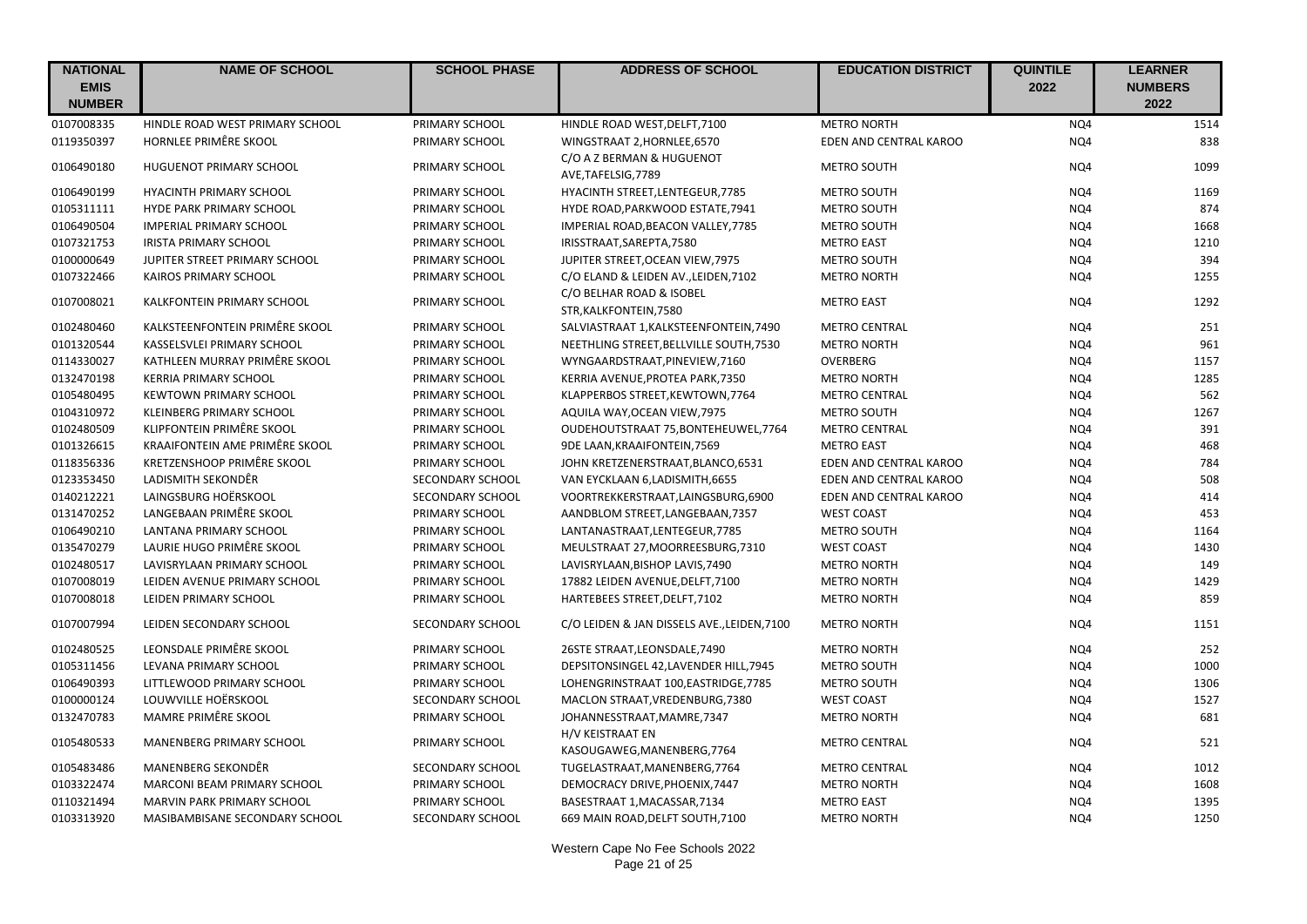| <b>NATIONAL</b><br><b>EMIS</b><br><b>NUMBER</b> | <b>NAME OF SCHOOL</b>                                     | <b>SCHOOL PHASE</b> | <b>ADDRESS OF SCHOOL</b>                                                             | <b>EDUCATION DISTRICT</b> | <b>QUINTILE</b><br>2022 | <b>LEARNER</b><br><b>NUMBERS</b><br>2022 |
|-------------------------------------------------|-----------------------------------------------------------|---------------------|--------------------------------------------------------------------------------------|---------------------------|-------------------------|------------------------------------------|
| 0134008284                                      | MASIPHATHISANE PRIMARY SCHOOL                             | PRIMARY SCHOOL      | 1 PETRO STREET, ONGEGUND, 7380                                                       | <b>WEST COAST</b>         | NQ4                     | 1453                                     |
| 0137340049                                      | MASKAM PRIMÊRE SKOOL                                      | PRIMARY SCHOOL      | BLOEKOMSTRAAT, VANRHYNSDORP, 8170                                                    | <b>WEST COAST</b>         | NQ4                     | 666                                      |
| 0107322415                                      | MASONWABE PRIMARY SCHOOL                                  | PRIMARY SCHOOL      | TAMARISK STREET, DELFT SOUTH, 7100                                                   | <b>METRO NORTH</b>        | NQ4                     | 1084                                     |
| 0102486035                                      | MATROOSBERG HOLY TRINITY RC PRIMARY SCHOOL PRIMARY SCHOOL |                     | ST DOMINIC STREET, MATROOSFONTEIN, 7490                                              | <b>METRO NORTH</b>        | NQ4                     | 725                                      |
| 0101321885                                      | MATROOSBERGWEG PRIMARY SCHOOL                             | PRIMARY SCHOOL      | HAARLEM AVENUE, BELHAR, 7493                                                         | <b>METRO NORTH</b>        | NQ4                     | 1360                                     |
| 0106490237                                      | MEADOWRIDGE PRIMARY SCHOOL                                | PRIMARY SCHOOL      | KREUPELHOUT STREET, LENTEGEUR, 7785                                                  | <b>METRO SOUTH</b>        | NQ4                     | 1345                                     |
| 0106490245                                      | <b>MERRYDALE PRIMARY SCHOOL</b>                           | PRIMARY SCHOOL      | MERRYDALELAAN 20, LENTEGEUR, 7785                                                    | <b>METRO SOUTH</b>        | NQ4                     | 944                                      |
| 0100000599                                      | MIDDELPOS PRIMARY SCHOOL                                  | PRIMARY SCHOOL      | GOVAN MBEKI STREET, MIDDELPOS, 7380                                                  | <b>WEST COAST</b>         | NQ4                     | 890                                      |
| 0102480568                                      | MIMOSA PRIMARY SCHOOL                                     | PRIMARY SCHOOL      | VLAMBOOMWEG, BONTEHEUWEL, 7764                                                       | <b>METRO CENTRAL</b>      | NQ4                     | 668                                      |
| 0106008013                                      | MITCHELL HEIGHTS PRIMARY SCHOOL                           | PRIMARY SCHOOL      | C/O TAFELBERG & BOKKEVELD STR, MITCHELLS<br><b>PLAIN, 7785</b>                       | METRO SOUTH               | NQ4                     | 1257                                     |
| 0105310883                                      | MONTAGU'S GIFT PRIMARY SCHOOL                             | PRIMARY SCHOOL      | TERNWEG, GRASSY PARK, 7945                                                           | <b>METRO SOUTH</b>        | NQ4                     | 472                                      |
| 0102480576                                      | MONTANA PRIMARY SCHOOL                                    | PRIMARY SCHOOL      | BOTTERBLOMSTRAAT, KALKSTEENFONTEIN, 7490                                             | <b>METRO CENTRAL</b>      | NQ4                     | 750                                      |
| 0105311340                                      | MORGENSON PRIMARY SCHOOL                                  | PRIMARY SCHOOL      | HANOVERPARKLAAN, HANOVER PARK, 7780                                                  | <b>METRO CENTRAL</b>      | NQ4                     | 880                                      |
| 0120357057                                      | MOSSELBAAI EK PRIMÊRE SKOOL                               | PRIMARY SCHOOL      | HYDRANGELAAN 6, UITBREIDING 6,6500                                                   | EDEN AND CENTRAL KAROO    | NQ4                     | 118                                      |
| 0101320382                                      | <b>NEBO PRIMARY SCHOOL</b>                                | PRIMARY SCHOOL      | STROEBELSTRAAT, RAVENSMEAD, 7493                                                     | <b>METRO NORTH</b>        | NQ4                     | 705                                      |
| 0102480584                                      | NERINA PRIMARY SCHOOL                                     | PRIMARY SCHOOL      | LEPELHOUTSTRAAT, BONTEHEUWEL, 7764                                                   | <b>METRO CENTRAL</b>      | NQ4                     | 854                                      |
| 0137340065                                      | NIEUWOUDT PRIMÊRE SKOOL                                   | PRIMARY SCHOOL      | LANGSTRAAT, KLAWER, 8145                                                             | <b>WEST COAST</b>         | NQ4                     | 928                                      |
| 0102480592                                      | NOOITGEDACHT PRIMARY SCHOOL                               | PRIMARY SCHOOL      | C/O HEILBOT AND, ROBERT SOBUKWE ROAD, 7490 METRO NORTH                               |                           | NQ4                     | 932                                      |
| 0134470376                                      | NOORDHOEK PRIMÊRE SKOOL                                   | PRIMARY SCHOOL      | NOORDHOEKWEG 1, LAAIPLEK, 7365                                                       | <b>WEST COAST</b>         | NQ4                     | 1013                                     |
| 0101320099                                      | NORTHWAY PRIMÊRE SKOOL                                    | PRIMARY SCHOOL      | MILLDENESTRAAT, RAVENSMEAD, 7493                                                     | <b>METRO NORTH</b>        | NQ4                     | 488                                      |
| 0106490288                                      | NORTHWOOD PRIMARY SCHOOL                                  | PRIMARY SCHOOL      | MINERVA ROAD, WOODLANDS, 7785                                                        | <b>METRO SOUTH</b>        | NQ4                     | 1091                                     |
| 0136470465                                      | P.W. DE BRUIN PRIMÊRE SKOOL                               | PRIMARY SCHOOL      | PETERSEN STREET, LAMBERT'S BAY, 8130                                                 | <b>WEST COAST</b>         | NQ4                     | 928                                      |
| 0118350206                                      | PACALTSDORP PRIMÊRE SKOOL                                 | PRIMARY SCHOOL      | MISSIONSTRAAT, PACALTSDORP, 6534                                                     | EDEN AND CENTRAL KAROO    | NQ4                     | 1308                                     |
| 0118353345                                      | PACALTSDORP SEKONDÊR                                      | SECONDARY SCHOOL    | BEACHWEG 1, PACALTSDORP, 6529                                                        | EDEN AND CENTRAL KAROO    | NQ4                     | 1536                                     |
| 0134470406                                      | PANORAMA PRIMÊRE SKOOL (VREDENBURG)                       | PRIMARY SCHOOL      | SESDESTRAAT 38B 38B, LOUWVILLE, 7380                                                 | <b>WEST COAST</b>         | NQ4                     | 1170                                     |
| 0101320900                                      | PARKDENE PRIMARY SCHOOL (BELLVILLE)                       | PRIMARY SCHOOL      | PARKLAAN, SCOTTSDENE, 7570                                                           | <b>METRO EAST</b>         | NQ4                     | 1204                                     |
| 0105311146                                      | PARKFIELDS PRIMARY SCHOOL                                 | PRIMARY SCHOOL      | LANSBURG ROAD, HANOVER PARK, 7764                                                    | <b>METRO CENTRAL</b>      | NQ4                     | 707                                      |
| 0102480487                                      | PARKVALE PRIMÊRE SKOOL                                    | PRIMARY SCHOOL      | JOHANNESSTRAAT, VALHALLA PARK, 7490                                                  | <b>METRO NORTH</b>        | NQ4                     | 874                                      |
| 0132470414                                      | PARKVIEW PRIMÊRE SKOOL                                    | PRIMARY SCHOOL      | PALMERLAAN 52, ATLANTIS, 7349                                                        | <b>METRO NORTH</b>        | NQ4                     | 760                                      |
| 0105310522                                      | PARKWOOD PRIMARY SCHOOL                                   | PRIMARY SCHOOL      | ACACIAWEG 23, PARKWOOD-LANDGOED, 7941                                                | METRO SOUTH               | NQ4                     | 711                                      |
| 0100000621                                      | PERSERVERANCE PRIMARY SCHOOL                              | PRIMARY SCHOOL      | 1 ROCKIES STREET, TAFELSIG, 7785                                                     | METRO SOUTH               | NQ4                     | 695                                      |
| 0101323772                                      | PERSEVERANCE SEK                                          | SECONDARY SCHOOL    | ALABAMALAAN, UITBREIDING 13,7493                                                     | <b>METRO NORTH</b>        | NQ4                     | 753                                      |
| 0105483494                                      | PHOENIX SEKONDÊR                                          | SECONDARY SCHOOL    | SILVERSTREAMWEG, MANENBERG, 7764                                                     | <b>METRO CENTRAL</b>      | NQ4                     | 1038                                     |
| 0101320579                                      | PINEDENE PRIMARY SCHOOL                                   | PRIMARY SCHOOL      | 67 PINEDENE STREET, RAVENSMEAD, 7493                                                 | <b>METRO NORTH</b>        | NQ4                     | 1031                                     |
| 0114330256                                      | PINEVIEW PRIMÊRE SKOOL                                    | PRIMARY SCHOOL      | RUSSELLSTRAAT, PINEVIEW, 7160                                                        | OVERBERG                  | NQ4                     | 1188                                     |
| 0105480649                                      | PRIMROSE PARK PRIMARY SCHOOL                              | PRIMARY SCHOOL      | OHIO AVENUE, PRIMROSE PARK, 7764                                                     | <b>METRO CENTRAL</b>      | NQ4                     | 474                                      |
| 0132470457                                      | PROTEA PARK PRIMÊRE SKOOL                                 | PRIMARY SCHOOL      | MAGNOLIALAAN, PROTEA PARK, 7349                                                      | <b>METRO NORTH</b>        | NQ4                     | 703                                      |
| 0102480657                                      | PROTEA PRIMARY SCHOOL (BONTEHEUWEL)                       | PRIMARY SCHOOL      | PRUNUSSTRAAT, BONTEHEUWEL, 7764<br>Western Cape No Fee Schools 2022<br>Page 22 of 25 | <b>METRO CENTRAL</b>      | NQ4                     | 259                                      |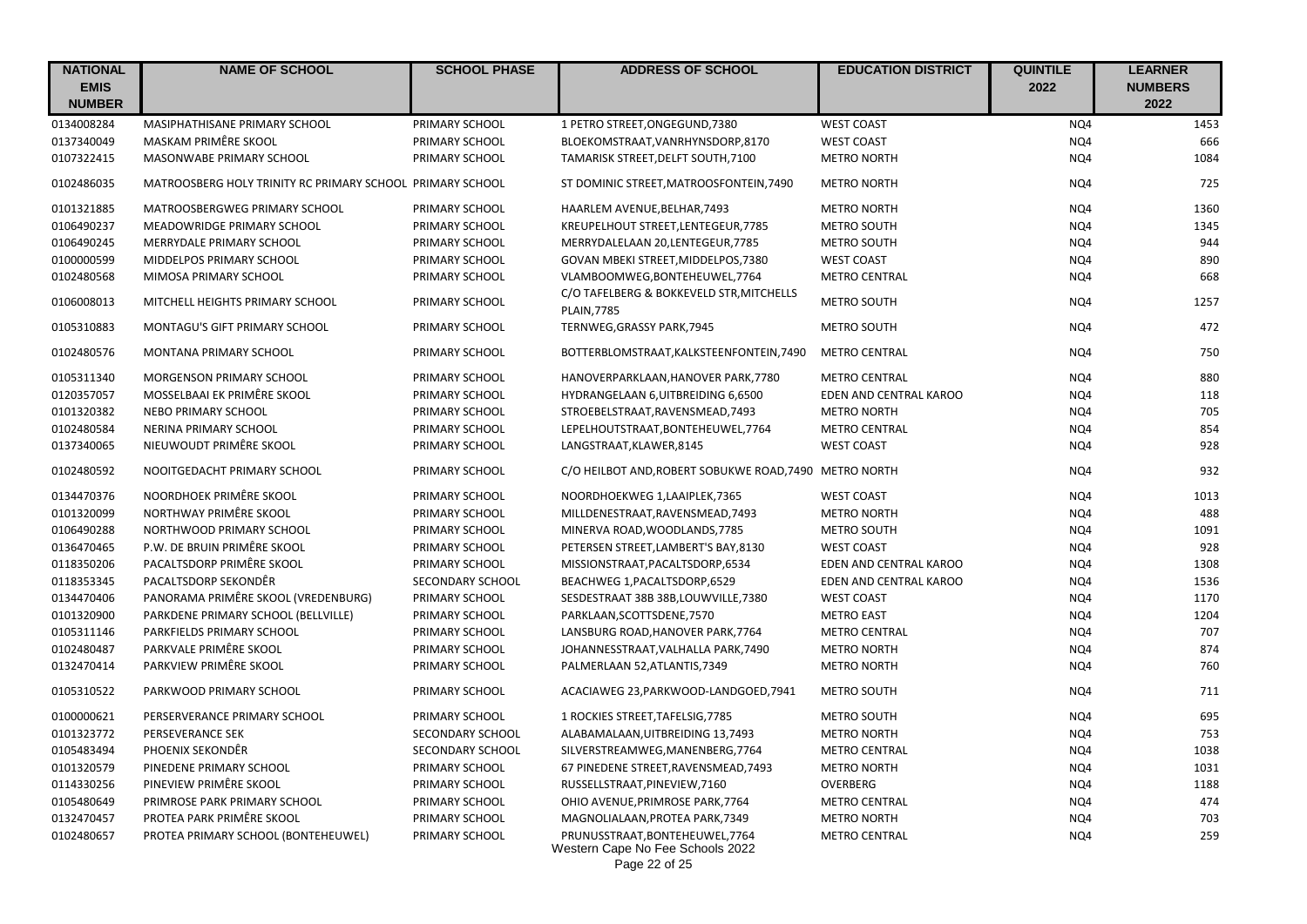| <b>NATIONAL</b><br><b>EMIS</b><br><b>NUMBER</b> | <b>NAME OF SCHOOL</b>          | <b>SCHOOL PHASE</b>     | <b>ADDRESS OF SCHOOL</b>                                                | <b>EDUCATION DISTRICT</b> | <b>QUINTILE</b><br>2022 | <b>LEARNER</b><br><b>NUMBERS</b><br>2022 |
|-------------------------------------------------|--------------------------------|-------------------------|-------------------------------------------------------------------------|---------------------------|-------------------------|------------------------------------------|
| 0132473332                                      | PROTEUS SEKONDÊR               | SECONDARY SCHOOL        | REYGERSDAL AVENUE, PROTEA PARK, 7349                                    | <b>METRO NORTH</b>        | NQ4                     | 1339                                     |
| 0107320803                                      | R.R. FRANKS PRIMÊRE SKOOL      | PRIMARY SCHOOL          | KOEDOESTRAAT, KLEINVLEI, 7100                                           | <b>METRO EAST</b>         | NQ4                     | 931                                      |
| 0102480665                                      | <b>RANGE PRIMARY SCHOOL</b>    | PRIMARY SCHOOL          | FORESTWEG, THE RANGE ELSIES RIVIER, 7490                                | <b>METRO NORTH</b>        | NQ4                     | 266                                      |
| 0130330647                                      | RAWSONVILLE PRIMÊRE SKOOL      | PRIMARY SCHOOL          | DE NOVASTRAAT, DE NOVA, 6845                                            | <b>CAPE WINELANDS</b>     | NQ4                     | 709                                      |
| 0105480673                                      | RED RIVER PRIMARY SCHOOL       | PRIMARY SCHOOL          | RED RIVERSTRAAT 11, MANENBERG, 7764                                     | <b>METRO CENTRAL</b>      | NQ4                     | 781                                      |
| 0132470473                                      | REYGERSDAL PRIMÊRE SKOOL       | PRIMARY SCHOOL          | MOSSIESINGEL, ROBINVALE, 7349                                           | <b>METRO NORTH</b>        | NQ4                     | 959                                      |
| 0120350362                                      | RIDGEVIEW PRIMARY SCHOOL       | PRIMARY SCHOOL          | ALHOF DRIVE, D'ALMEIDA, 6506                                            | EDEN AND CENTRAL KAROO    | NQ4                     | 855                                      |
| 0101322067                                      | RIEBEECKSTRAAT PRIMARY SCHOOL  | PRIMARY SCHOOL          | BATAVIARYLAAN UITBREIDING 13, BELHAR, 7490                              | <b>METRO NORTH</b>        | NQ4                     | 1111                                     |
| 0132470481                                      | RIEBEECK-WES PRIMÊRE SKOOL     | PRIMARY SCHOOL          | MERINDOLSTRAAT 508, RIEBEEK-WES, 7306                                   | <b>WEST COAST</b>         | NQ4                     | 558                                      |
| 0105480681                                      | RIO GRANDE PRIMARY SCHOOL      | PRIMARY SCHOOL          | PECOSWEG, MANENBERG, 7764                                               | <b>METRO CENTRAL</b>      | NQ4                     | 626                                      |
| 0102480703                                      | RIVERTON PRIMÊRE SKOOL         | PRIMARY SCHOOL          | WAYSIDEWEG, BISHOP LAVIS, 7490                                          | <b>METRO NORTH</b>        | NQ4                     | 363                                      |
| 0130338141                                      | RIVERVIEW PRIMÊRE SKOOL        | PRIMARY SCHOOL          | SWARTSTRAAT, RIVERVIEW, 6850                                            | <b>CAPE WINELANDS</b>     | NQ4                     | 601                                      |
| 0102480711                                      | ROSEWOOD PRIMARY SCHOOL        | PRIMARY SCHOOL          | 1 REDBERRY STREET, BONTEHEUWEL, 7764                                    | <b>METRO CENTRAL</b>      | NQ4                     | 508                                      |
| 0111320439                                      | RUSTHOF PRIMÊRE SKOOL          | PRIMARY SCHOOL          | 11DE STRAAT, RUSTHOF, 7140                                              | <b>METRO EAST</b>         | NQ4                     | 1146                                     |
| 0105480738                                      | SAAMBOU PRIMÊRE SKOOL          | PRIMARY SCHOOL          | RUIMTEWEG, MANENBERG, 7764                                              | <b>METRO CENTRAL</b>      | NQ4                     | 266                                      |
| 0100000654                                      | SANDAALHOUT PRIMARY SCHOOL     | PRIMARY SCHOOL          | SANDALHOUT STREET, DELFT-SOUTH, 7100                                    | <b>METRO NORTH</b>        | NQ4                     | 665                                      |
| 0120353353                                      | SAO BRAS SEKONDÊR              | SECONDARY SCHOOL        | SKOOLSTRAAT, D'ALMEIDA, 6506                                            | EDEN AND CENTRAL KAROO    | NQ4                     | 1385                                     |
| 0129330531                                      | SARON PRIMÊRE SKOOL            | PRIMARY SCHOOL          | HOOFWEG, SARON, 6812                                                    | <b>CAPE WINELANDS</b>     | NQ4                     | 1251                                     |
| 0132470511                                      | SAXONSEA PRIMÊRE SKOOL         | PRIMARY SCHOOL          | GROSVENORLAAN, SAXON-SEA, 7349                                          | <b>METRO NORTH</b>        | NQ4                     | 1349                                     |
| 0106490598                                      | SEARIDGE PARK PRIMARY SCHOOL   | PRIMARY SCHOOL          | C/O ALP & PYRENEE STREET, TAFELSIG, 7785<br>C/O EISLEBEN AVE & IMPALA   | METRO SOUTH               | NQ4                     | 1043                                     |
| 0106490350                                      | SEAVIEW PRIMARY SCHOOL         | PRIMARY SCHOOL          | ROAD, ROCKLANDS, 7785                                                   | <b>METRO SOUTH</b>        | NQ4                     | 934                                      |
| 0105480762                                      | SILVERSTREAM PRIMARY SCHOOL    | PRIMARY SCHOOL          | JORDAAN STRAAT 112, MANENBERG, 7764                                     | <b>METRO CENTRAL</b>      | NQ4                     | 913                                      |
| 0105483559                                      | SILVERSTREAM SEKONDÊR          | <b>SECONDARY SCHOOL</b> | SONDERENDWEG, MANENBERG, 7764                                           | <b>METRO CENTRAL</b>      | NQ4                     | 126                                      |
| 0107007096                                      | SIMUNYE SEKONDÊR               | SECONDARY SCHOOL        | 467 MAIN ROAD, DELFT SOUTH, 7100                                        | <b>METRO NORTH</b>        | NQ4                     | 1200                                     |
| 0103353491                                      | SINENJONGO HIGH SCHOOL         | SECONDARY SCHOOL        | 11A FREEDOM WAY, JOE SLOVO PARK, 7441                                   | <b>METRO NORTH</b>        | NQ4                     | 1457                                     |
| 0110322075                                      | SIR LOWRY'S PASS PRIMÊRE SKOOL | PRIMARY SCHOOL          | SIR LOWRYSPAS WEG, SIR LOWRY'S PASS, 7133                               | <b>METRO EAST</b>         | NQ4                     | 1196                                     |
| 0105480770                                      | SONDEREND PRIMARY SCHOOL       | PRIMARY SCHOOL          | SONDERENDWEG, MANENBERG, 7764                                           | <b>METRO CENTRAL</b>      | NQ4                     | 778                                      |
| 0106490385                                      | SPRINGDALE PRIMARY SCHOOL      | PRIMARY SCHOOL          | MERRYDALE AVENUE, LENTEGEUR, 7785                                       | <b>METRO SOUTH</b>        | NQ4                     | 1015                                     |
| 0134477303                                      | ST. ANDREW'S PRIMÊRE SKOOL     | PRIMARY SCHOOL          | PAPEGAAISTRAAT, SALDANHA, 7395                                          | <b>WEST COAST</b>         | NQ4                     | 966                                      |
| 0120358312                                      | ST. BLAIZE RK PRIMÊRE SKOOL    | PRIMARY SCHOOL          | SAMPSONWEG, UITBREIDING 23,6511                                         | EDEN AND CENTRAL KAROO    | NQ4                     | 534                                      |
| 0134470554                                      | ST. HELENABAAI Primary School  | PRIMARY SCHOOL          | SKOOLSTRAAT, ST. HELENABAAI, 7390                                       | <b>WEST COAST</b>         | NQ4                     | 1070                                     |
| 0105311200                                      | SUMMIT PRIMARY SCHOOL          | PRIMARY SCHOOL          | LONEDOWN ROAD, HANOVER PARK, 7780                                       | <b>METRO CENTRAL</b>      | NQ4                     | 907                                      |
| 0107007099                                      | SUNRAY PRIMARY SCHOOL          | PRIMARY SCHOOL          | HOOFWEG, DELFT-SUID, 7100                                               | <b>METRO NORTH</b>        | NQ4                     | 1261                                     |
| 0119350591                                      | SUNRIDGE PRIMÊRE SKOOL         | PRIMARY SCHOOL          | SKOOLSTRAAT, HORNLEE, 6570                                              | EDEN AND CENTRAL KAROO    | NQ4                     | 645                                      |
| 0101321729                                      | SYMPHONY PRIMARY SCHOOL        | PRIMARY SCHOOL          | 20 ORGAN STREET, BELHAR, 7493                                           | <b>METRO NORTH</b>        | NQ4                     | 1111                                     |
| 0106490296                                      | <b>TAFELSIG PRIMARY SCHOOL</b> | PRIMARY SCHOOL          | OLIFANTSHOEK AVENUE, TAFELSIG, 7785                                     | <b>METRO SOUTH</b>        | NQ4                     | 1098                                     |
| 0105480746                                      | TALFALAH PRIMARY SCHOOL        | PRIMARY SCHOOL          | C/O FOURTH AVE & KING STREET, SHERWOOD<br><b>PARK.7764</b>              | <b>METRO CENTRAL</b>      | NQ4                     | 1038                                     |
| 0123350028                                      | <b>TOWERKOP PRIMÊRE SKOOL</b>  | PRIMARY SCHOOL          | RAUBENHEIMERLAAN, NISSENVILLE, 6655<br>Western Cape No Fee Schools 2022 | EDEN AND CENTRAL KAROO    | NQ4                     | 1001                                     |

Page 23 of 25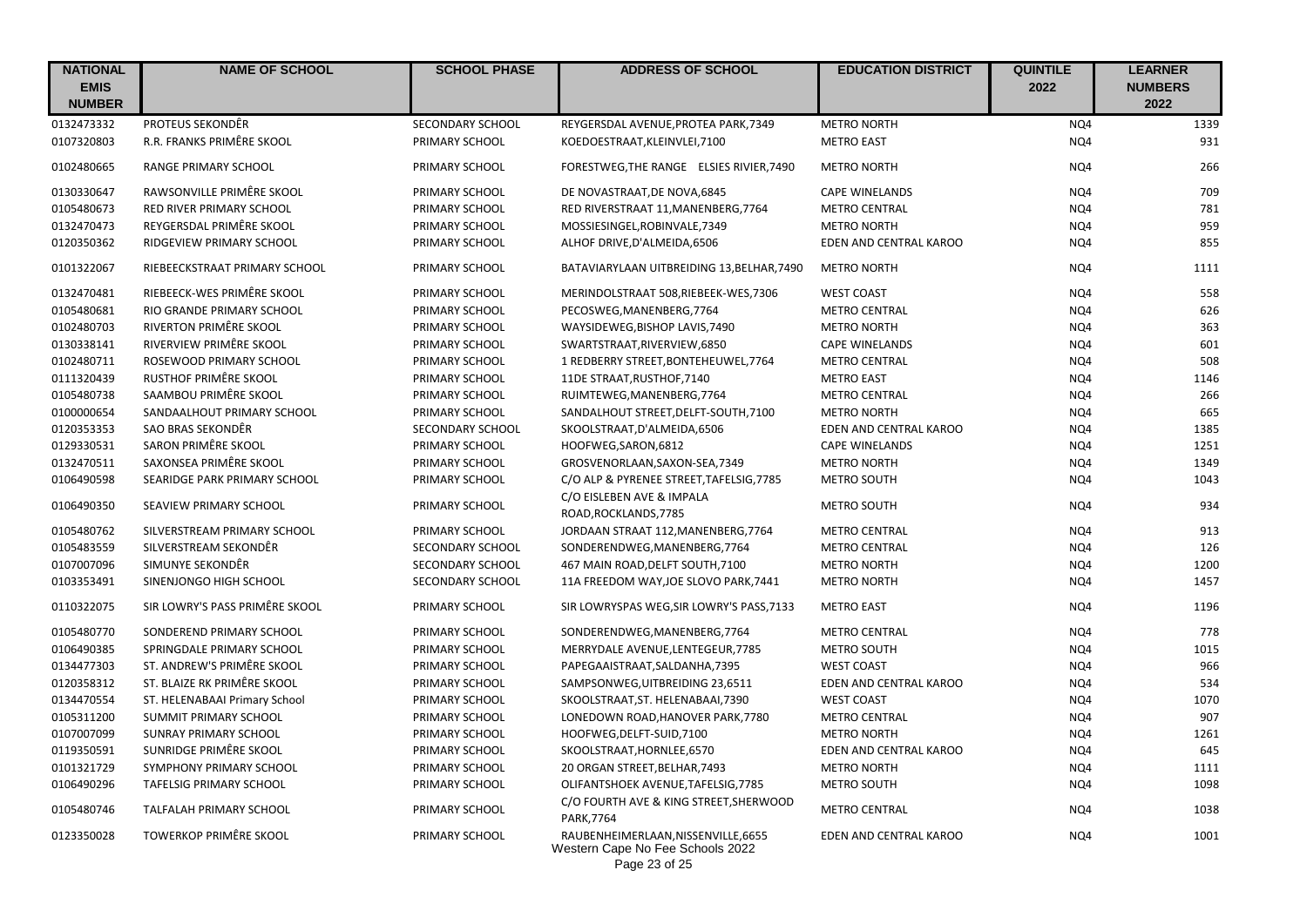| <b>NATIONAL</b> | <b>NAME OF SCHOOL</b>              | <b>SCHOOL PHASE</b>     | <b>ADDRESS OF SCHOOL</b>                                 | <b>EDUCATION DISTRICT</b> | <b>QUINTILE</b> | <b>LEARNER</b> |
|-----------------|------------------------------------|-------------------------|----------------------------------------------------------|---------------------------|-----------------|----------------|
| <b>EMIS</b>     |                                    |                         |                                                          |                           | 2022            | <b>NUMBERS</b> |
| <b>NUMBER</b>   |                                    |                         |                                                          |                           |                 | 2022           |
| 0125112257      | UNIONDALE HOËRSKOOL                | SECONDARY SCHOOL        | VICTORIASTRAAT, UNIONDALE, 6460                          | EDEN AND CENTRAL KAROO    | NQ4             | 470            |
| 0102480479      | VALPARK PRIMÊRE SKOOL              | PRIMARY SCHOOL          | PAULUSSTRAAT, VALHALLA PARK, 7490                        | <b>METRO NORTH</b>        | NQ4             | 308            |
| 0107322245      | <b>VERGENOEGD PRIMARY SCHOOL</b>   | PRIMARY SCHOOL          | VERGENOEGDSTRAAT, VOORBRUG, 7100                         | <b>METRO NORTH</b>        | NQ4             | 1403           |
| 0130330469      | VICTORIAPARK PRIMARY SCHOOL        | PRIMARY SCHOOL          | RAINIERSTRAAT 81, VICTORIAPARK, 6850                     | <b>CAPE WINELANDS</b>     | NQ4             | 818            |
| 0105311286      | <b>VOORSPOED PRIMARY SCHOOL</b>    | PRIMARY SCHOOL          | LONEDOWNWEG, HANOVER PARK, 7780                          | <b>METRO CENTRAL</b>      | NQ4             | 944            |
| 0132470562      | VOORUITSIG PRIMÊRE SKOOL           | PRIMARY SCHOOL          | DURBAN STREET, DARLING, 7345                             | <b>WEST COAST</b>         | NQ4             | 1641           |
| 0101320714      | <b>VORENTOE PRIMARY SCHOOL</b>     | PRIMARY SCHOOL          | 12 SANDHURST STREET, RAVENSMEAD, 7493                    | <b>METRO NORTH</b>        | NQ4             | 630            |
| 0103322164      | W.D. HENDRICKS PRIMARY SCHOOL      | PRIMARY SCHOOL          | MUSTANGSTRAAT, UIT ACREWEG, 7405                         | <b>METRO CENTRAL</b>      | NQ4             | 306            |
| 0129330574      | W.F. LOOTS PRIMARY SCHOOL          | PRIMARY SCHOOL          | VIERDELAAN, WOLSELEY, 6830                               | <b>CAPE WINELANDS</b>     | NQ4             | 610            |
| 0101320528      | WEBNERSTRAAT PRIMÊRE SKOOL         | PRIMARY SCHOOL          | WEBNERSTRAAT, RAVENSMEAD, 7493                           | <b>METRO NORTH</b>        | NQ4             | 637            |
| 0112470570      | <b>WELLINGTON PRIMARY SCHOOL</b>   | PRIMARY SCHOOL          | VOORSTRAAT, WELLINGTON, 7654                             | <b>CAPE WINELANDS</b>     | NQ4             | 1138           |
| 0107331023      | WELWITSCIHA PRIMARY SCHOOL         | PRIMARY SCHOOL          | 9 WELWITSCHIA ROAD, DELFT SOUTH, 7100                    | <b>METRO NORTH</b>        | NQ4             | 1206           |
| 0106490458      | <b>WEST END PRIMARY SCHOOL</b>     | PRIMARY SCHOOL          | MERRYDALE AVENUE, LENTEGEUR, 7785                        | <b>METRO SOUTH</b>        | NQ4             | 1501           |
| 0100000056      | <b>WESTLAKE PRIMARY SCHOOL</b>     | PRIMARY SCHOOL          | FICUS STREET, WESTLAKE, 7945                             | METRO SOUTH               | NQ4             | 800            |
| 0105480908      | WILLOWS PRIMARY SCHOOL             | PRIMARY SCHOOL          | 16 LONGKLOOFSIRKEL, HEIDEVELD, 7764                      | <b>METRO CENTRAL</b>      | NQ4             | 1039           |
| 0100000702      | WITSAND PRIMARY SCHOOL             | PRIMARY SCHOOL          | 16384 CHRIS HANI & JOHN DRYER, WITSAND, 7706 METRO NORTH |                           | NQ4             | 270            |
| 0105480916      | WOODLANDS PRIMARY SCHOOL           | PRIMARY SCHOOL          | WOLFBERG ROAD, HEIDEVELD, 7764                           | <b>METRO CENTRAL</b>      | NQ4             | 758            |
| 0106490474      | WOODVILLE PRIMARY SCHOOL           | PRIMARY SCHOOL          | JUNO ROAD, WOODLANDS, 7785                               | METRO SOUTH               | NQ4             | 1087           |
| 0130338001      | WORCESTER MOSLEM PRIMÊR            | PRIMARY SCHOOL          | 110 AFRICA STREET, ESSELEN PARK, 6850                    | <b>CAPE WINELANDS</b>     | NQ4             | 285            |
| 0130338117      | WORCESTER NGK OEFEN PRIMÊRE SKOOL  | PRIMARY SCHOOL          | GREYSTRAAT 11, WORCESTER, 6850                           | <b>CAPE WINELANDS</b>     | NQ4             | 682            |
| 0130338400      | <b>WORCESTER RK PRIMARY SCHOOL</b> | PRIMARY SCHOOL          | 169 PARKER STREET, WORCESTER, 6850                       | <b>CAPE WINELANDS</b>     | NQ4             | 604            |
| 0106490369      | YELLOWWOOD PRIMARY SCHOOL          | PRIMARY SCHOOL          | C/O SKELETON & YELLOWWOOD<br>STR., EASTRIDGE, 7785       | <b>METRO SOUTH</b>        | NQ4             | 1164           |
| 0105490482      | ZEEKOEVLEI PRIMARY SCHOOL          | PRIMARY SCHOOL          | 370 SIXTH AVENUE, LOTUS RIVER, 7941                      | <b>METRO SOUTH</b>        | NQ4             | 830            |
| 0105312010      | ZERILDA PARK PRIMARY SCHOOL        | PRIMARY SCHOOL          | STORMVOËL STREET, SEAWIND, 7945                          | <b>METRO SOUTH</b>        | NQ4             | 1064           |
| 0100000609      | APEX HIGH SCHOOL                   | SECONDARY SCHOOL        | 264 BOB'S WAY, ELECTRIC CITY, 7100                       | <b>METRO EAST</b>         | NQ5             | 1128           |
| 0100000678      | APEX PRIMARY SCHOOL                | PRIMARY SCHOOL          | 80 SPURWING DRIVE, ELECTRIC CITY, 7100                   | <b>METRO EAST</b>         | NQ5             | 832            |
| 0105480045      | ATHLONE NORTH PRIMARY SCHOOL       | PRIMARY SCHOOL          | 13B SILVERTREE STREET, KEWTOWN, 7764                     | <b>METRO CENTRAL</b>      | NQ5             | 534            |
| 0132473316      | ATLANTIS SEKONDÊRE SKOOL           | SECONDARY SCHOOL        | PALMERLAAN, WESFLEUR, 7349                               | <b>METRO NORTH</b>        | NQ5             | 1589           |
| 0126330841      | BELLA VISTA PRIMÊRE SKOOL          | PRIMARY SCHOOL          | WABOOMSTRAAT, BELLA VISTA, 6837                          | <b>CAPE WINELANDS</b>     | NQ5             | 796            |
| 0130330701      | DE TUINEN PRIMÊRE SKOOL            | PRIMARY SCHOOL          | CUPIDOSTRAAT, WORCESTER, 6850                            | <b>CAPE WINELANDS</b>     | NQ5             | 536            |
| 0106490032      | <b>EASTVILLE PRIMARY SCHOOL</b>    | PRIMARY SCHOOL          | C/O KATDORING & BAOBAB<br>ROADS, EASTRIDGE, 7785         | <b>METRO SOUTH</b>        | NQ5             | 1120           |
| 0105310735      | <b>FLOREAT PRIMARY SCHOOL</b>      | PRIMARY SCHOOL          | LUTE LANE, STEENBERG, 7945                               | <b>METRO SOUTH</b>        | NQ5             | 808            |
| 0106490156      | HAZELDENE PRIMARY SCHOOL           | PRIMARY SCHOOL          | HAZELDENE AVENUE, PORTLAND, 7785                         | METRO SOUTH               | NQ5             | 845            |
| 0100000626      | <b>KRAAIFONTEIN HIGH SCHOOL</b>    | <b>SECONDARY SCHOOL</b> | 3 SYDOW STREET, WATSONIA PARK, 7570                      | <b>METRO EAST</b>         | NQ5             | 511            |
| 0100000667      | MITCHELL'S PLAIN HIGH SCHOOL       | SECONDARY SCHOOL        | 351 MERRYDALE AVENUE, PORTLAND, 7785                     | METRO SOUTH               | NQ5             | 331            |
| 0106490261      | MONTAGU DRIVE PRIMARY SCHOOL       | PRIMARY SCHOOL          | 98 MONTAGU DRIVE, PORTLAND, 7785                         | <b>METRO SOUTH</b>        | NQ5             | 1177           |
| 0126330507      | MOOI-UITSIG PRIMÊRE SKOOL          | PRIMARY SCHOOL          | LANGSTRAAT, BELLA VISTA, 6837                            | <b>CAPE WINELANDS</b>     | NQ5             | 715            |
| 0126330213      | MORRISDALE PRIMÊRE SKOOL           | PRIMARY SCHOOL          | VOSSTRAAT 21 21, CERES, 6835                             | <b>CAPE WINELANDS</b>     | NQ5             | 916            |
| 0112470341      | NEWTON PRIMÊRE SKOOL               | PRIMARY SCHOOL          | VALLEISTRAAT, NEWTON, 7655                               | <b>CAPE WINELANDS</b>     | NQ5             | 959            |